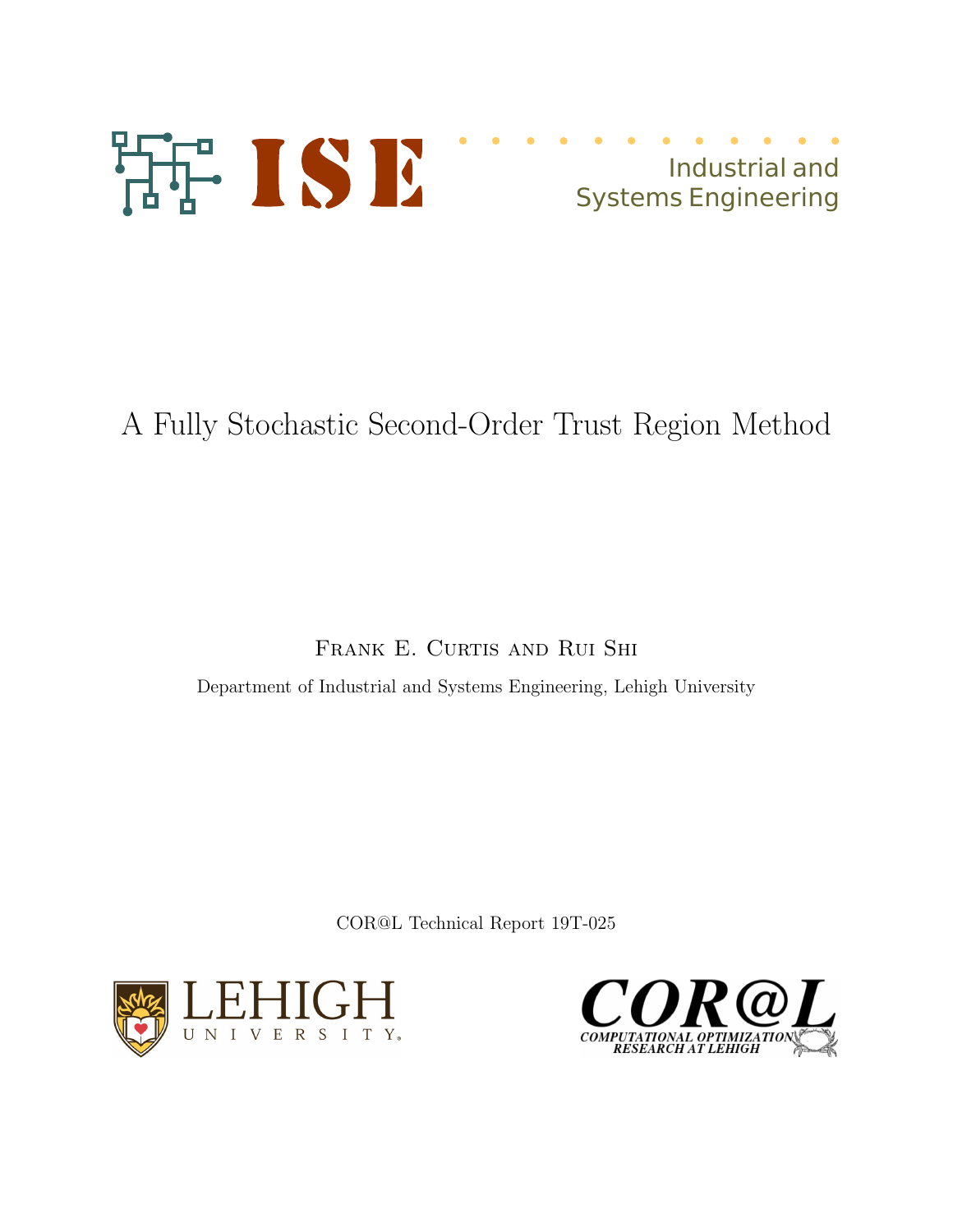## A Fully Stochastic Second-Order Trust Region Method

## FRANK E. CURTIS<sup>\*1</sup> AND RUI SHI<sup>†1</sup>

<sup>1</sup>Department of Industrial and Systems Engineering, Lehigh University

November 15, 2019

#### Abstract

A stochastic second-order trust region method is proposed, which can be viewed as a second-order extension of the trust-region-ish (TRish) algorithm proposed by Curtis et al. [INFORMS J. Optim. 1(3) 200–220, 2019]. In each iteration, a search direction is computed by (approximately) solving a trust region subproblem defined by stochastic gradient and Hessian estimates. The algorithm has convergence guarantees for stochastic minimization in the fully stochastic regime, meaning that guarantees hold when each stochastic gradient is required merely to be an unbiased estimate of the true gradient with bounded variance and when the stochastic Hessian estimates are bounded uniformly in norm. The algorithm is also equipped with a worst-case complexity guarantee in the nearly deterministic regime, i.e., when the stochastic gradient and Hessian estimates are very close in expectation to the true gradients and Hessians. The results of numerical experiments for training convolutional neural networks for image classification and training a recurrent neural network for time series forecasting are presented. These results show that the algorithm can outperform a stochastic gradient approach and the first-order TRish algorithm in practice.

## 1 Introduction

For many years, the foundational approach for solving stochastic optimization problems has been the stochastic gradient method ([\[30\]](#page-26-0)), hereafter referred to as SG. However, despite its many theoretical and practical advantages, there remain some shortcomings in the use of SG for solving many stochastic optimization problems, including many arising in machine learning and signal processing, areas in which SG and its variants are very popular. For example, one disadvantage of SG and many variants of it (see §[2\)](#page-2-0) is that the variance of the step taken by the algorithm in each iteration is proportional to the variance of the stochastic gradient estimate, which can be large. In the *fully stochastic* regime, i.e., when the variances of the stochastic gradient estimates are merely bounded by some (large) constant, SG can take a large step even though the norm of the true gradient may be relatively small in norm.

In [\[13\]](#page-25-0), a first-order stochastic optimization algorithm is proposed that is designed to mitigate the effects of large variances of the stochastic gradient estimates. Based on a trust region methodology, this trust-regionish algorithm, known as TRish, uses a careful step normalization procedure in order to attain theoretical convergence properties on par with those of SG, but in such a way that the empirical performance can be better than that of SG. The results of experiments on logistic regression and deep neural network training problems demonstrates that the empirical performance of TRish can be significantly better than that of a traditional SG approach. In particular, TRish is able to reach better solutions more quickly, and in a more stable manner, meaning that the quality of the solution estimate does not vary wildly from one iteration to the next.

<sup>∗</sup>E-mail: frank.e.curtis@lehigh.edu

<sup>†</sup>E-mail: rus415@lehigh.edu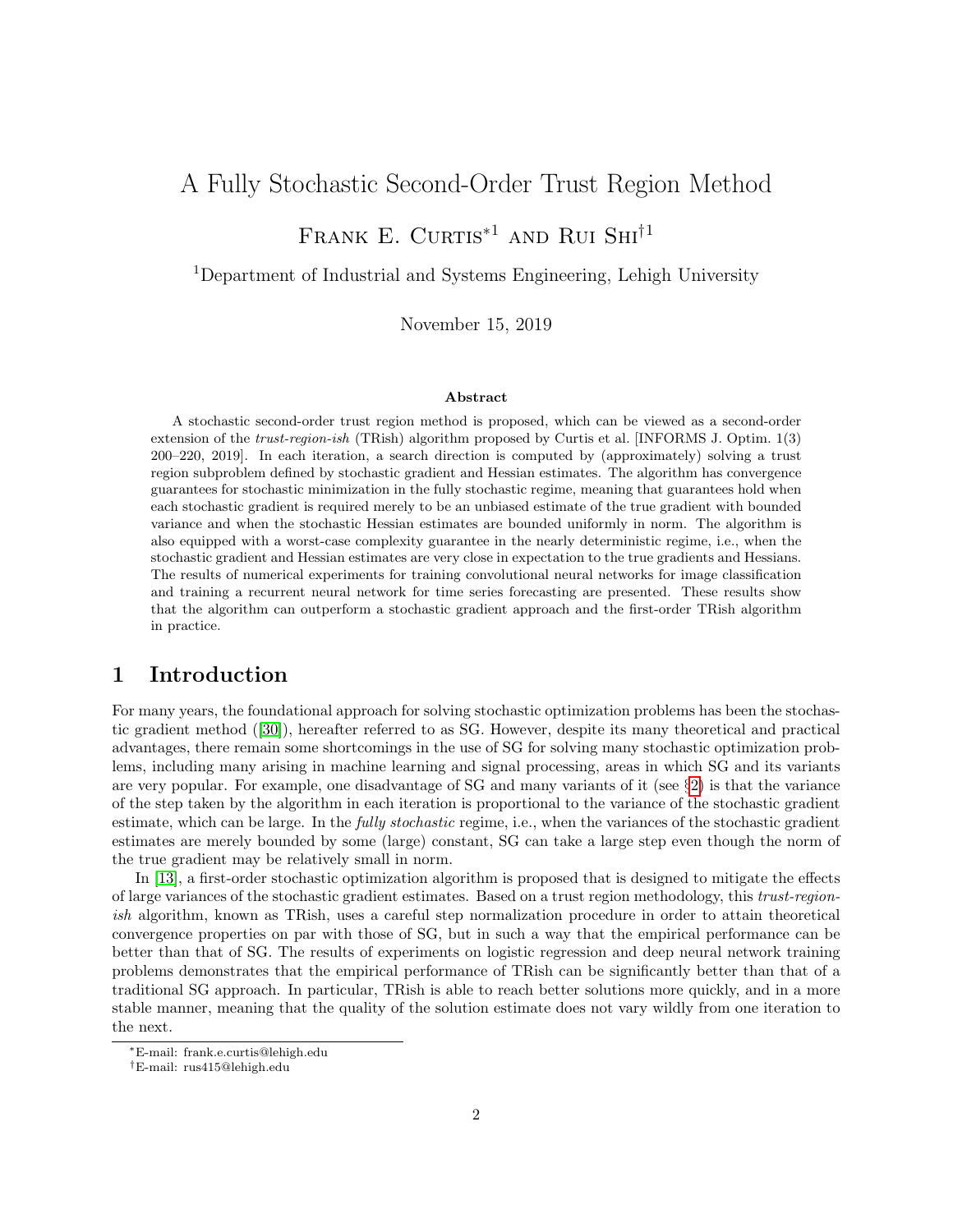In this paper, we extend the TRish methodology to allow for the use of stochastic second-order information, in the form of stochastic Hessian estimates that are incorporated in the trust region subproblems. The resulting algorithm, which we continue to refer to as TRish, is shown to have good convergence properties in a wide range of settings. In particular, in the fully stochastic regime and with a very loose requirement on the accuracy with which the trust region subproblems are solved, we show that the algorithm achieves convergence properties on par with those of TRish. Admittedly, this is done with assumptions that impose stricter requirements on the stepsizes employed in the algorithm, but the results are still non-trivial to obtain, and the theoretical analysis in this paper requires different techniques than those employed in [\[13\]](#page-25-0). We also include some theoretical guarantees that are stronger than have been presented for the first-order variant of TRish. On the other end of the theoretical spectrum, we show that when the stochastic gradient and Hessian estimates are very close in expectation to the true values, and when the subproblems are solved exactly, TRish offers a worst-case complexity property that is similar to that offered by a determinstic second-order trust region method.

As has been the motivation for other authors considering second-order extensions of stochastic optimization algorithms, a main motivation for our work is to design an algorithm that can ideally inherit the benefits of Newton-trust-region methods for minimization, such as their scale invariance, ability to employ problem-independent stepsizes near a solution (as opposed to first-order methods, which require problemdependent stepsizes, typically related to the Lipschitz constant for the gradient of the objective), ability to handle nonconvexity and avoid saddle points without extra computational procedures, and asymptotic fast rate of convergence. These properties cannot fully be attained in the stochastic regime, but our numerical experiments demonstrate that the TRish methodology can benefit from the use of stochastic second-order derivative information in practice. The results that we present in this paper are for training convolutional neural networks (CNNs) for image classification, and for training a recurrent neural network (RNN) for time series forecasting. Our results suggest that TRish can be an effective approach for stochastic and finite-sum minimization over broad classes of challenging problems.

### <span id="page-2-0"></span>2 Literature Review

The literature on SG, a stochastic first-order method, is extensive. For a few examples of papers with analyses of SG and variants of it, see [\[4,](#page-24-0) [28,](#page-25-1) [1,](#page-24-1) [5,](#page-24-2) [9,](#page-24-3) [14,](#page-25-2) [18,](#page-25-3) [25,](#page-25-4) [19,](#page-25-5) [30\]](#page-26-0), and [\[31\]](#page-26-1).

Stochastic second-order methods, which can be classified as methods that compute each step by (approximately) minimizing a quadratic model of the objective function, have received less attention in the literature. That said, many types of methods have been proposed, analyzed, and tested. Overall, one may characterize stochastic second-order methods into four categories (see [\[4\]](#page-24-0)): stochastic Newton methods, stochastic quasi-Newton methods, natural gradient methods, and diagonal-scaling methods.

Stochastic Newton methods, like the deterministic Newton method for minimization, compute each step by approximately minimizing a quadratic model of the form  $g_k^T s + \frac{1}{2} s^T H_k s$  over  $s \in \mathbb{R}^n$ , where  $g_k$  is a stochastic gradient estimate and  $H_k$  is a stochastic Hessian estimate. For practical purposes, such an approach would typically use an iterative method such as the conjugate gradient (CG) algorithm to minimize this quadratic function approximately. In this manner, one need not form nor factor the matrix  $H_k$ ; instead, one need only perform matrix-vector products with  $H_k$ , which can be done with back propagation. (In nonconvex settings, a regularization term might also be added if  $H_k$  might not be positive definite, or one might terminate CG once negative curvature is detected, as in the standard Steihaug-CG routine ([\[34\]](#page-26-2)).) For examples of stochastic Newton methods in the literature, see [\[2,](#page-24-4) [6,](#page-24-5) [4,](#page-24-0) [3\]](#page-24-6), and [\[12\]](#page-25-6).

Stochastic quasi-Newton methods borrow the idea from the deterministic optimization literature that, instead of employing second-derivative information, one could derive (inverse) Hessian approximations by observing differences in gradients from one iteration to the next. In the stochastic regime, such an approach needs to have safeguards to account for the fact that the gradients are only estimated in each iteration. For examples of stochastic quasi-Newton methods, see [\[32,](#page-26-3) [6,](#page-24-5) [4,](#page-24-0) [11\]](#page-25-7), and [\[36\]](#page-26-4).

Motivated by insights from information geometry, the idea of the natural gradient method is to employ the Fischer information matrix in place of the Hessian when computing a search direction. Due to various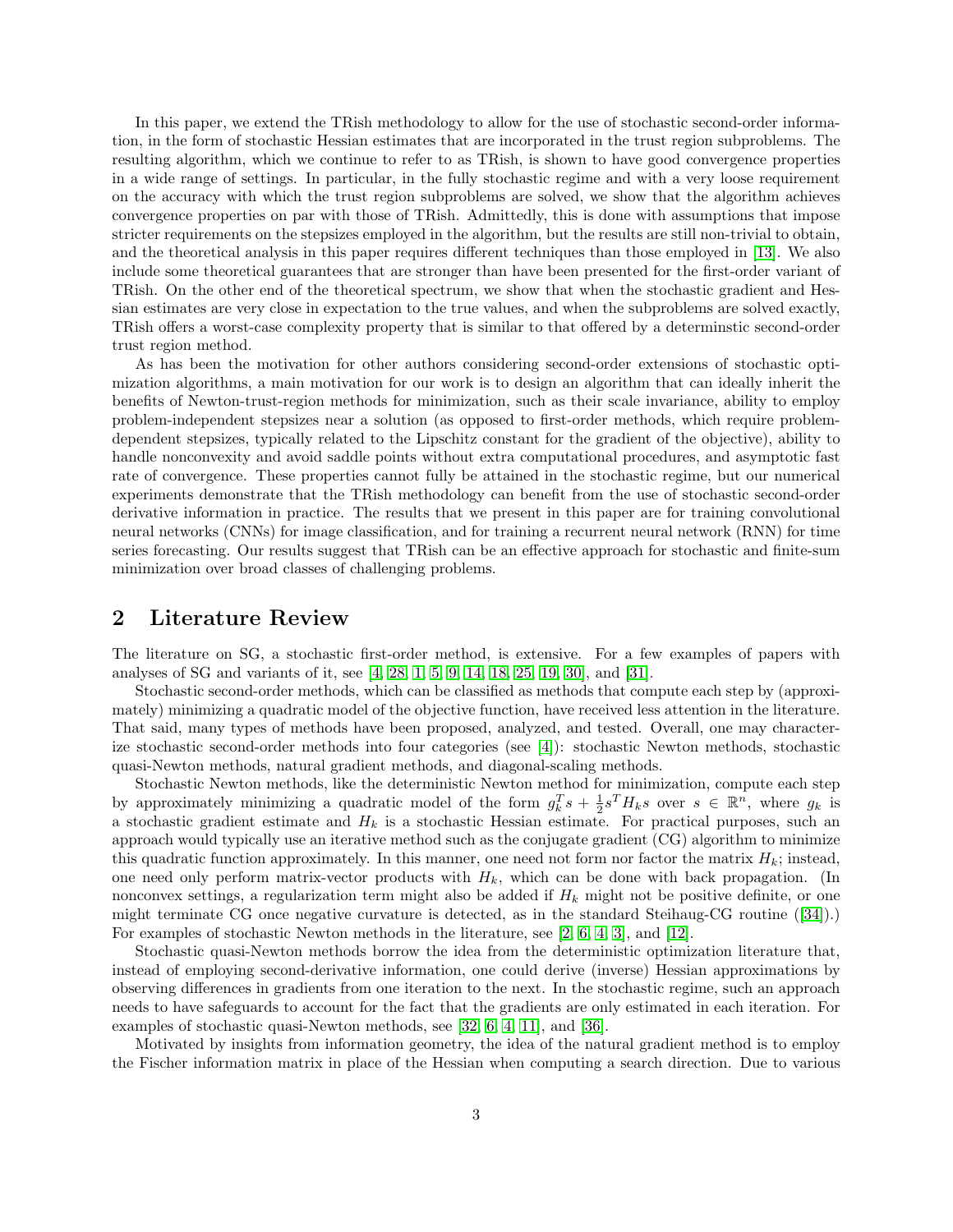simplications that are required to derive a practical algorithm, such an approach reduces to a type of (generalized) Gauss-Newton algorithm. For further information in the natural gradient method and related ideas, see [\[24,](#page-25-8) [15,](#page-25-9) [20\]](#page-25-10), and [\[38\]](#page-26-5).

Diagonal-scaling methods, wherein each step can be expressed as a diagonal scaling matrix times the negative stochastic gradient, are not always classified as second-order methods. However, we argue, as some others do, that these methods should be viewed in this light, and one can argue that the good performance of such methods in practice is because the algorithms are emulating second-order-type properties. A few popular diagonal scaling methods are RMSprop ([\[35\]](#page-26-6)), Adagrad ([\[16\]](#page-25-11)), and Adam ([\[21\]](#page-25-12) and [\[29\]](#page-25-13)).

Finally, it should be mentioned that some other types of stochastic trust region methods have appeared in the literature. For a couple of examples, see [\[8\]](#page-24-7) and [\[7\]](#page-24-8). However, these approaches are distinct from the TRish methodology, e.g., due to their need to impose stronger requirements on the stochastic gradient and Hessian estimates to achieve their desired convergence rate guarantees. We also direct the reader to the use of trust regions in reinforcement learning; see, e.g., [\[33\]](#page-26-7) and [\[23\]](#page-25-14). This setting is distinct from the one considered in this paper, but these works provide further evidence of how optimization algorithms based on trust region ideas can be effective in various settings.

## 3 Algorithm

In this section, we formally present our problem of interest, introduce relevant notation and terminology, and present our proposed algorithm.

#### 3.1 Problem Description

The algorithm that we propose is designed to solve stochastic optimization problems; in particular, it is designed to minimize an objective function  $f : \mathbb{R}^n \to \mathbb{R}$  that is defined by an expectation of a function  $F: \mathbb{R}^n \times \Xi \to \mathbb{R}$  that depends on a random variable  $\xi$ , as in

<span id="page-3-0"></span>
$$
\min_{x \in \mathbb{R}^n} f(x), \quad \text{where} \quad f(x) = \mathbb{E}_{\xi}[F(x, \xi)].\tag{1}
$$

Here,  $\mathbb{E}_{\xi}[\cdot]$  denotes expectation with respect to the distribution of  $\xi$ . A related type of problem is one obtained by taking a stochastic average approximation (SAA) of [\(1\)](#page-3-0). This leads to a finite-sum objective of the form  $f(x) = \frac{1}{N} \sum_{i=1}^{N} f_i(x)$ , where  $f_i := F(\cdot, \xi_i)$  with  $\xi_i$  denoting a realization of the random variable  $\xi$ . Our algorithm automatically extends to this setting—whether or not the function arises from an SAA of [\(1\)](#page-3-0)—where in place of the distribution of  $\xi$  one can consider a discrete uniform distribution over  $\{1, \ldots, N\}$ .

The algorithm that we propose makes use of stochastic gradient and stochastic Hessian estimates that, at an algorithm iterate  $x_k \in \mathbb{R}^n$ , are intended to approximate  $\nabla f(x_k)$  and  $\nabla^2 f(x_k)$ , respectively. These can be understood as follows. First, in the context of [\(1\)](#page-3-0), a stochastic gradient estimate may be computed as  $g_k = \nabla_x F(x_k, \xi_k)$ , where  $\xi_k$  is a realization of  $\xi$ . On the other hand, in the context of minimizing a finite sum, one may consider  $g_k = \nabla_x f_{i_k}(x_k)$ , where  $i_k$  has been generated from a discrete uniform distribution over the index set  $\{1, \ldots, N\}$ . In either setting,  $g_k$  could instead represent an average of such quantities and still be thought of as a stochastic gradient estimate. In this case,  $g_k$  is commonly referred to as a *mini-batch* estimate. Specifically, for [\(1\)](#page-3-0) one may consider  $g_k = \frac{1}{|\mathcal{S}_k|} \sum_{j \in \mathcal{S}_k} \nabla_x F(x_k, \xi_{k,j})$  and for the finite-sum setting one may consider the estimate  $g_k = \frac{1}{|\mathcal{S}_k|} \sum_{j \in \mathcal{S}_k} \nabla_x f_{i_{k,j}}(x_k)$ . In the statement of our algorithm, we capture all of these possibilities by writing  $g_k \approx \nabla f(x_k)$ .

For the stochastic Hessian estimates employed in our algorithm, we write  $H_k \approx \nabla^2 f(x_k)$ , but in this context the meaning of "estimate" is meant much more loosely. Indeed, in the context of computing  $g_k$ the possibilities in the previous paragraph make sense since our analysis requires that  $g_k$  be an unbiased estimator of  $\nabla f(x_k)$ . However, our assumption on  $H_k$  can be much less restrictive. While one might choose in the context of [\(1\)](#page-3-0) to define  $H_k = \nabla_{xx}^2 F(x_k, \xi_k^H)$  for some realization  $\xi_k^H$  of  $\xi$  (or with a mini-batch), most of our analysis merely requires that  ${H_k}$  is uniformly bounded in norm.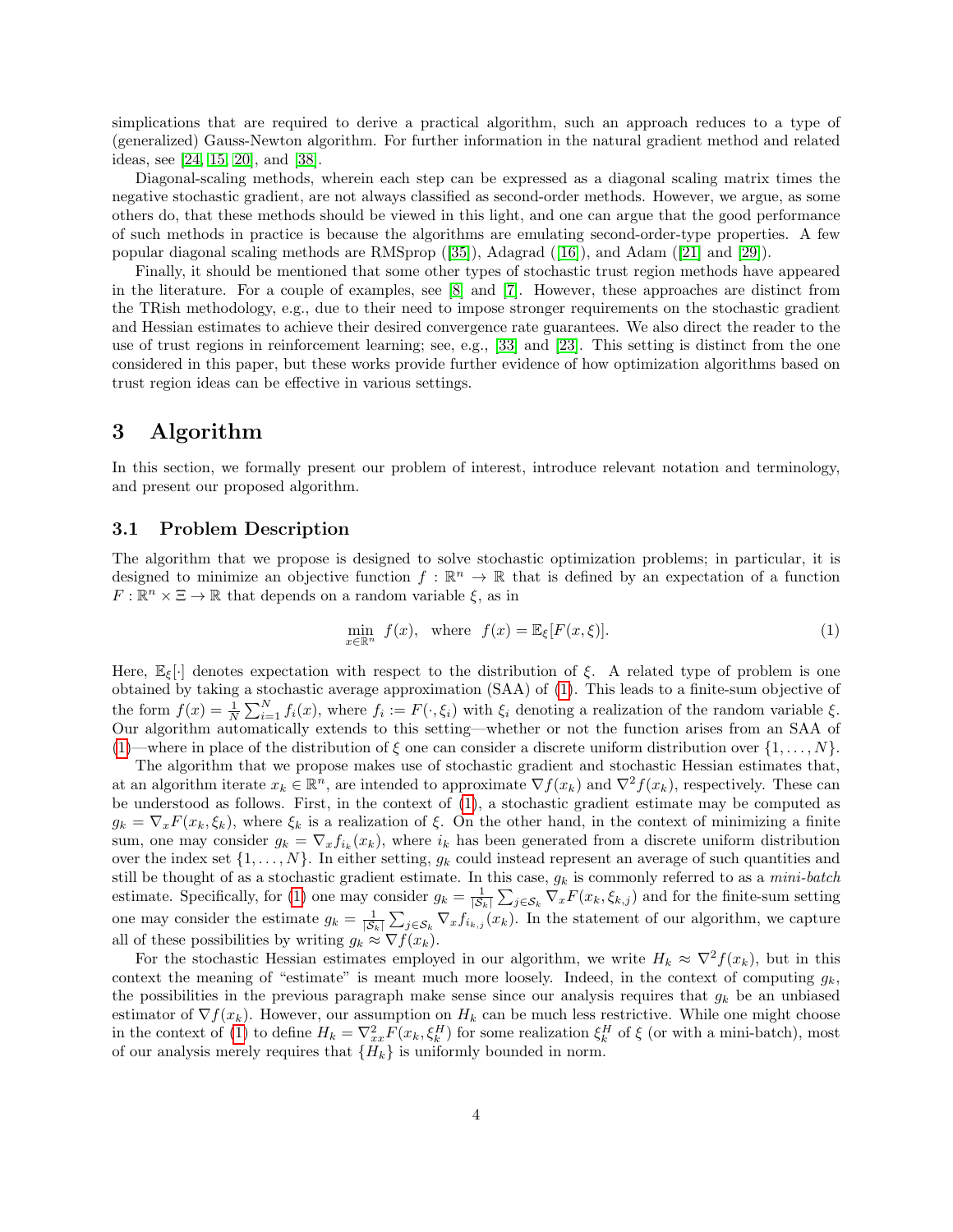#### 3.2 Algorithm Description

Our algorithm is stated below as [TRish](#page-4-0). Similar to the first-order version in [\[13\]](#page-25-0), each iteration involves solving a trust region subproblem involving stochastic derivative estimates. Importantly, for much of our analysis, the algorithm merely requires that each subproblem is solved such that *Cauchy decrease* is achieved. This only requires that the solution vector  $s_k$  is feasible and yields a value for the subproblem objective that is at least as good as that offered by the *Cauchy point*, which is the minimizer of the subproblem objective along its steepest descent direction from the origin (subject to the trust region constraint); see [\[10\]](#page-24-9) or [\[27\]](#page-25-15). If  $H_k = 0$  for all  $k \in \mathbb{N}$ , then the algorithm reduces to that in [\[13\]](#page-25-0). However, clearly, the algorithm presented here offers much more computational flexibility.

#### <span id="page-4-0"></span>Algorithm TRish : (Second-Order) Trust-Region-ish Algorithm

- 1: Choose an initial iterate  $x_1 \in \mathbb{R}^n$  and positive stepsizes  $\{\alpha_k\}.$
- 2: Choose positive parameters  $\{\gamma_{1,k}\}\$  and  $\{\gamma_{2,k}\}\$  such that  $0 < \gamma_{2,k} \leq \gamma_{1,k} < \infty$  for all  $k \in \mathbb{N}$ .

- 4: Generate a stochastic gradient  $g_k \approx \nabla f(x_k)$ .
- 5: Compute  $s_k$  yielding at least Cauchy decrease for the subproblem

<span id="page-4-2"></span>
$$
\min_{s \in \mathbb{R}^n} g_k^T s + \frac{1}{2} s^T H_k s \quad \text{s.t.} \quad \|s\|_2 \le \Delta_k \tag{2}
$$

6: using matrix-vector products with a stochastic Hessian  $H_k \approx \nabla^2 f(x_k)$ , where

<span id="page-4-1"></span>
$$
\Delta_k \leftarrow \begin{cases}\n\gamma_{1,k}\alpha_k \|g_k\|_2 & \text{if } \|g_k\|_2 \in \left[0, \frac{1}{\gamma_{1,k}}\right) \\
\alpha_k & \text{if } \|g_k\|_2 \in \left[\frac{1}{\gamma_{1,k}}, \frac{1}{\gamma_{2,k}}\right] \\
\gamma_{2,k}\alpha_k \|g_k\|_2 & \text{if } \|g_k\|_2 \in \left(\frac{1}{\gamma_{2,k}}, \infty\right].\n\end{cases}
$$
\n(3)

7: Set  $x_{k+1} \leftarrow x_k + s_k$ . 8: end for

Further motivation for the scheme for choosing the trust region radii, namely, [\(3\)](#page-4-1), can be found in [\[13\]](#page-25-0). In short, if one were merely to choose  $\Delta_k = \alpha_k$  for all  $k \in \mathbb{N}$  so that the steplength is normalized in all iterations, then one might not have a convergent algorithm; it is possible that the algorithm would compute a direction that is one of expected ascent. An example showing this possibility is shown as [\[13,](#page-25-0) Ex. 1]. Hence, [\(3\)](#page-4-1) embodies a *careful* step normalization strategy that might choose  $\Delta_k = \alpha_k$ , but otherwise uses a nonlinear stepsize control scheme to adjust the steplength. The specific formulas for the radii in [\(3\)](#page-4-1) ensure that (in the case  $H_k = 0$ ) the steplength  $||x_{k+1} - x_k||_2$  is a continuous function of  $||g_k||_2$ ; see [\[13,](#page-25-0) Fig. 1].

### 4 Convergence Analysis

We prove convergence results for [TRish](#page-4-0) under various settings. We begin by proving fundamental lemmas under basic sets of assumptions. These results illuminate the critical features of the algorithm that lead to all convergence guarantees. We present these guarantees first for the case of nonconvex  $f$  and different stepsize and parameter choices, then for the case of  $f$  satisfying the well-known Polyak-Lojasiewicz (PL) condition, of which strongly convex functions are a special case. Again, these results are presented for a few stepsize and parameter choices. As [TRish](#page-4-0) generalizes the first-order algorithm proposed in [\[13\]](#page-25-0), the convergence theorems proved in this section essentially generalize those results proved for the first-order algorithm. However, the proofs presented here require different approaches due to the influence of  $\{H_k\}$  on the subproblems.

For convenience throughout our analysis, we denote for all  $k \in \mathbb{N}$  the following cases, which clearly

<sup>3:</sup> for all  $k \in \mathbb{N}$  do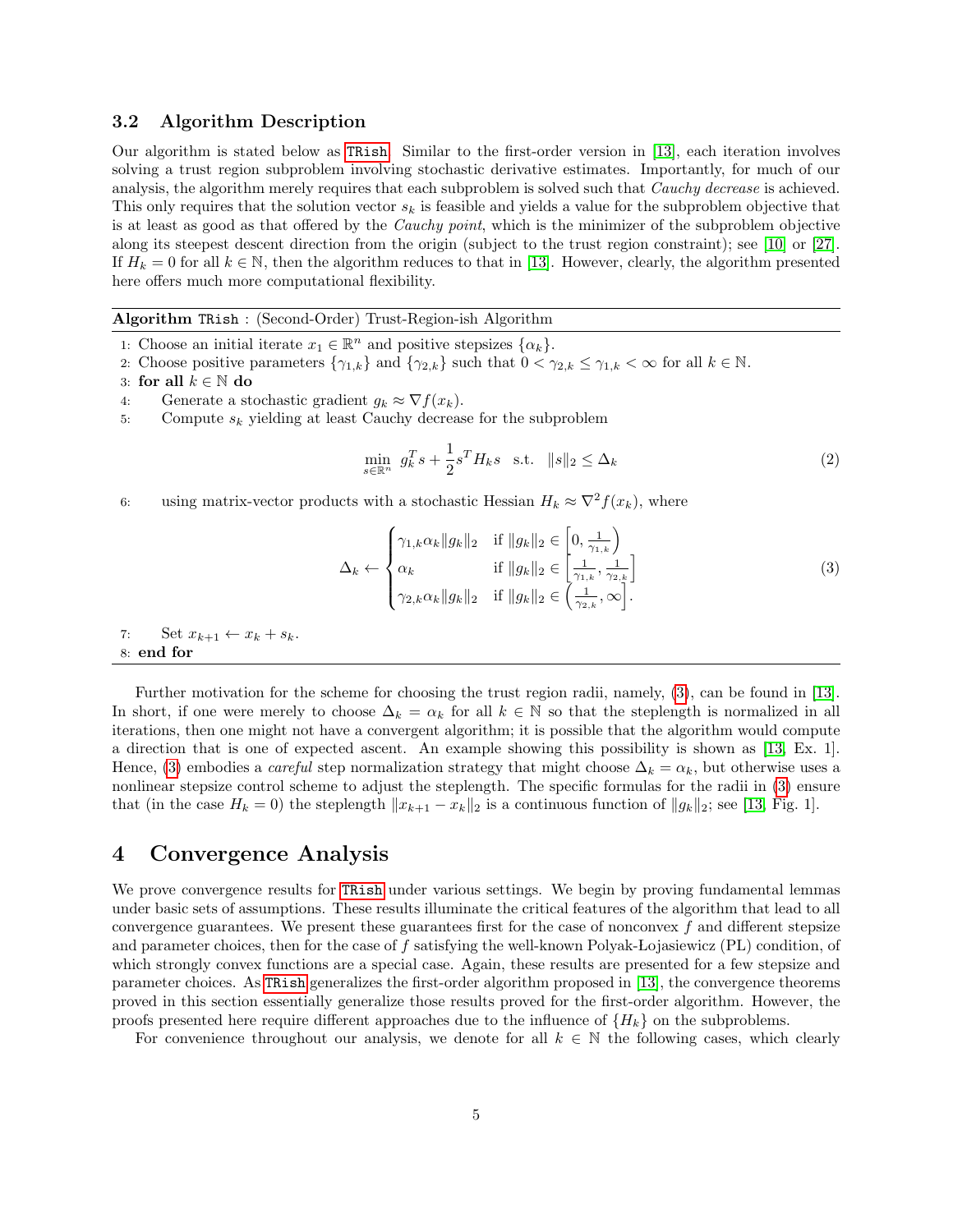correspond to the different cases for the trust region radius  $\Delta_k$  in [\(3\)](#page-4-1):

<span id="page-5-5"></span><span id="page-5-3"></span>
$$
||g_k|| \in \left[0, \frac{1}{\gamma_{1,k}}\right),\tag{Case 1}
$$

<span id="page-5-6"></span>
$$
||g_k|| \in \left[\frac{1}{\gamma_{1,k}}, \frac{1}{\gamma_{2,k}}\right],\tag{Case 2}
$$

$$
\text{or } \|g_k\| \in \left(\frac{1}{\gamma_{2,k}}, \infty\right). \tag{Case 3}
$$

Also, for shorthand, we use  $\mathbb{E}_k[\cdot]$  to denote expectation of a random variable conditioned on the event that the algorithm has reached the iterate  $x_k$  and generates the stochastic gradient estimate  $g_k$  and the stochastic Hessian estimate  $H_k$ ; i.e.,

 $\mathbb{E}_k[\cdot] \equiv \mathbb{E}[\cdot]$  the current iterate and derivative estimates are  $x_k$ ,  $g_k$ , and  $H_k$ .

We make the following assumptions throughout our analysis. These assumptions are essentially the same as the basic assumptions from [\[13\]](#page-25-0), except that we add the assumption that  $f$  is twice continuously differentiable, which is a reasonable assumption to add in the context of a second-order-type algorithm.

<span id="page-5-0"></span>**Assumption 4.1.** The objective function  $f : \mathbb{R}^n \to \mathbb{R}$  is twice continuously differentiable and bounded below by a scalar  $f_{\text{inf}} := \inf_{x \in \mathbb{R}^n} f(x) \in \mathbb{R}$ . In addition, the gradient function  $\nabla f : \mathbb{R}^n \to \mathbb{R}^n$  is Lipschitz continuous with constant  $L_g \in \mathbb{R}_{>0}$  (i.e., f is  $L_g$ -smooth).

It is known (see, e.g., [\[26,](#page-25-16) Lemma 1.2.2]), that under Assumption [4.1](#page-5-0) one has

<span id="page-5-2"></span>
$$
\|\nabla^2 f(x)\|_2 \le L_g \quad \text{for all} \quad x \in \mathbb{R}^n. \tag{4}
$$

<span id="page-5-1"></span>**Assumption 4.2.** For all  $k \in \mathbb{N}$ , the stochastic gradient estimate  $g_k$  is an unbiased estimator of the gradient  $\nabla f(x_k)$  in the sense that  $\mathbb{E}_k[g_k] = \nabla f(x_k)$ .

Under Assumption [4.2,](#page-5-1) one finds for all  $k \in \mathbb{N}$  that

<span id="page-5-7"></span>
$$
\mathbb{E}_{k}[\|\nabla f(x_{k}) - g_{k}\|_{2}^{2}] = \mathbb{E}_{k}[\|\nabla f(x_{k})\|_{2}^{2} - 2\nabla f(x_{k})^{T} g_{k} + \|g_{k}\|_{2}^{2}]
$$
\n
$$
= -\|\nabla f(x_{k})\|_{2}^{2} + \mathbb{E}_{k}[\|g_{k}\|_{2}^{2}].
$$
\n(5)

#### 4.1 Fundamental Lemmas

Our first lemma provides a bound on the subsequent function value with each step that holds regardless of the properties of the generated stochastic derivative estimates.

<span id="page-5-4"></span>**Lemma [4.1](#page-5-0).** Suppose Assumption 4.1 holds. For all  $k \in \mathbb{N}$ , for any  $(q_k, H_k)$ , one finds

$$
f(x_{k+1}) \le f(x_k) + g_k^T s_k + \frac{1}{2} s_k^T H_k s_k + (\nabla f(x_k) - g_k)^T s_k + \frac{1}{2} (L_g + ||H_k||_2) ||s_k||_2^2.
$$

*Proof.* Proof. Since f is twice continuously differentiable under Assumption [4.1,](#page-5-0) it follows by Taylor's theorem that there exists  $\hat{x}_k$  on the line segment  $[x_k, x_{k+1}]$  such that

$$
f(x_{k+1}) - f(x_k) = \nabla f(x_k)^T s_k + \frac{1}{2} s_k^T \nabla^2 f(\hat{x}_k) s_k
$$
  
=  $g_k^T s_k + \frac{1}{2} s_k^T H_k s_k + (\nabla f(x_k) - g_k)^T s_k + \frac{1}{2} s_k^T (\nabla^2 f(\hat{x}_k) - H_k) s_k.$ 

Then, since the Cauchy-Schwarz and triangle inequalities together imply with [\(4\)](#page-5-2) that

$$
s_k^T(\nabla^2 f(\hat{x}_k) - H_k)s_k \leq \|\nabla^2 f(\hat{x}_k) - H_k\|_2 \|s_k\|_2^2 \leq (L_g + \|H_k\|_2) \|s_k\|_2^2,
$$

the desired result follows.

 $\Box$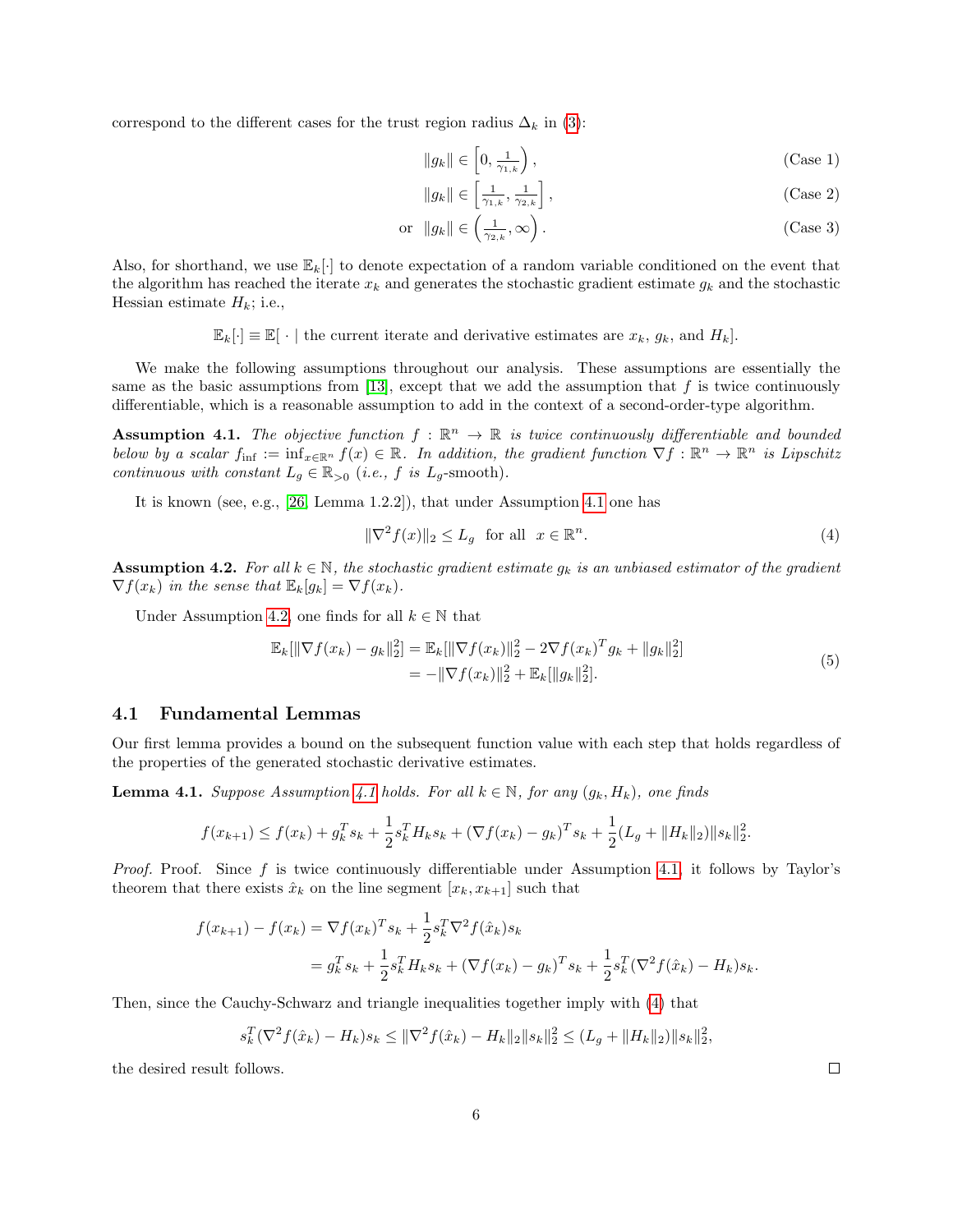Our next lemma is a Cauchy decrease result on the reduction in a quadratic model of the objective function yielded by each computed step. This type of result is standard in the literature on trust region methods, so we state it without a detailed proof.

<span id="page-6-0"></span>**Lemma 4.2.** For all  $k \in \mathbb{N}$ , for any  $(g_k, H_k)$ , one finds

$$
g_k^T s_k + \frac{1}{2} s_k^T H_k s_k \leq -\frac{1}{2} \|g_k\|_2 \min \left\{ \Delta_k, \frac{\|g_k\|_2}{\|H_k\|_2} \right\}.
$$

Proof. Proof. The result follows in the standard manner for Cauchy decrease as in the trust region method literature (see, e.g., [\[10,](#page-24-9) Corollary 6.3.2] or [\[27,](#page-25-15) Lemma 4.3]) since, whichever subproblem is solved to compute the step  $s_k$ , [TRish](#page-4-0) requires that at least Cauchy decrease is attained.  $\Box$ 

We also make use of a second Cauchy decrease result, stated below as our third lemma. This lemma is useful only when one adds an additional assumption that the norm of the stochastic Hessian estimate is sufficiently small. We shall add such an assumption for one of our main theorems. (The proof the lemma follows using a similar argument as in the standard proof for Lemma [4.2,](#page-6-0) but with alternative final steps.)

<span id="page-6-2"></span>**Lemma 4.3.** For all  $k \in \mathbb{N}$ , for any  $(q_k, H_k)$ , one finds

$$
g_k^T s_k + \frac{1}{2} s_k^T H_k s_k \leq - \min \left\{ \Delta_k \|g_k\|_2 - \frac{1}{2} \Delta_k^2 \|H_k\|_2, \frac{1}{2} \frac{\|g_k\|_2^2}{\|H_k\|_2} \right\}.
$$

Proof. Proof. Using standard analysis for the Cauchy point (see, e.g., [\[27,](#page-25-15) Lemma 4.3], one has that the Cauchy point lies in the interior of the trust region constraint if  $||g_k||_2^3 \leq \Delta_k g_k^T H_k g_k$ , and lies on the boundary of the trust region constraint otherwise. If the Cauchy point lies in the interior, then it is given by  $s_k^C := -(\|g_k\|_2^2/g_k^TH_kg_k)g_k$ , meaning that, by the Cauchy-Schwarz inequality, the step  $s_k$  must satisfy

$$
g_k^T s_k + \frac{1}{2} s_k^T H_k s_k \le g_k^T s_k^C + \frac{1}{2} s_k^{C^T} H_k s_k^C = -\frac{1}{2} \frac{\|g_k\|_2^4}{g_k^T H_k g_k} \le -\frac{1}{2} \frac{\|g_k\|_2^2}{\|H_k\|_2}.
$$

On the other hand, if the Cauchy point lies on the boundary of the trust region constraint, then it is given by  $s_k^C := -(\Delta_k / \|g_k\|_2)g_k$  and the step  $s_k$  must satisfy

$$
g_k^T s_k + \frac{1}{2} s_k^T H_k s_k \leq g_k^T s_k^C + \frac{1}{2} s_k^{C^T} H_k s_k^C = -\Delta_k \|g_k\|_2 + \frac{1}{2} \Delta_k^2 \frac{g_k^T H_k g_k}{\|g_k\|_2^2} \leq -\Delta_k \|g_k\|_2 + \Delta_k^2 \|H_k\|_2.
$$

The result follows by combining the conclusions of these two cases.

Our next lemma shows that if the stepsize parameter  $\alpha_k$  is sufficiently small relative to a quantity involving  $\gamma_{1,k}, \gamma_{2,k}$ , and  $||H_k||_2$ , then the expected reduction in the objective function value with each step is bounded by a function of the expected squared norm of the stochastic gradient estimate, the variance of the stochastic gradient estimate, and the algorithm parameters. The bound on the reduction proved here will be refined in various ways later in our analysis as we consider the behavior of the algorithm under different sets of assumptions on the derivative estimates and on the stepsize and parameter sequences.

<span id="page-6-3"></span>**Lemma 4.4.** Suppose that Assumption [4.1](#page-5-0) holds and that, for all  $k \in \mathbb{N}$ ,

<span id="page-6-1"></span>
$$
0 < \alpha_k \le \frac{\gamma_{2,k}}{4\gamma_{1,k}^2 (L_g + \|H_k\|_2)}.\tag{6}
$$

 $\Box$ 

Then, for all  $k \in \mathbb{N}$ , one finds

$$
\mathbb{E}_k[f(x_{k+1})] \le f(x_k) - \frac{1}{8}\gamma_{2,k}\alpha_k \mathbb{E}_k[\|g_k\|_2^2] + \frac{\gamma_{1,k}^2}{\gamma_{2,k}}\alpha_k \mathbb{E}_k[\|\nabla f(x_k) - g_k\|_2^2].
$$

Proof. Proof. We divide the proof according to the three cases defined on page [6.](#page-5-3)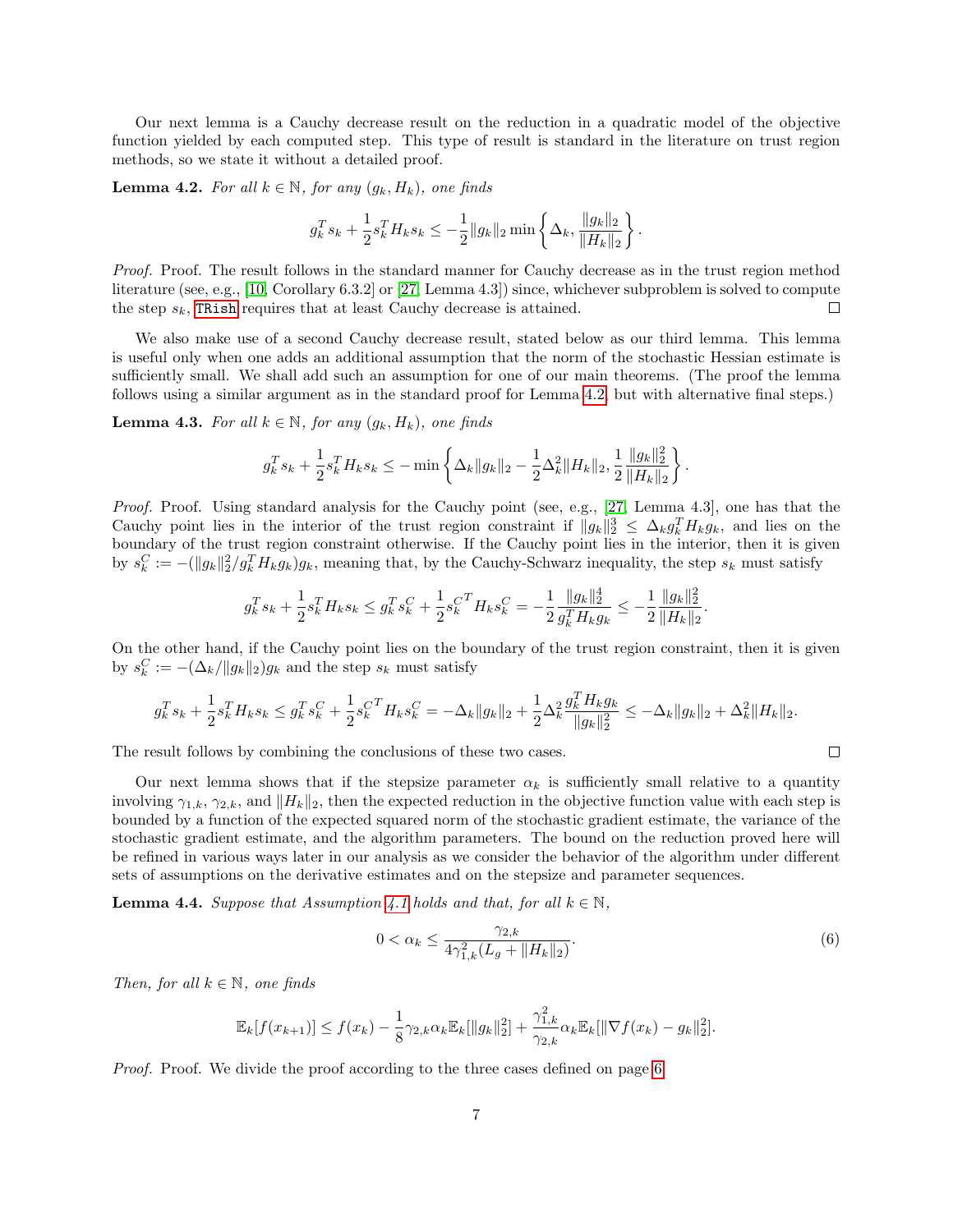[Case 1.](#page-5-3) By Lemma [4.2,](#page-6-0) it follows in this case that

$$
g_k^T s_k + \frac{1}{2} s_k^T H_k s_k \leq -\frac{1}{2} \|g_k\|_2 \min \left\{ \gamma_{1,k} \alpha_k \|g_k\|_2, \frac{\|g_k\|_2}{\|H_k\|_2} \right\}.
$$

Since [\(6\)](#page-6-1) ensures  $\gamma_{1,k}\alpha_k \leq \frac{\gamma_{2,k}}{4\gamma_{1,k}(L_g+\|H_k\|_2)} \leq \frac{1}{4(L_g+\|H_k\|_2)} \leq \frac{1}{\|H_k\|_2}$ , this implies that

$$
g_k^T s_k + \frac{1}{2} s_k^T H_k s_k \le -\frac{1}{2} \gamma_{1,k} \alpha_k \|g_k\|_2^2.
$$

Combining this with the result of Lemma [4.1,](#page-5-4) the Cauchy-Schwarz inequality, and the fact that  $||s_k||_2 \le$  $\gamma_{1,k} \alpha_k \|g_k\|_2$  in this case, one finds that

$$
f(x_{k+1}) - f(x_k)
$$
  
\n
$$
\leq g_k^T s_k + \frac{1}{2} s_k^T H_k s_k + (\nabla f(x_k) - g_k)^T s_k + \frac{1}{2} (L_g + ||H_k||_2) ||s_k||_2^2
$$
  
\n
$$
\leq -\frac{1}{2} \gamma_{1,k} \alpha_k ||g_k||_2^2 + ||\nabla f(x_k) - g_k||_2 ||s_k||_2 + \frac{1}{2} (L_g + ||H_k||_2) ||s_k||_2^2
$$
  
\n
$$
\leq -\frac{1}{2} \gamma_{1,k} \alpha_k ||g_k||_2^2 + \gamma_{1,k} \alpha_k ||\nabla f(x_k) - g_k||_2 ||g_k||_2 + \frac{1}{2} \gamma_{1,k}^2 \alpha_k^2 (L_g + ||H_k||_2) ||g_k||_2^2.
$$
 (7)

Since  $0 \leq (\frac{1}{2}||g_k||_2 - ||\nabla f(x_k) - g_k||_2)^2 = \frac{1}{4}||g_k||_2^2 - ||\nabla f(x_k) - g_k||_2||g_k||_2 + ||\nabla f(x_k) - g_k||_2^2$  and since [\(6\)](#page-6-1) implies  $\gamma_{1,k}\alpha_k \leq \frac{\gamma_{2,k}}{4\gamma_{1,k}(L_g+\|H_k\|_2)} \leq \frac{4}{4(L_g+\|H_k\|_2)}$ , one finds that

$$
f(x_{k+1}) - f(x_k)
$$
  
\n
$$
\leq -\frac{1}{2}\gamma_{1,k}\alpha_k \|g_k\|_2^2 + \gamma_{1,k}\alpha_k \left(\frac{1}{4}\|g_k\|_2^2 + \|\nabla f(x_k) - g_k\|_2^2\right) + \frac{1}{2}\gamma_{1,k}^2 \alpha_k^2 (L_g + \|H_k\|_2) \|g_k\|_2^2
$$
  
\n
$$
\leq -\frac{1}{8}\gamma_{1,k}\alpha_k \|g_k\|_2^2 + \gamma_{1,k}\alpha_k \|\nabla f(x_k) - g_k\|_2^2,
$$

which implies the desired conclusion since  $\gamma_{1,k} \geq \gamma_{2,k}$ .

[Case 2.](#page-5-5) By Lemma [4.2](#page-6-0) and since in this case one has  $\gamma_{2,k}||g_k||_2 \leq 1$ , it follows that

$$
g_k^T s_k + \frac{1}{2} s_k^T H_k s_k \leq -\frac{1}{2} \|g_k\|_2 \min \left\{ \alpha_k, \frac{\|g_k\|_2}{\|H_k\|_2} \right\} \leq -\frac{1}{2} \|g_k\|_2 \min \left\{ \gamma_{2,k} \alpha_k \|g_k\|, \frac{\|g_k\|_2}{\|H_k\|} \right\}.
$$

Since [\(6\)](#page-6-1) ensures  $\gamma_{2,k}\alpha_k \leq \gamma_{1,k}\alpha_k \leq \frac{\gamma_{2,k}}{4\gamma_{1,k}(L_g+\|H_k\|_2)} \leq \frac{1}{4(L_g+\|H_k\|_2)} \leq \frac{1}{\|H_k\|_2}$ , this implies that

$$
g_k^T s_k + \frac{1}{2} s_k^T H_k s_k \le -\frac{1}{2} \gamma_{2,k} \alpha_k \|g_k\|_2^2.
$$

Combining this with the result of Lemma [4.1,](#page-5-4) the Cauchy-Schwarz inequality, and the fact that  $||s_k||_2 \le$  $\alpha_k$  in this case, one finds that

$$
f(x_{k+1}) - f(x_k)
$$
  
\n
$$
\leq g_k^T s_k + \frac{1}{2} s_k^T H_k s_k + (\nabla f(x_k) - g_k)^T s_k + \frac{1}{2} (L_g + ||H_k||_2) ||s_k||_2^2
$$
  
\n
$$
\leq -\frac{1}{2} \gamma_{2,k} \alpha_k ||g_k||_2^2 + ||\nabla f(x_k) - g_k||_2 ||s_k||_2 + \frac{1}{2} (L_g + ||H_k||_2) ||s_k||_2^2
$$
  
\n
$$
\leq -\frac{1}{2} \gamma_{2,k} \alpha_k ||g_k||_2^2 + \alpha_k ||\nabla f(x_k) - g_k||_2 + \frac{1}{2} \alpha_k^2 (L_g + ||H_k||_2).
$$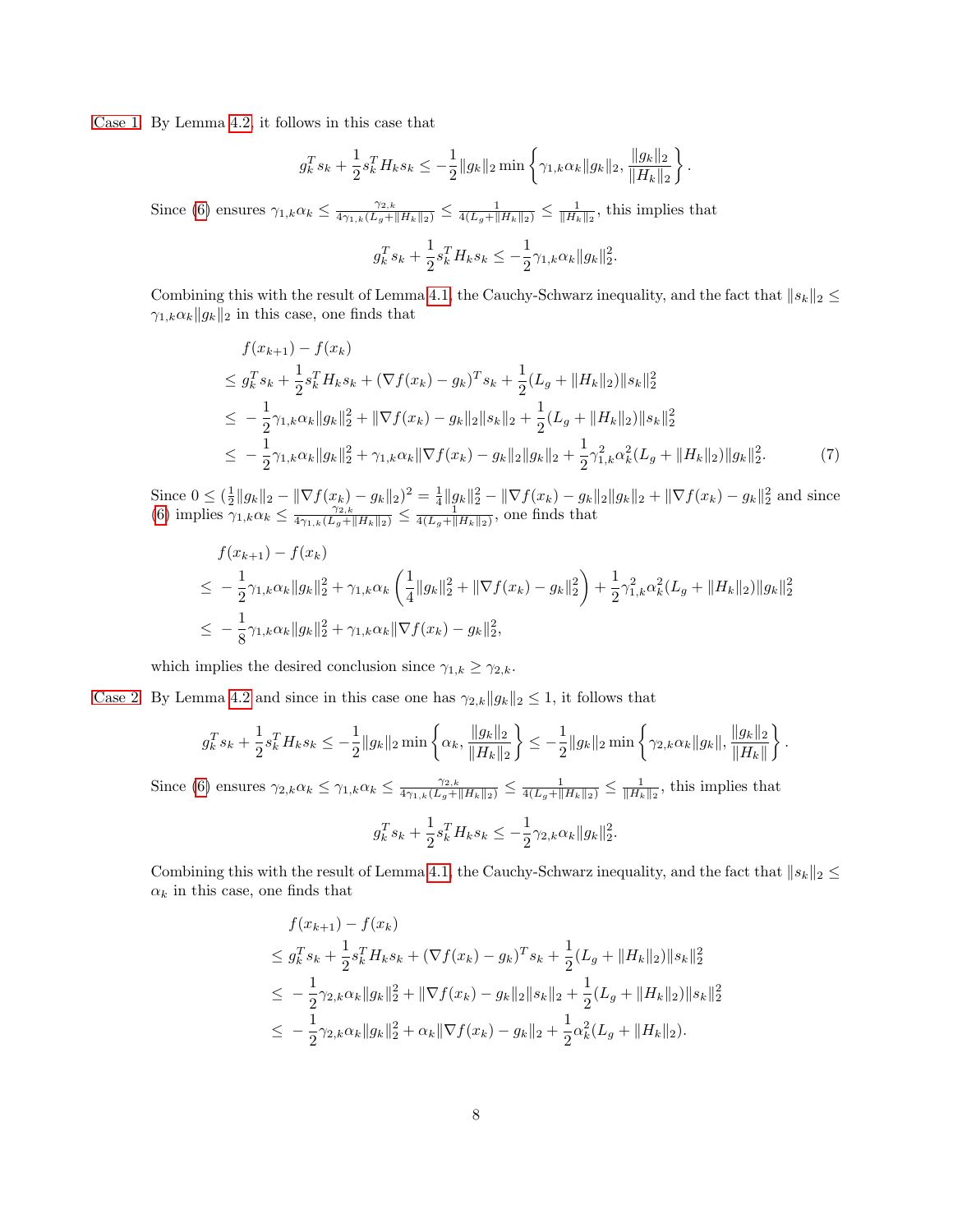Since  $0 \leq \frac{\gamma_{2,k}}{2}$  $\frac{\gamma_{2,k}^2}{\gamma_{1,k}^2}(\frac{1}{2}-\frac{\gamma_{1,k}^2}{\gamma_{2,k}}\|\nabla f(x_k)-g_k\|_2)^2=\frac{\gamma_{2,k}}{4\gamma_{1,k}^2}$  $\frac{\gamma_{2,k}}{4\gamma_{1,k}^2} - \|\nabla f(x_k) - g_k\|_2 + \frac{\gamma_{1,k}^2}{\gamma_{2,k}} \|\nabla f(x_k) - g_k\|_2^2$  and since  $1 \leq \gamma_{1,k} \|g_k\|_2$  in this case, the above and [\(6\)](#page-6-1) imply the desired conclusion that

$$
f(x_{k+1}) - f(x_k)
$$
  
\n
$$
\leq -\frac{1}{2}\gamma_{2,k}\alpha_k \|g_k\|_2^2 + \alpha_k \left(\frac{\gamma_{2,k}}{4\gamma_{1,k}^2} + \frac{\gamma_{1,k}^2}{\gamma_{2,k}} \|\nabla f(x_k) - g_k\|_2^2\right) + \frac{1}{2}\alpha_k^2 (L_g + \|H_k\|_2)
$$
  
\n
$$
= -\frac{1}{2}\gamma_{2,k}\alpha_k \|g_k\|_2^2 + \frac{1}{4}\gamma_{2,k}\alpha_k \|g_k\|_2^2 + \frac{\gamma_{1,k}^2}{\gamma_{2,k}}\alpha_k \|\nabla f(x_k) - g_k\|_2^2 + \frac{1}{2}\gamma_{1,k}^2\alpha_k^2 (L_g + \|H_k\|_2) \|g_k\|_2^2
$$
  
\n
$$
\leq -\frac{1}{8}\gamma_{2,k}\alpha_k \|g_k\|_2^2 + \frac{\gamma_{1,k}^2}{\gamma_{2,k}}\alpha_k \|\nabla f(x_k) - g_k\|_2^2.
$$

[Case 3.](#page-5-6) The proof follows in the same manner as the proof for [Case 1,](#page-5-3) using  $\gamma_{2,k} \leq \gamma_{1,k}$ .

The desired conclusion follows by combining the results for the three cases.

 $\Box$ 

Our final fundamental lemma proves a similar type of bound on the expected reduction in the objective function as in the preceding lemma, except that it can offer a stronger bound when the difference  $\gamma_{1,k}-\gamma_{2,k}$  is proportional to  $\alpha_k$  and there is an appropriate balance between the stepsize  $\alpha_k$  and the norm of the stochastic Hessian estimate. (Note that to ensure the bound on  $||H_k||_2$  that is required for the lemma, one might need to scale  $H_k$ , causing  $\mathbb{E}_k[H_k] \neq \nabla^2 f(x_k)$ . This might not seem ideal, but as is known in the deterministic optimization literature, it still allows one to incorporate some (approximate) second-order information, which can be beneficial in practice.) We consider the behavior of the algorithm in such situations in one of our main theorems.

<span id="page-8-1"></span>**Lemma 4.5.** Suppose that Assumption [4.1](#page-5-0) holds and that, for all  $k \in \mathbb{N}$  and some  $\eta \in \mathbb{R}_{>0}$ ,

<span id="page-8-0"></span>
$$
0 < \alpha_k \le \min\left\{\frac{\gamma_{2,k}}{4\gamma_{1,k}^2(L_g + \|H_k\|_2)}, \frac{1}{6\eta + 2\gamma_{1,k}(L_g + \|H_k\|_2)}\right\},\
$$
\n
$$
\|H_k\|_2 \le \frac{\eta}{2\gamma_{1,k}}, \quad \text{and} \quad \gamma_{1,k} - \gamma_{2,k} = \frac{1}{2}\eta\gamma_{1,k}\alpha_k. \tag{8}
$$

(For one thing, this ensures that [\(6\)](#page-6-1) holds for all  $k \in \mathbb{N}$ .) Then, for all  $k \in \mathbb{N}$ , one finds

$$
\mathbb{E}_k[f(x_{k+1})] \le f(x_k) - \frac{1}{4} \gamma_{2,k} \alpha_k \|\nabla f(x_k)\|_2^2
$$
  
+ 
$$
\frac{1}{2} (3\eta + \gamma_{1,k}(L_g + \|H_k\|_2)) \gamma_{1,k} \alpha_k^2 \mathbb{E}_k[\|\nabla f(x_k) - g_k\|_2^2].
$$

Proof. Proof. We divide the proof according to the three cases defined on page [6.](#page-5-3)

[Case 1.](#page-5-3) By [\(6\)](#page-6-1), it follows that  $\gamma_{1,k}\alpha_k \leq \frac{\gamma_{2,k}}{4\gamma_{1,k}(L_g+\|H_k\|_2)} \leq \frac{1}{4(L_g+\|H_k\|_2)} \leq \frac{1}{2\|H_k\|_2}$  for all  $k \in \mathbb{N}$ , meaning that for all  $k \in \mathbb{N}$  one finds in this case that

$$
\Delta_k \|g_k\|_2 - \frac{1}{2} \Delta_k^2 \|H_k\|_2 = \gamma_{1,k} \alpha_k \|g_k\|_2^2 - \frac{1}{2} \gamma_{1,k}^2 \alpha_k^2 \|g_k\|_2^2 \|H_k\|_2 \le \frac{1}{2} \frac{\|g_k\|_2^2}{\|H_k\|_2},
$$

while at the same time  $\frac{1}{2}||H_k||_2 \leq 2||H_k||_2 \leq \frac{\eta}{\gamma_{1,k}}$ , meaning for all  $k \in \mathbb{N}$  that

$$
\Delta_k \|g_k\|_2 - \frac{1}{2} \Delta_k^2 \|H_k\|_2 = \gamma_{1,k} \alpha_k \|g_k\|_2^2 - \frac{1}{2} \gamma_{1,k}^2 \alpha_k^2 \|g_k\|_2^2 \|H_k\|_2
$$
  

$$
\geq \gamma_{1,k} \alpha_k \|g_k\|_2^2 - \gamma_{1,k} \alpha_k^2 \eta \|g_k\|_2^2 = (1 - \alpha_k \eta) \gamma_{1,k} \alpha_k \|g_k\|_2^2.
$$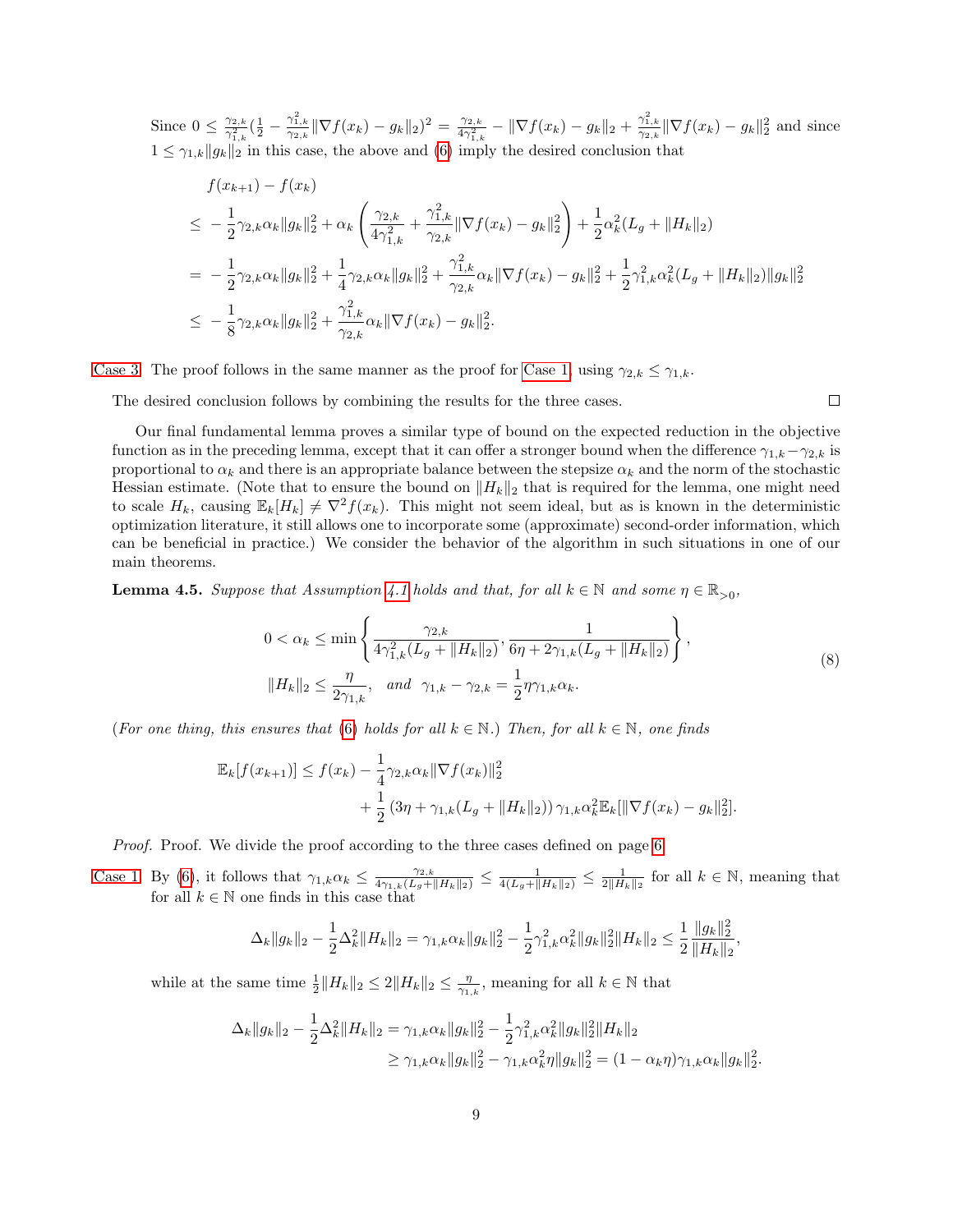(Observe that [\(8\)](#page-8-0) ensures that  $\alpha < \frac{1}{\eta}$ , meaning that  $1 - \alpha_k \eta > 0$ .) Combining these facts with the results of Lemmas [4.1](#page-5-4) and [4.3,](#page-6-2) the Cauchy-Schwarz inequality, and the fact that  $||s_k||_2 \leq \gamma_{1,k} \alpha_k ||g_k||_2$ in this case, one finds that

$$
f(x_{k+1}) - f(x_k)
$$
  
\n
$$
\leq g_k^T s_k + \frac{1}{2} s_k^T H_k s_k + (\nabla f(x_k) - g_k)^T s_k + \frac{1}{2} (L_g + ||H_k||_2) ||s_k||_2^2
$$
  
\n
$$
\leq -(1 - \alpha_k \eta) \gamma_{1,k} \alpha_k ||g_k||_2^2 + ||\nabla f(x_k) - g_k||_2 ||s_k||_2 + \frac{1}{2} (L_g + ||H_k||_2) ||s_k||_2^2
$$
  
\n
$$
\leq -(1 - \alpha_k \eta) \gamma_{1,k} \alpha_k ||g_k||_2^2 + \gamma_{1,k} \alpha_k ||\nabla f(x_k) - g_k||_2 ||g_k||_2 + \frac{1}{2} \gamma_{1,k}^2 \alpha_k^2 (L_g + ||H_k||_2) ||g_k||_2^2.
$$

Since  $0 \le \frac{1}{2} (\|g_k\|_2 - \|\nabla f(x_k) - g_k\|_2)^2 = \frac{1}{2} \|g_k\|_2^2 - \|\nabla f(x_k) - g_k\|_2 \|g_k\|_2 + \frac{1}{2} \|\nabla f(x_k) - g_k\|_2^2$  $f(x) = 1$ 

$$
f(x_{k+1}) - f(x_k)
$$
  
\n
$$
\leq -\left(1 - \alpha_k \eta - \frac{1}{2} \gamma_{1,k} \alpha_k (L_g + ||H_k||_2)\right) \gamma_{1,k} \alpha_k ||g_k||_2^2 + \frac{1}{2} \gamma_{1,k} \alpha_k (||g_k||_2^2 + ||\nabla f(x_k) - g_k||_2^2)
$$
  
\n
$$
= -\left(\frac{1}{2} - \alpha_k \eta - \frac{1}{2} \gamma_{1,k} \alpha_k (L_g + ||H_k||_2)\right) \gamma_{1,k} \alpha_k ||g_k||_2^2 + \frac{1}{2} \gamma_{1,k} \alpha_k ||\nabla f(x_k) - g_k||_2^2,
$$

which along with [\(5\)](#page-5-7) (applied twice) implies that

$$
\mathbb{E}_{k}[f(x_{k+1})] - f(x_{k})
$$
\n
$$
\leq -\left(\frac{1}{2} - \alpha_{k}\eta - \frac{1}{2}\gamma_{1,k}\alpha_{k}(L_{g} + ||H_{k}||_{2})\right)\gamma_{1,k}\alpha_{k}\mathbb{E}_{k}[||g_{k}||_{2}^{2}] + \frac{1}{2}\gamma_{1,k}\alpha_{k}(-||\nabla f(x_{k})||_{2}^{2} + \mathbb{E}_{k}[||g_{k}||_{2}^{2}])
$$
\n
$$
= -\frac{1}{2}\gamma_{1,k}\alpha_{k}||\nabla f(x_{k})||_{2}^{2} + \left(\eta + \frac{1}{2}\gamma_{1,k}(L_{g} + ||H_{k}||_{2})\right)\gamma_{1,k}\alpha_{k}^{2}\mathbb{E}_{k}[||g_{k}||_{2}^{2}]
$$
\n
$$
= -\frac{1}{2}\gamma_{1,k}\alpha_{k}||\nabla f(x_{k})||_{2}^{2} + \left(\eta + \frac{1}{2}\gamma_{1,k}(L_{g} + ||H_{k}||_{2})\right)\gamma_{1,k}\alpha_{k}^{2}(||\nabla f(x_{k})||_{2}^{2} + \mathbb{E}_{k}[||\nabla f(x_{k}) - g_{k}||_{2}^{2}])
$$
\n
$$
= -\left(\frac{1}{2} - \left(\eta + \frac{1}{2}\gamma_{1,k}(L_{g} + ||H_{k}||_{2})\right)\alpha_{k}\right)\gamma_{1,k}\alpha_{k}||\nabla f(x_{k})||_{2}^{2}
$$
\n
$$
+ \left(\eta + \frac{1}{2}\gamma_{1,k}(L_{g} + ||H_{k}||_{2})\right)\gamma_{1,k}\alpha_{k}^{2}\mathbb{E}_{k}[||\nabla f(x_{k}) - g_{k}||_{2}^{2}].
$$

Hence, with the inequality above, the desired result follows in this case due to the upper bound imposed on  $\alpha_k$  and the fact that  $\gamma_{1,k} \geq \gamma_{2,k}$  for all  $k \in \mathbb{N}$ .

[Case 2.](#page-5-5) Under the conditions of the lemma, one has  $\alpha_k \leq \frac{1}{\eta}$  and  $2||H_k||_2 \leq \frac{\eta}{\gamma_{1,k}}$ . In addition, in this case, one has  $\gamma_{1,k}||g_k||_2 \geq 1$ . These facts combined imply that

$$
\Delta_k \|g_k\|_2 - \frac{1}{2} \Delta_k^2 \|H_k\|_2 = \alpha_k \|g_k\|_2 - \frac{1}{2} \alpha_k^2 \|H_k\|_2 \le \frac{\|g_k\|_2}{\eta}
$$
  
while 
$$
\frac{1}{2} \frac{\|g_k\|_2^2}{\|H_k\|_2} \ge \frac{\gamma_{1,k} \|g_k\|_2^2}{\eta} \ge \frac{\|g_k\|_2}{\eta}.
$$

By Lemma [4.3](#page-6-2) and the facts that  $\frac{1}{2}||H_k||_2 \le 2||H_k||_2 \le \frac{\eta}{\gamma_{1,k}}$  and  $\gamma_{1,k}||g_k||_2 \ge 1$ , it follows that

$$
g_k^T s_k + \frac{1}{2} s_k^T H_k s_k \le -\Delta_k \|g_k\|_2 + \frac{1}{2} \Delta_k^2 \|H_k\|_2
$$
  
=  $-\alpha_k \|g_k\|_2 + \frac{1}{2} \alpha_k^2 \|H_k\|_2$   
 $\le -(1 - \alpha_k \eta) \alpha_k \|g_k\|_2.$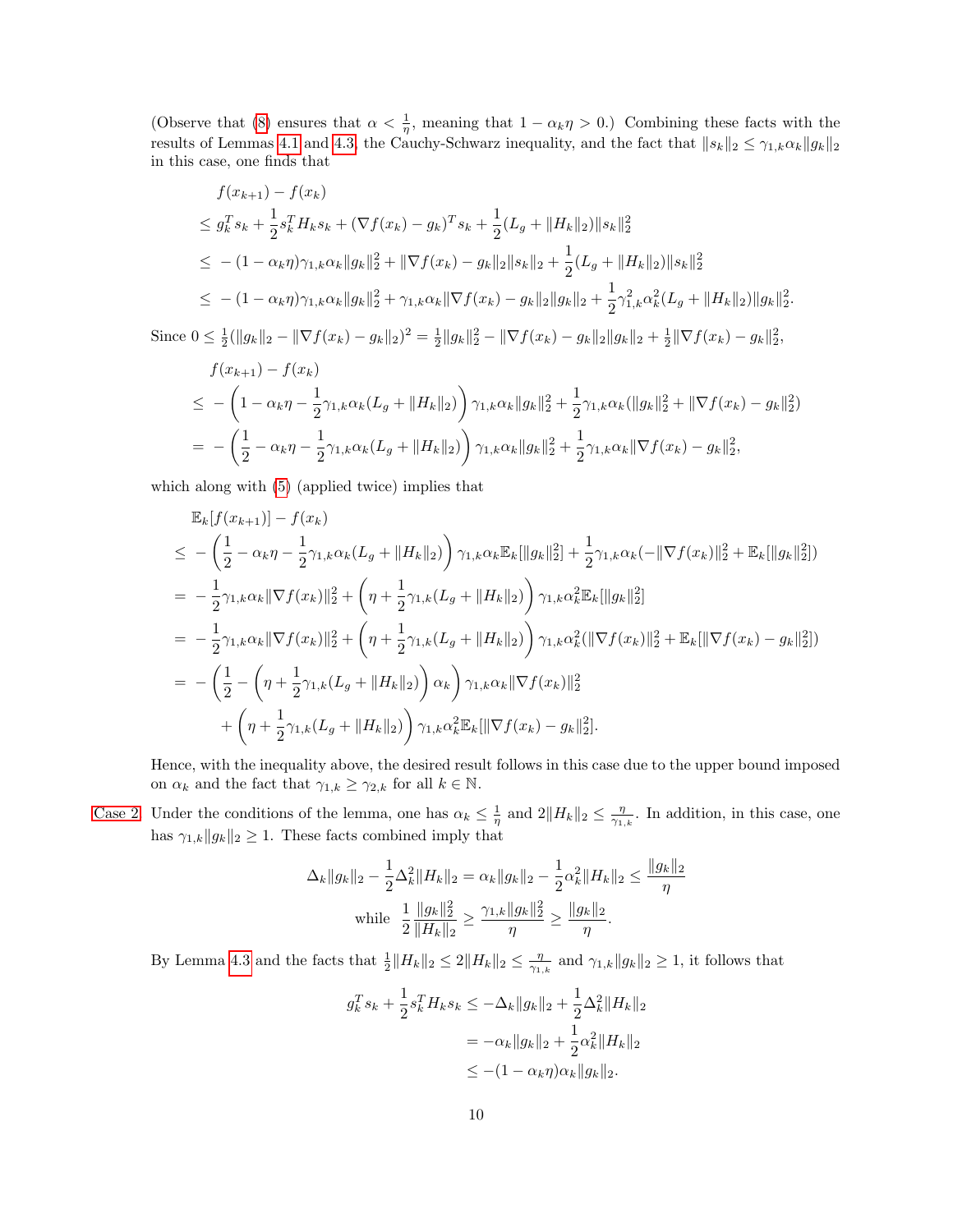Combining this fact with the results of Lemmas [4.1](#page-5-4) and [4.3,](#page-6-2) the Cauchy-Schwarz inequality, and the facts that  $\gamma_{2,k}||g_k||_2 \leq 1$ ,  $\gamma_{1,k}||g_k||_2 \geq 1$ , and  $||s_k||_2 \leq \alpha_k$  in this case, one finds that

$$
f(x_{k+1}) - f(x_k)
$$
  
\n
$$
\leq g_k^T s_k + \frac{1}{2} s_k^T H_k s_k + (\nabla f(x_k) - g_k)^T s_k + \frac{1}{2} (L_g + ||H_k||_2) ||s_k||_2^2
$$
  
\n
$$
\leq -(1 - \alpha_k \eta) \alpha_k ||g_k||_2 + ||\nabla f(x_k) - g_k||_2 ||s_k||_2 + \frac{1}{2} (L_g + ||H_k||_2) ||s_k||_2^2
$$
  
\n
$$
\leq -(1 - \alpha_k \eta) \gamma_{2,k} \alpha_k ||g_k||_2^2 + \alpha_k ||\nabla f(x_k) - g_k||_2 + \frac{1}{2} \alpha_k^2 (L_g + ||H_k||_2)
$$
  
\n
$$
\leq -(1 - \alpha_k \eta) \gamma_{2,k} \alpha_k ||g_k||_2^2 + \gamma_{1,k} \alpha_k ||\nabla f(x_k) - g_k||_2 ||g_k||_2 + \frac{1}{2} \gamma_{1,k}^2 \alpha_k^2 (L_g + ||H_k||_2) ||g_k||_2^2.
$$

Since  $0 \leq \frac{1}{2} (\|g_k\|_2 - \|\nabla f(x_k) - g_k\|_2)^2 = \frac{1}{2} \|g_k\|_2^2 - \|\nabla f(x_k) - g_k\|_2 \|g_k\|_2 + \frac{1}{2} \|\nabla f(x_k) - g_k\|_2^2$ 

$$
f(x_{k+1}) - f(x_k)
$$
  
\n
$$
\leq -\left( (1 - \alpha_k \eta)\gamma_{2,k} - \frac{1}{2}\gamma_{1,k}^2 \alpha_k (L_g + ||H_k||_2) \right) \alpha_k ||g_k||_2^2 + \frac{1}{2}\gamma_{1,k} \alpha_k (||g_k||_2^2 + ||\nabla f(x_k) - g_k||_2^2)
$$
  
\n
$$
= -\left( (1 - \alpha_k \eta)\gamma_{2,k} - \frac{1}{2}\gamma_{1,k} - \frac{1}{2}\gamma_{1,k}^2 \alpha_k (L_g + ||H_k||_2) \right) \alpha_k ||g_k||_2^2 + \frac{1}{2}\gamma_{1,k} \alpha_k ||\nabla f(x_k) - g||_2^2,
$$

which along with [\(5\)](#page-5-7) (applied twice) implies that

$$
\mathbb{E}_{k}[f(x_{k+1})] - f(x_{k})
$$
\n
$$
\leq -\left((1 - \alpha_{k}\eta)\gamma_{2,k} - \frac{1}{2}\gamma_{1,k} - \frac{1}{2}\gamma_{1,k}^{2}\alpha_{k}(L_{g} + ||H_{k}||_{2})\right)\alpha_{k}\mathbb{E}_{k}[||g_{k}||_{2}^{2}]
$$
\n
$$
+ \frac{1}{2}\gamma_{1,k}\alpha_{k}(-||\nabla f(x_{k})||_{2}^{2} + \mathbb{E}_{k}[||g_{k}||_{2}^{2}])
$$
\n
$$
= -\frac{1}{2}\gamma_{1,k}\alpha_{k}||\nabla f(x_{k})||_{2}^{2} + \left(\gamma_{1,k} - \gamma_{2,k} + \left(\eta\gamma_{2,k} + \frac{1}{2}\gamma_{1,k}^{2}(L_{g} + ||H_{k}||_{2})\right)\alpha_{k}\right)\alpha_{k}\mathbb{E}_{k}[||g_{k}||_{2}^{2}]
$$
\n
$$
\leq -\frac{1}{2}\gamma_{1,k}\alpha_{k}||\nabla f(x_{k})||_{2}^{2}
$$
\n
$$
+ \left(\gamma_{1,k} - \gamma_{2,k} + \left(\eta\gamma_{2,k} + \frac{1}{2}\gamma_{1,k}^{2}(L_{g} + ||H_{k}||_{2})\right)\alpha_{k}\right)\alpha_{k}(\|\nabla f(x_{k})||_{2}^{2} + \mathbb{E}_{k}[\|\nabla f(x_{k}) - g_{k}||_{2}^{2}])
$$
\n
$$
= -\left(\frac{1}{2}\gamma_{1,k} - (\gamma_{1,k} - \gamma_{2,k}) - \left(\eta\gamma_{2,k} + \frac{1}{2}\gamma_{1,k}^{2}(L_{g} + ||H_{k}||_{2})\right)\alpha_{k}\right)\alpha_{k}\|\nabla f(x_{k})\|_{2}^{2}
$$
\n
$$
+ \left(\gamma_{1,k} - \gamma_{2,k} + \left(\eta\gamma_{2,k} + \frac{1}{2}\gamma_{1,k}^{2}(L_{g} + ||H_{k}||_{2})\right)\alpha_{k}\right)\alpha_{k}\mathbb{E}_{k}[\|\nabla f(x_{k}) - g_{k}||_{2}^{2}]
$$
\n
$$
= -\left(\frac{1}{2} - \frac{1}{2}\left(3\eta - \eta^{2}\alpha
$$

Hence, the desired result follows for this case, again due to the upper bound on  $\alpha_k$  and the fact that  $\gamma_{1,k} \geq \gamma_{2,k}$  for all  $k \in \mathbb{N}$ .

[Case 3.](#page-5-6) The proof for this case follows in the same manner as the proof for [Case 1,](#page-5-3) where the result for this case has a similar form except with  $\gamma_{1,k}$  replaced by  $\gamma_{2,k}$ . For the proof, it should be noted that  $\gamma_{2,k}\alpha_k \leq \gamma_{1,k}\alpha_k \leq \frac{1}{2\|H_k\|_2}, \ \frac{1}{2}\|H_k\|_2 \leq \frac{\eta'}{\gamma_{1,k}} \leq \frac{\eta}{\gamma_{2,k}}, \text{ and } \|s_k\|_2 \leq \gamma_{2,k}\alpha_k\|g_k\|_2.$ 

The desired conclusion follows by combining the results for the three cases.

 $\Box$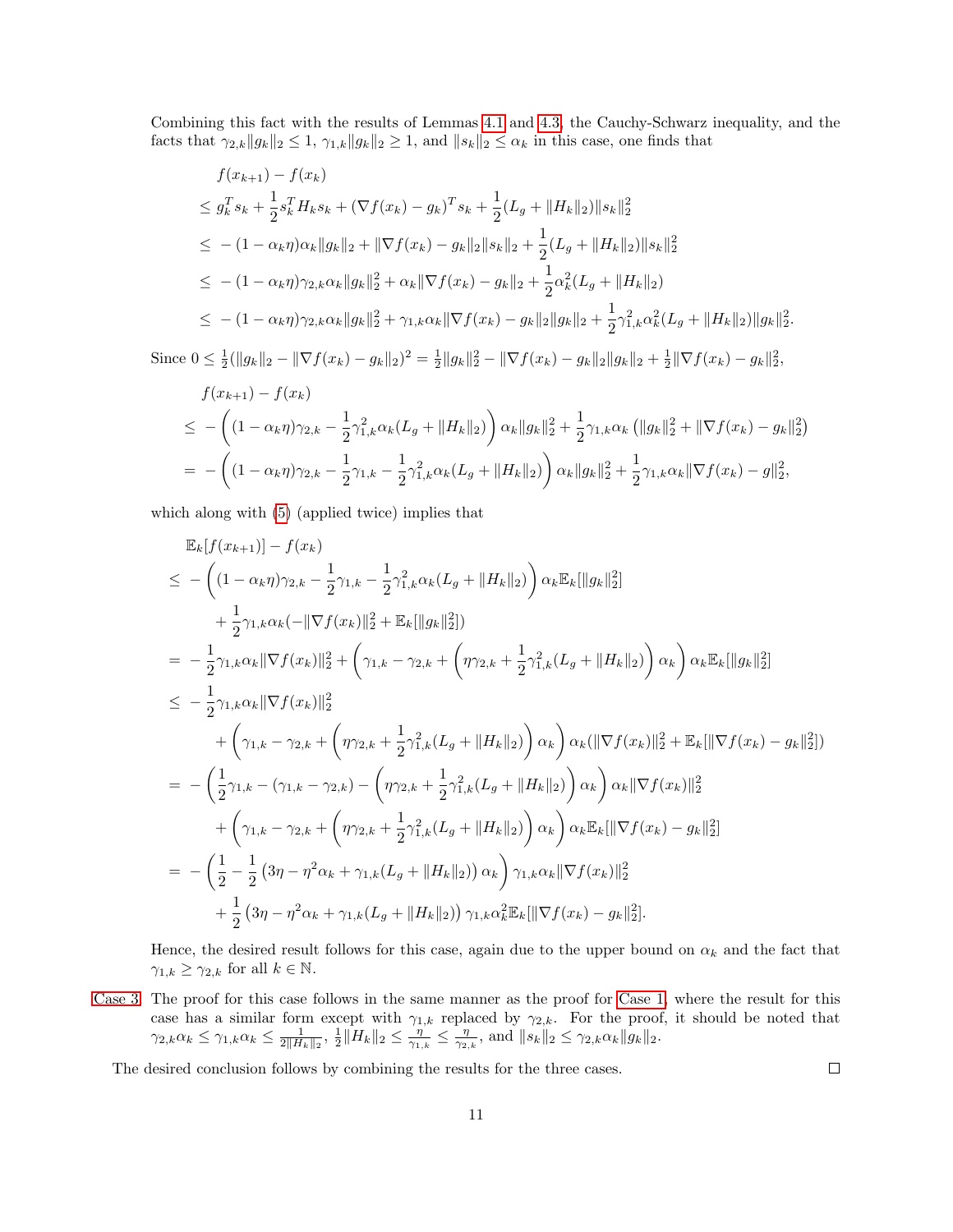Now that these fundamental lemmas have been established, which focus on the behavior of the algorithm over a single iteration, we turn to analyzing the behavior of the algorithm over the entire sequence of iterations. We break our analysis into parts based on different assumptions about the problem function and the stochastic derivative estimates. For simplicity in much of our analysis, we consider the behavior of the algorithm when the parameter sequences  $\{\gamma_{1,k}\}$  and  $\{\gamma_{2,k}\}$  are constant. In such cases, one could prove similar results that allow the sequences not to be constant, as long as they remain within bounded intervals. We also prove one result showing that, in practice, one might define these sequences to have the same limit point, which in a sense makes the algorithm behave asymptotically like a more standard stochastic Newton-type method.

#### <span id="page-11-4"></span>4.2 General (nonconvex) objective functions

First, we consider the case when the algorithm is employed to minimize an objective function satisfying only Assumptions [4.1](#page-5-0) and [4.2,](#page-5-1) and when the following loose assumption holds about the algorithm parameters, stochastic gradients, and stochastic Hessians.

<span id="page-11-0"></span>Assumption 4.3. The variance of the stochastic gradient estimates and the sequence of stochastic Hessian estimates are both uniformly bounded in the sense that there exist constants  $(M_g, M_H) \in \mathbb{R}_{>0} \times \mathbb{R}_{>0}$  such that, for all  $k \in \mathbb{N}$ ,

$$
\mathbb{E}_k[\|\nabla f(x_k) - g_k\|_2^2] \le M_g \text{ and } \|H_k\|_2 \le M_H.
$$

In addition,  $(\alpha_k, \gamma_{1,k}, \gamma_{2,k}) = (\alpha, \gamma_1, \gamma_2)$  for all  $k \in \mathbb{N}$ , where  $\gamma_1 \geq \gamma_2 > 0$  and

<span id="page-11-2"></span><span id="page-11-1"></span>
$$
0 < \alpha \le \frac{\gamma_2}{4\gamma_1^2(L_g + M_H)},
$$

which, in particular, implies that [\(6\)](#page-6-1) holds for all  $k \in \mathbb{N}$ .

Combining the result of Lemma [4.4](#page-6-3) with Assumption [4.3](#page-11-0) leads to the following result showing that the expected average squared norm of the gradient at the iterates is bounded.

<span id="page-11-3"></span>Theorem 4.1. Under Assumptions [4.1,](#page-5-0) [4.2,](#page-5-1) and [4.3,](#page-11-0) [TRish](#page-4-0) yields

$$
\mathbb{E}\left[\sum_{k=1}^{K} \|\nabla f(x_k)\|_2^2\right] \leq \left(\frac{8}{\gamma_2 \alpha}\right) (f(x_1) - f_{\text{inf}}) + K\left(\frac{8\gamma_1}{\gamma_2} - 1\right) M_g \tag{9a}
$$
\n
$$
and \quad \mathbb{E}\left[\frac{1}{K} \sum_{k=1}^{K} \|\nabla f(x_k)\|_2^2\right] \leq \frac{1}{K} \left(\frac{8}{\gamma_2 \alpha}\right) (f(x_1) - f_{\text{inf}}) + \left(\frac{8\gamma_1^2}{\gamma_2^2} - 1\right) M_g
$$
\n
$$
\xrightarrow{K \to \infty} \left(\frac{8\gamma_1^2}{\gamma_2^2} - 1\right) M_g. \tag{9b}
$$

*Proof.* Proof. Since Assumption [4.3](#page-11-0) ensures that [\(6\)](#page-6-1) holds for all  $k \in \mathbb{N}$ , it follows that the result of Lemma [4.4](#page-6-3) holds; hence, with parameters as in Assumption [4.3,](#page-11-0) for all  $k \in \mathbb{N}$  one has

$$
\mathbb{E}_k[f(x_{k+1})] \le f(x_k) - \frac{1}{8}\gamma_2 \alpha \mathbb{E}_k[\|g_k\|_2^2] + \frac{\gamma_1^2}{\gamma_2} \alpha \mathbb{E}_k[\|\nabla f(x_k) - g_k\|_2^2].
$$

Hence, due to Assumption [4.3](#page-11-0) and [\(5\)](#page-5-7), it follows for all  $k \in \mathbb{N}$  that

$$
\mathbb{E}_{k}[f(x_{k+1})] - f(x_{k})
$$
\n
$$
\leq -\frac{1}{8}\gamma_{2}\alpha(\|\nabla f(x_{k})\|_{2}^{2} + \mathbb{E}_{k}[\|\nabla f(x_{k}) - g_{k}\|_{2}^{2}]) + \frac{\gamma_{1}^{2}}{\gamma_{2}}\alpha \mathbb{E}_{k}[\|\nabla f(x_{k}) - g_{k}\|_{2}^{2}]
$$
\n
$$
= -\frac{1}{8}\gamma_{2}\alpha\|\nabla f(x_{k})\|_{2}^{2} + \alpha\left(\frac{\gamma_{1}^{2}}{\gamma_{2}} - \frac{1}{8}\gamma_{2}\right)\mathbb{E}_{k}[\|\nabla f(x_{k}) - g_{k}\|_{2}^{2}]
$$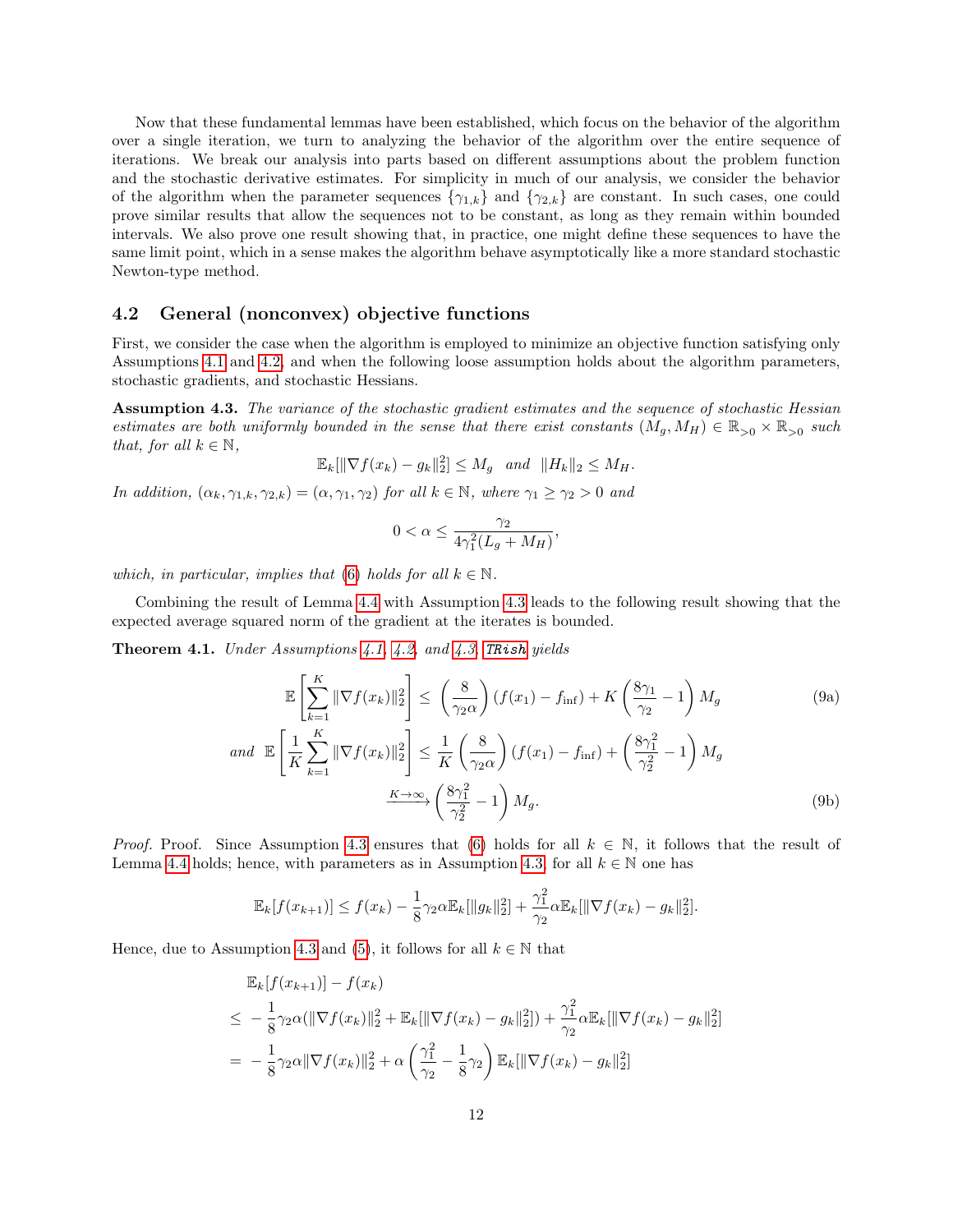$$
\leq -\frac{1}{8}\gamma_2\alpha \|\nabla f(x_k)\|_2^2 + \alpha \left(\frac{\gamma_1^2}{\gamma_2} - \frac{1}{8}\gamma_2\right)M_g. \tag{10}
$$

Taking total expectation, it follows for all  $k \in \mathbb{N}$  that

<span id="page-12-6"></span>
$$
\mathbb{E}[f(x_{k+1})] - \mathbb{E}[f(x_k)] \le -\frac{1}{8}\gamma_2 \alpha \mathbb{E}[\|\nabla f(x_k)\|_2^2] + \alpha \left(\frac{\gamma_1^2}{\gamma_2} - \frac{1}{8}\gamma_2\right)M_g,
$$

which implies

$$
\mathbb{E}[\|\nabla f(x_k)\|_2^2] \le \left(\frac{8}{\gamma_2 \alpha}\right) \left(\mathbb{E}[f(x_k)] - \mathbb{E}[f(x_{k+1})]\right) + \left(\frac{8\gamma_1^2}{\gamma_2^2} - 1\right) M_g.
$$

Summing this inequality over all  $k \in \{1, ..., K\}$  and using the fact that f is bounded below by  $f_{\text{inf}}$  yields [\(9a\)](#page-11-1), which, in turn, implies [\(9b\)](#page-11-2).  $\Box$ 

Next, we consider the behavior of [TRish](#page-4-0) when Assumptions [4.1](#page-5-0) and [4.2](#page-5-1) hold and when a run of the algorithm satisfies the following assumption involving diminishing stepsizes.

<span id="page-12-0"></span>Assumption 4.4. The variance of each stochastic gradient estimate is proportional to the stepsize and the sequence of stochastic Hessian estimates is uniformly bounded in the sense that there exist constants  $(M_g, M_H) \in \mathbb{R}_{>0} \times \mathbb{R}_{>0}$  such that, for all  $k \in \mathbb{N}$ ,

<span id="page-12-7"></span>
$$
\mathbb{E}_{k}[\|\nabla f(x_{k}) - g_{k}\|_{2}^{2}] \le M_{g}\alpha_{k} \quad and \quad \|H_{k}\|_{2} \le M_{H}.
$$
\n(11)

In addition,  $(\gamma_{1,k}, \gamma_{2,k}) = (\gamma_1, \gamma_2)$  for all  $k \in \mathbb{N}$  where  $\gamma_1 \geq \gamma_2 > 0$ , and

$$
\{\alpha_k\} = \left\{\frac{a}{b+k}\right\} \text{ for some } (a,b) \in \mathbb{R}_{>0} \times \mathbb{R}_{>0}
$$

such that [\(6\)](#page-6-1) holds for all  $k \in \mathbb{N}$ .

Under this assumption, which is stronger than Assumption [4.3,](#page-11-0) we obtain the following result, which, not surprisingly, is stronger than the result in Theorem [4.1.](#page-11-3)

<span id="page-12-5"></span>Theorem 4.2. Under Assumptions [4.1,](#page-5-0) [4.2,](#page-5-1) and [4.4,](#page-12-0) [TRish](#page-4-0) yields

<span id="page-12-2"></span><span id="page-12-1"></span>
$$
\lim_{K \to \infty} \mathbb{E} \left[ \sum_{k=1}^{K} \alpha_k \|\nabla f(x_k)\|^2 \right] < \infty \tag{12a}
$$

$$
and \mathbb{E}\left[\frac{1}{\sum_{k=1}^{K}\alpha_k}\sum_{k=1}^{K}\alpha_k\|\nabla f(x_k)\|^2\right] \xrightarrow{K\to\infty} 0.
$$
 (12b)

In addition, it follows that

<span id="page-12-3"></span>
$$
\liminf_{k \to \infty} ||f(x_k)||_2^2 = 0 \quad with \ probability \ 1. \tag{13}
$$

*Proof.* Proof. Following the same arguments as in the proof of Theorem [4.1,](#page-11-3) for all  $k \in \mathbb{N}$ ,

<span id="page-12-4"></span>
$$
\mathbb{E}_k[f(x_{k+1})] \le f(x_k) - \frac{1}{8}\gamma_2 \alpha_k \|\nabla f(x_k)\|_2^2 + \left(\frac{\gamma_1^2}{\gamma_2} - \frac{1}{8}\gamma_2\right) M_g \alpha_k^2,\tag{14}
$$

which, taking total expectation, implies for all  $k \in \mathbb{N}$  that

$$
\mathbb{E}[f(x_{k+1})] - \mathbb{E}[f(x_k)] \leq -\frac{1}{8}\gamma_2 \alpha_k \mathbb{E}[\|\nabla f(x_k)\|_2^2] + \left(\frac{\gamma_1^2}{\gamma_2} - \frac{1}{8}\gamma_2\right) M_g \alpha_k^2.
$$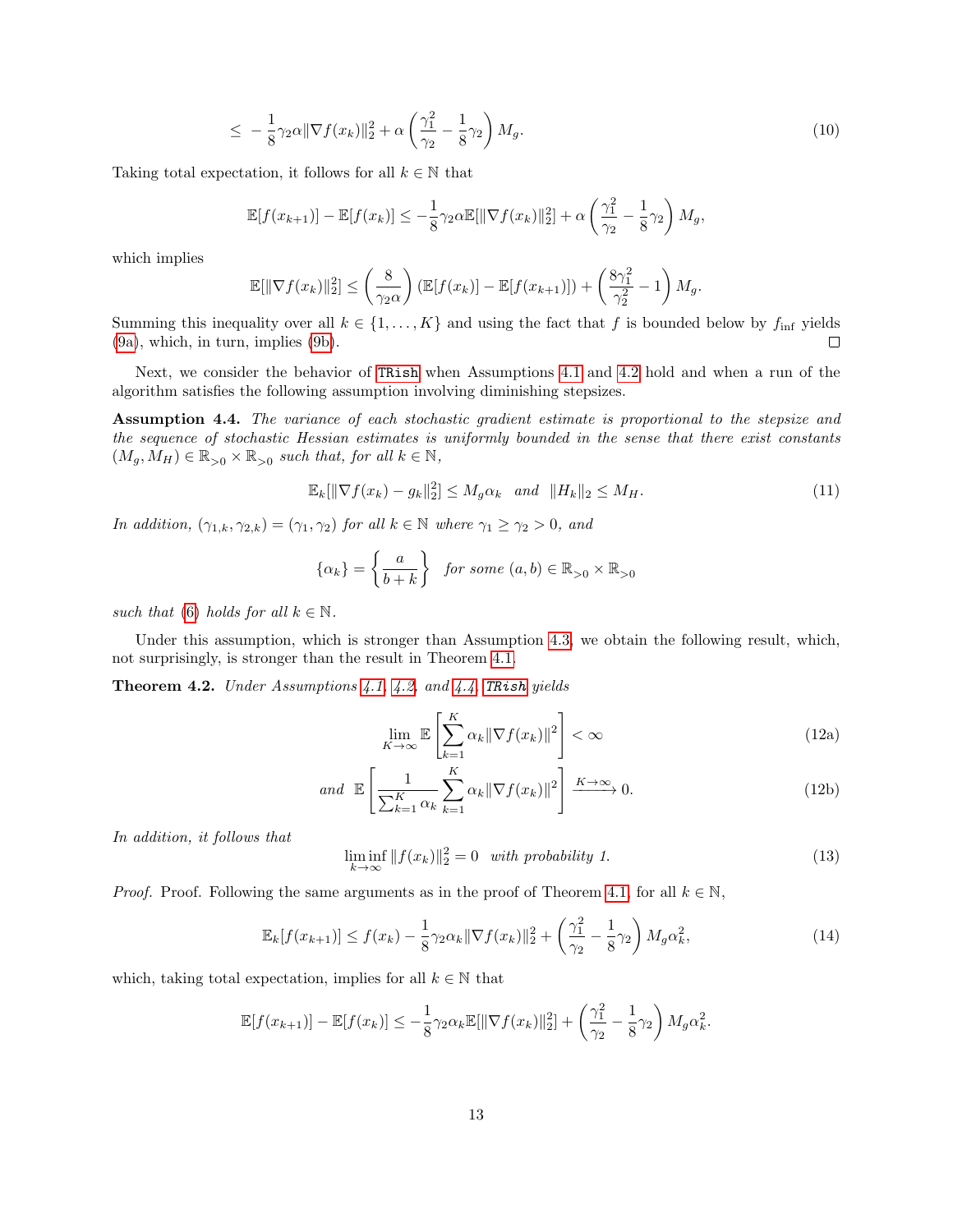Rearranging terms and summing over all  $k \in \{1, \ldots, K\}$ , it follows that

<span id="page-13-0"></span>
$$
\frac{1}{8}\gamma_2 \sum_{k=1}^K \alpha_k \mathbb{E}[\|\nabla f(x_k)\|_2^2] \le \sum_{k=1}^K \left(\mathbb{E}[f(x_k)] - \mathbb{E}[f(x_{k+1})]\right) + \left(\frac{\gamma_1^2}{\gamma_2} - \frac{1}{8}\gamma_2\right) M_g \sum_{k=1}^K \alpha_k^2. \tag{15}
$$

Since  $\sum_{k=1}^K \left( \mathbb{E}[f(x_k)] - \mathbb{E}[f(x_{k+1})] \right) \leq f(x_1) - f_{\text{inf}} < \infty$  for any  $K \in \mathbb{N}$  and since Assumption [4.4](#page-12-0) implies  $\sum_{k=1}^{\infty} \alpha_k^2 < \infty$ , it follows from [\(15\)](#page-13-0) that [\(12a\)](#page-12-1) holds. Moreover, dividing (15) by  $\sum_{k=1}^{K} \alpha_k$  and since Assumption [4.4](#page-12-0) implies  $\sum_{k=1}^{\infty} \alpha_k = \infty$ , it follows that [\(12b\)](#page-12-2) holds.

Let us now prove [\(13\)](#page-12-3). Defining the scalars  $\beta_1 := \frac{1}{8}\gamma_2$  and  $\beta_2 := \left(\frac{\gamma_1^2}{\gamma_2} - \frac{1}{8}\gamma_2\right)M_g$ , it follows from [\(14\)](#page-12-4) that, for all  $k \in \mathbb{N}$ , the expected reduction in f satisfies

$$
\mathbb{E}_k[f(x_{k+1})] \le f(x_k) - \beta_1 \alpha_k \|\nabla f(x_k)\|^2 + \beta_2 \alpha_k^2
$$
  
\n
$$
\implies \mathbb{E}_k[f(x_{k+1})] + \beta_2 \sum_{i=k+1}^{\infty} \alpha_i^2 \le f(x_k) - \beta_1 \alpha_k \|\nabla f(x_k)\|^2 + \beta_2 \sum_{i=k}^{\infty} \alpha_i^2.
$$

Considering the stochastic processes  $\{p_k\}$  and  $\{q_k\}$ , where, for all  $k \in \mathbb{N}$ ,

$$
p_k := \beta_1 \alpha_k \|\nabla f(x_k)\|_2^2
$$
 and  $q_k := f(x_k) + \beta_2 \sum_{i=k}^{\infty} \alpha_i^2$ ,

it follows from above that, for all  $k \in \mathbb{N}$ ,

<span id="page-13-1"></span>
$$
\mathbb{E}_k[q_{k+1} - f_{\text{inf}}] \le q_k - f_{\text{inf}} - p_k. \tag{16}
$$

 $\Box$ 

One finds from this relationship that  $\mathbb{E}[q_k - f_{\text{inf}}] < \infty$  and  $\mathbb{E}_k[q_{k+1} - f_{\text{inf}}] \le q_k - f_{\text{inf}}$  for all  $k \in \mathbb{N}$ , which with  $q_k - f_{\text{inf}} \geq 0$  for all  $k \in \mathbb{N}$  implies that  $\{q_k - f_{\text{inf}}\}$  is a nonnegative supermartingale. This implies (see, e.g., [\[17\]](#page-25-17) and similar use in [\[36\]](#page-26-4)) that there exists q such that  $\lim_{k\to\infty} q_k = q$  with probability 1 and  $\mathbb{E}[q] \leq \mathbb{E}[q_1]$ . From [\(16\)](#page-13-1), one finds that  $\mathbb{E}[p_k] \leq \mathbb{E}[q_k] - \mathbb{E}[q_{k+1}]$ , from which it follows that

<span id="page-13-3"></span>
$$
\mathbb{E}\left[\sum_{k=1}^{\infty} p_k\right] < \infty \quad \Longrightarrow \quad \sum_{k=1}^{\infty} \beta_1 \alpha_k \|\nabla f(x_k)\|_2^2 = \sum_{k=1}^{\infty} p_k < \infty \quad \text{with probability 1.} \tag{17}
$$

Since  $\sum_{k=1}^{\infty} \alpha_k = \infty$  under Assumption [4.4,](#page-12-0) the above implies [\(13\)](#page-12-3).

To conclude this section, let us prove a result that in part considers the behavior of the algorithm under the following assumption.

<span id="page-13-2"></span>Assumption 4.5. The second moment of the stochastic gradient estimates is uniformly bounded in the sense that there exists a constant  $M_{g,2} \in \mathbb{R}_{>0}$  such that, for all  $k \in \mathbb{N}$ ,

$$
\mathbb{E}_k[\|g_k\|_2^2] \le M_{g,2}.
$$

It should be said that Assumption [4.5](#page-13-2) is strong since it implies that the variance of the stochastic gradient estimates is smaller at points at which  $\|\nabla f(x_k)\|_2$  is large. In particular, under Assumptions [4.2](#page-5-1) and Assumption [4.5,](#page-13-2) it follows (recall [\(5\)](#page-5-7)) that

$$
\mathbb{E}_k[\|g_k\|_2^2] \le M_g \quad \Longrightarrow \quad \mathbb{E}_k[\|\nabla f(x_k) - g_k\|_2^2] \le M_g - \|\nabla f(x_k)\|_2^2.
$$

That said, if the iterates of the algorithm happen to remain in a region over which  $\|\nabla f(\cdot)\|_2$  is bounded, then it is interesting to note that Assumption [4.5](#page-13-2) leads to the following strong result about the behavior of the algorithm. (A result similar to the following was proved for a stochastic quasi-Newton method as [\[36,](#page-26-4) Th. 2.6], and our proof borrows from that one. That said, our proof corrects an oversight made in the proof of [\[36,](#page-26-4) Th. 2.6] when one considers the negation of a statement of the form [\(18\)](#page-14-0); in particular, in the negation, one should only assume that the limit does not hold with some positive probability, not with complete certainty.)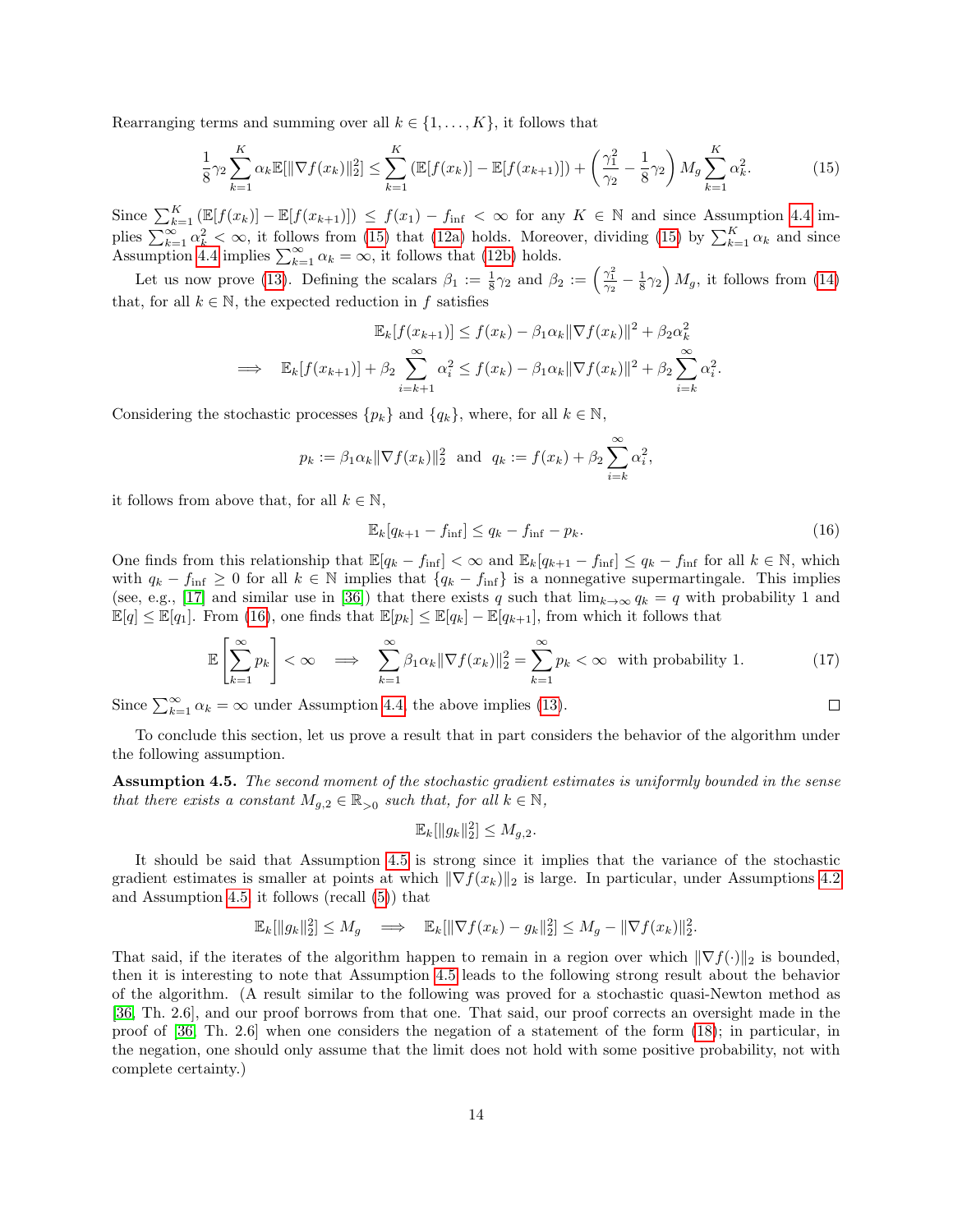**Theorem 4.3.** Under Assumptions [4.1,](#page-5-0) [4.2,](#page-5-1) [4.4,](#page-12-0) and [4.5,](#page-13-2) Traish yields

<span id="page-14-0"></span>
$$
\lim_{k \to \infty} \|\nabla f(x_k)\|_2 = 0 \quad with \ probability \ 1. \tag{18}
$$

Proof. Proof. To derive a contradiction, suppose that [\(18\)](#page-14-0) does not hold, meaning that with some nonzero probability there exists  $\epsilon \in (0,\infty)$  and an infinite index set  $\mathcal{K}_1 \subseteq \mathbb{N}$  such that  $\|\nabla f(x_k)\|_2 > \epsilon$  for all  $k \in \mathcal{K}_1$ . On the other hand, from Theorem [4.2](#page-12-5) it follows that [\(13\)](#page-12-3) holds, meaning that with probability one there exists an infinite index set  $\mathcal{K}_2$  such that  $\|\nabla f(x_k)\|_2 \leq \frac{1}{2}\epsilon$  for all  $k \in \mathcal{K}_2$ . Together, these facts imply with nonzero probability the existence of index sets  $\{m_i\}_{i=1}^{\infty} \subset \mathbb{N}$  and  $\{n_i\}_{i=1}^{\infty} \subset \mathbb{N}$  with  $m_i < n_i$  for all  $i \in \mathbb{N}$ such that  $\mathbb{F}$ 

<span id="page-14-1"></span>
$$
\nabla f(x_{m_i}) \|\geq \epsilon, \quad \|\nabla f(x_{n_i})\| < \frac{1}{2}\epsilon, \n\text{and } \|\nabla f(x_k)\| \geq \frac{1}{2}\epsilon \quad \text{for all } \quad k \in \{m_i + 1, \cdots, n_i - 1\}.
$$
\n
$$
(19)
$$

For the remainder of the proof, let us condition on the event that [\(19\)](#page-14-1) holds. With [\(17\)](#page-13-3),

$$
\infty > \sum_{k=1}^{\infty} \alpha_k \|\nabla f(x_k)\|_2^2 \ge \sum_{i=1}^{\infty} \sum_{k=m_i}^{n_i-1} \alpha_k \|\nabla f(x_k)\|_2^2 \ge \epsilon^2 \sum_{i=1}^{\infty} \sum_{k=m_i}^{n_i-1} \alpha_k
$$
 with probability 1,

meaning that

<span id="page-14-2"></span>
$$
\lim_{i \to \infty} \sum_{k=m_i}^{n_i - 1} \alpha_k < \infty \quad \text{with probability 1.} \tag{20}
$$

Now notice that, for any  $k \in \mathbb{N}$ , for any  $(g_k, H_k)$ , Assumption [4.5](#page-13-2) implies

$$
\mathbb{E}_k[\|x_{k+1} - x_k\|_2] = \mathbb{E}_k[\|s_k\|] \le \alpha_k \max\{1, \gamma_1 \mathbb{E}_k[\|g_k\|_2]\} = \alpha_k \max\left\{1, \gamma_1 \sqrt{M_{g,2}}\right\},\
$$

from which it follows that

$$
\mathbb{E}_{k}[\|x_{n_{i}}-x_{m_{i}}\|_{2}]\leq \max\left\{1,\gamma_{1}\sqrt{M_{g,2}}\right\}\sum_{k=m_{i}}^{n_{i}-1}\alpha_{k}.
$$

Therefore, with [\(20\)](#page-14-2), one finds that  $\lim_{i\to\infty} ||x_{n_i} - x_{m_i}||_2 = 0$  with probability 1, which with Lipschitz continuity of  $\nabla f$  under Assumption [4.1](#page-5-0) implies that  $\lim_{i\to\infty} \|\nabla f(x_{n_i}) - \nabla f(x_{m_i})\|_2 = 0$  with probability 1. However, this contradictions [\(19\)](#page-14-1).  $\Box$ 

#### 4.3 Objective functions satisfying the Polyak-Lojasiewicz condition

We now consider when the algorithm is employed to minimize an objective function satisfying Assump-tions [4.1](#page-5-0) and [4.2](#page-5-1) along with the Polyak-Lojasiewicz (PL) condition. We state this condition in the form of the following assumption.

<span id="page-14-3"></span>**Assumption 4.6.** There exists a constant  $c \in (0, \infty)$  such that, for all  $x \in \mathbb{R}^n$ , one has

$$
2c(f(x) - f_{\text{inf}}) \le ||\nabla f(x)||_2^2 \quad \text{for all} \quad x \in \mathbb{R}^n. \tag{21}
$$

Functions satisfying Assumption [4.6](#page-14-3) include  $c$ -strongly convex functions, but also other nonconvex func-tions. Assumptions [4.1](#page-5-0) and [4.6](#page-14-3) combined do not guarantee that  $f$  has a minimizer, although they do guarantee that if a stationary point exists then it is a global minimizer with objective value  $f_{\text{inf}}$ . The PL condition is known as a relatively weak condition under which certain algorithms, such as gradient descent, can enjoy a linear rate of convergence. In this section, we show that the theoretical properties for [TRish](#page-4-0) are stronger under the PL condition than they are in the more general situations considered in §[4.2.](#page-11-4)

Our first result shows that if the variance of the stochastic gradient estimates and the stochastic Hessian estimates are both uniformly bounded and the algorithm is run with certain fixed parameter settings, then the expected optimality gap is bounded above by a sequence that converges linearly to a constant proportional to  $M_q/c$ . This result is comparable to one that can be proved for SG with a fixed stepsize, for which the limiting constant is also  $\mathcal{O}(M_q/c)$ ; see [\[4,](#page-24-0) Theorem 4.6].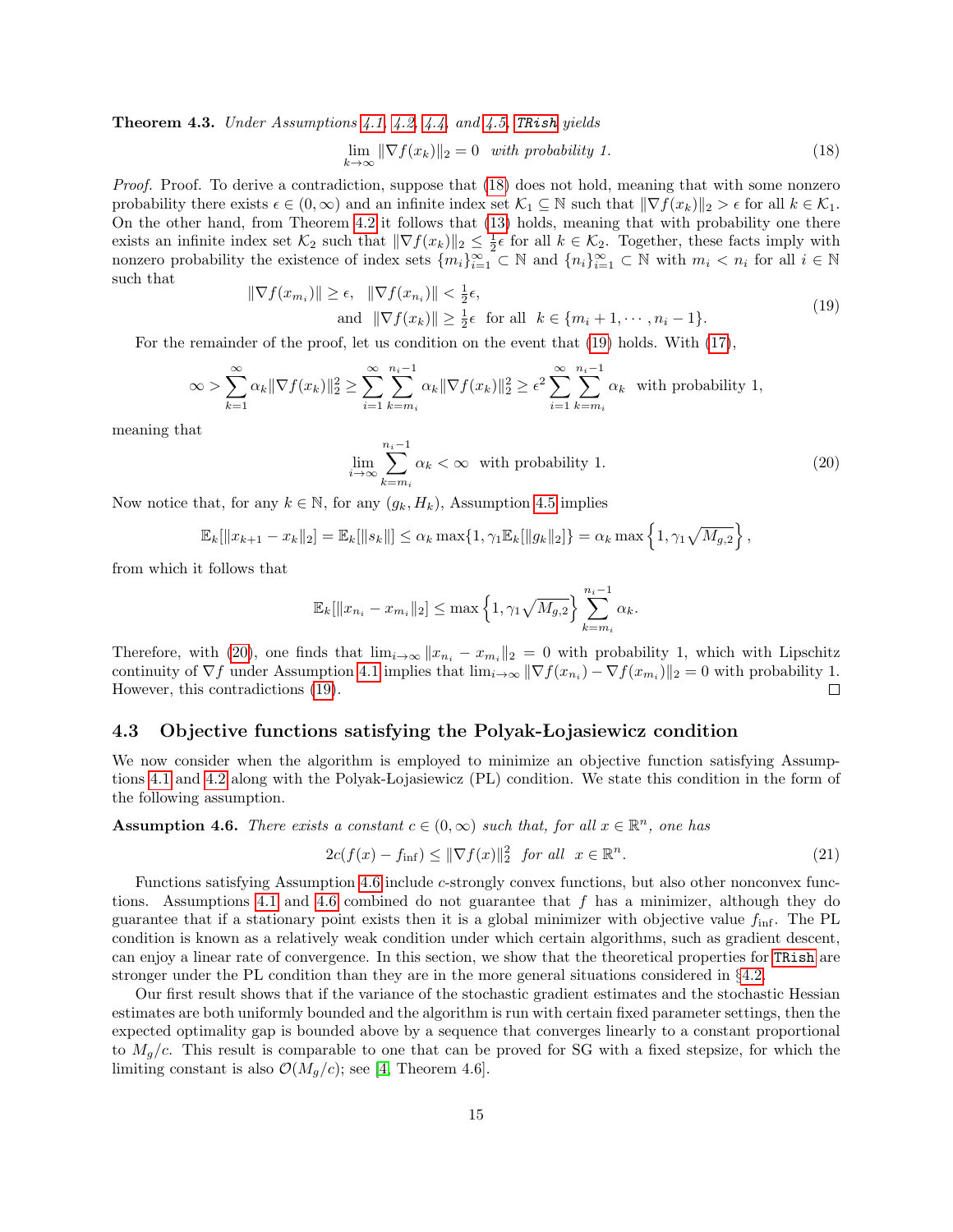**Theorem 4.4.** Under Assumptions [4.1,](#page-5-0) [4.2,](#page-5-1) [4.3,](#page-11-0) and [4.6,](#page-14-3) if  $\alpha \leq 4/(\gamma_2 c)$ , then with

<span id="page-15-0"></span>
$$
\theta := 4\left(\frac{\gamma_1^2}{\gamma_2^2} - \frac{1}{8}\right)\frac{M_g}{c} \tag{22}
$$

[TRish](#page-4-0) yields

$$
\mathbb{E}[f(x_{K+1})] - f_{\text{inf}} \leq \theta + \left(1 - \frac{1}{4}\gamma_2 c\alpha\right)^K (f(x_1) - f_{\text{inf}} - \theta) \xrightarrow{K \to \infty} \theta.
$$

*Proof.* Proof. As in the proof of Theorem [4.1](#page-11-3) (see [\(10\)](#page-12-6)), it follows for all  $k \in \mathbb{N}$  that

$$
\mathbb{E}_k[f(x_{k+1})] \le f(x_k) - \frac{1}{8}\gamma_2 \alpha \|\nabla f(x_k)\|_2^2 + \alpha \left(\frac{\gamma_1^2}{\gamma_2} - \frac{1}{8}\gamma_2\right)M_g.
$$

Hence, by Assumption [4.6,](#page-14-3) it follows for all  $k \in \mathbb{N}$  that

$$
\mathbb{E}_k[f(x_{k+1})] \le f(x_k) - \frac{1}{4}\gamma_2 c\alpha (f(x_k) - f_{\inf}) + \alpha \left(\frac{\gamma_1^2}{\gamma_2} - \frac{1}{8}\gamma_2\right)M_g.
$$

Subtracting  $f_{\text{inf}}$  from both sides and taking total expectation, it follows for all  $k \in \mathbb{N}$  that

$$
\mathbb{E}[f(x_{k+1})] - f_{\inf} \leq \left(1 - \frac{1}{4}\gamma_2 c\alpha\right) \left(\mathbb{E}[f(x_k)] - f_{\inf}\right) + \alpha \left(\frac{\gamma_1^2}{\gamma_2} - \frac{1}{8}\gamma_2\right) M_g.
$$

Therefore, with  $\theta$  defined in [\(22\)](#page-15-0), it follows for all  $k \in \mathbb{N}$  that

$$
\mathbb{E}[f(x_{k+1})] - f_{\text{inf}} - \theta \leq \left(1 - \frac{1}{4}\gamma_2 c\alpha\right) \left(\mathbb{E}[f(x_k)] - f_{\text{inf}} - \theta\right).
$$

Applying this bound repeatedly for  $k \in \{1, \ldots, K\}$  yields the desired result.

Let us now prove, under similar assumptions as in the previous theorem (in particular with respect to the stochastic gradient and Hessian estimates), that [TRish](#page-4-0) can offer sublinear decrease of the expected optimality gap to zero if the stepsizes vanish along with the differences  $\{\gamma_{1,k} - \gamma_{2,k}\}$ . This is the only theorem that we prove in which we consider a case in which  $\{\gamma_{1,k}\}\$  and  $\{\gamma_{2,k}\}\$  are not both constant; in particular, we assume  $\{\gamma_{1,k}\}\$ is constant, but that  $\{\gamma_{2,k}\}\$ is not. Other similar results can be proved, say with  $\{\gamma_{1,k}\}$  converging to a constant sequence  $\{\gamma_{2,k}\}$ , or with  $\{\gamma_{1,k}\}$  and  $\{\gamma_{2,k}\}$  both not constant as long as the sequences remain within a positive interval and the difference sequence is proportional to the stepsize sequence in that  $\{\gamma_{1,k} - \gamma_{2,k}\} = \mathcal{O}(\alpha_k)$ .

For this theorem only, we consider the following assumption.

<span id="page-15-1"></span>Assumption 4.7. The variance of the stochastic gradient estimates and the sequence of stochastic Hessian estimates are both uniformly bounded in the sense that there exist constants  $(M_g, M_H) \in \mathbb{R}_{>0} \times \mathbb{R}_{>0}$  such that, for all  $k \in \mathbb{N}$ ,

$$
\mathbb{E}_k[\|\nabla f(x_k) - g_k\|_2^2] \le M_g \text{ and } \|H_k\|_2 \le M_H.
$$

In addition,  $\gamma_{1,k} = \gamma_1 > 0$  for all  $k \in \mathbb{N}$ , and

$$
\{\alpha_k\} = \left\{\frac{a}{b+k}\right\} \quad and \quad \{\gamma_{2,k}\} = \left\{\gamma_1 \left(1 - \frac{1}{2}\eta \alpha_k\right)\right\} \quad \text{for some } (a, b, \eta) \in \mathbb{R}_{>0} \times \mathbb{R}_{>0} \times \mathbb{R}_{>0}
$$

such that [\(8\)](#page-8-0) holds for all  $k \in \mathbb{N}$ .

<span id="page-15-2"></span>Under this assumption, we prove sublinear decrease of the expected optimality gap.

 $\Box$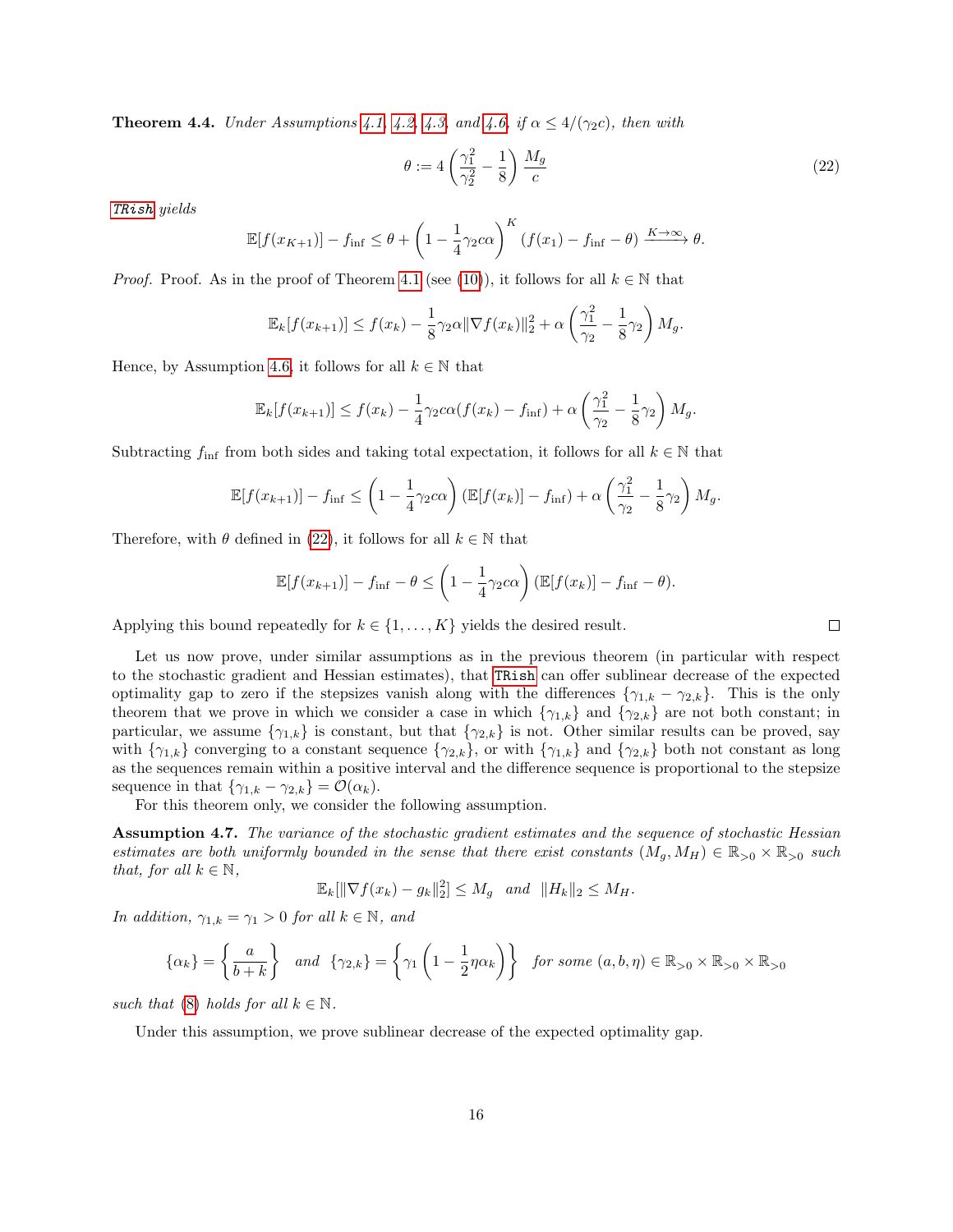**Theorem 4.5.** Under Assumptions [4.1,](#page-5-0) [4.2,](#page-5-1) [4.6,](#page-14-3) and [4.7,](#page-15-1) if the pair  $(a, b) \in \mathbb{R}_{>0} \times \mathbb{R}_{>0}$  is chosen such that  $\alpha_k \leq \frac{2}{\gamma_{2,1}c}$  for all  $k \in \mathbb{N}$ , then for all  $k \in \mathbb{N}$  the expected optimality gap satisfies

<span id="page-16-0"></span>
$$
\mathbb{E}[f(x_k)] - f_{\text{inf}} \le \frac{\phi}{b+k},\tag{23}
$$

where

<span id="page-16-1"></span>
$$
\phi := \max\left\{ (b+1)(f(x_1) - f_{\inf}), \frac{\delta_2 a^2}{\delta_1 a - 1} \right\} \in (0, \infty),\tag{24}
$$

with

<span id="page-16-2"></span>
$$
\delta_1 := \frac{1}{2}\gamma_{2,1}c \in \left(0, \frac{1}{\alpha}\right] \quad \text{and} \quad \delta_2 := \frac{1}{2}(3\eta + \gamma_1(L_g + M_H))\gamma_1 M_g \in (0, \infty). \tag{25}
$$

*Proof.* Proof. By Lemma [4.5,](#page-8-1) it follows for all  $k \in \mathbb{N}$  that

<span id="page-16-3"></span>
$$
\mathbb{E}_k[f(x_{k+1})] \le f(x_k) - \frac{1}{4}\gamma_{2,1}\alpha_k \|\nabla f(x_k)\|_2^2 + \frac{1}{2}(3\eta + \gamma_1(L_g + M_H))\gamma_1 M_g \alpha_k^2. \tag{26}
$$

Hence, by Assumption [4.6,](#page-14-3) it follows for all  $k \in \mathbb{N}$  that

$$
\mathbb{E}_k[f(x_{k+1})] \le f(x_k) - \frac{1}{2}\gamma_{2,1}c\alpha_k(f(x_k) - f_{\inf}) + \frac{1}{2}(3\eta + \gamma_1(L_g + M_H))\gamma_1 M_g \alpha_k^2.
$$

Subtracting  $f_{\text{inf}}$  from both sides and taking total expectation, it follows for all  $k \in \mathbb{N}$  that

$$
\mathbb{E}[f(x_{k+1})] - f_{\inf} \leq \left(1 - \frac{1}{2}\gamma_{2,1}c\alpha_k\right) \left(\mathbb{E}[f(x_k)] - f_{\inf}\right) + \frac{1}{2}(3\eta + \gamma_1(L_g + M_H))\gamma_1 M_g \alpha_k^2.
$$

Let us now prove [\(23\)](#page-16-0) by induction. First, for  $k = 1$ , the inequality holds by the definition of  $\phi$  in [\(24\)](#page-16-1). Now suppose that [\(23\)](#page-16-0) holds up to  $k \in \mathbb{N}$ . Then, with  $(\delta_1, \delta_2)$  defined in [\(25\)](#page-16-2), one finds for iteration  $(k + 1) \in \mathbb{N}$ that

$$
\mathbb{E}[f(x_{k+1})] - f_{\text{inf}} \leq (1 - \delta_1 \alpha_k) (\mathbb{E}[f(x_k)] - f_{\text{inf}}) + \delta_2 \alpha_k^2
$$
  
=  $\left(1 - \frac{\delta_1 a}{b + k}\right) (\mathbb{E}[f(x_k)] - f_{\text{inf}}) + \frac{\delta_2 a^2}{(b + k)^2}$   
 $\leq \left(1 - \frac{\delta_1 a}{b + k}\right) \frac{\phi}{b + k} + \frac{\delta_2 a^2}{(b + k)^2}$   
=  $\frac{(b + k)\phi}{(b + k)^2} - \frac{\delta_1 a \phi}{(b + k)^2} + \frac{\delta_2 a^2}{(b + k)^2}$   
=  $\frac{(b + k - 1)\phi}{(b + k)^2} - \frac{(\delta_1 a - 1)\phi}{(b + k)^2} + \frac{\delta_2 a^2}{(b + k)^2}$   
 $\leq \frac{(b + k - 1)\phi}{(b + k)^2} \leq \frac{\phi}{b + k + 1},$ 

where the last equation follow from the definition of  $\phi$  in [\(24\)](#page-16-1) and the last inequality follows from the fact that  $(z-1)(z+1) \leq z^2$  for any  $z \in \mathbb{R}$ .  $\Box$ 

[TRish](#page-4-0) can also yield sublinear decrease of the expected optimality gap with fixed parameters. However, this can only be guaranteed with the stronger assumption on the stochastic gradient estimates stipulated in Assumption [4.4](#page-12-0) (specifically in [\(11\)](#page-12-7)).

**Theorem 4.6.** Under Assumptions [4.1,](#page-5-0) [4.2,](#page-5-1) [4.4,](#page-12-0) and [4.6,](#page-14-3) if the pair  $(a, b) \in \mathbb{R}_{>0} \times \mathbb{R}_{>0}$  is chosen such that  $\alpha_k \leq \frac{4}{\gamma_2 c}$  for all  $k \in \mathbb{N}$ , then for all  $k \in \mathbb{N}$  the expected optimality gap satisfies

$$
\mathbb{E}[f(x_k)] - f_{\text{inf}} \le \frac{\phi}{b+k},\tag{27}
$$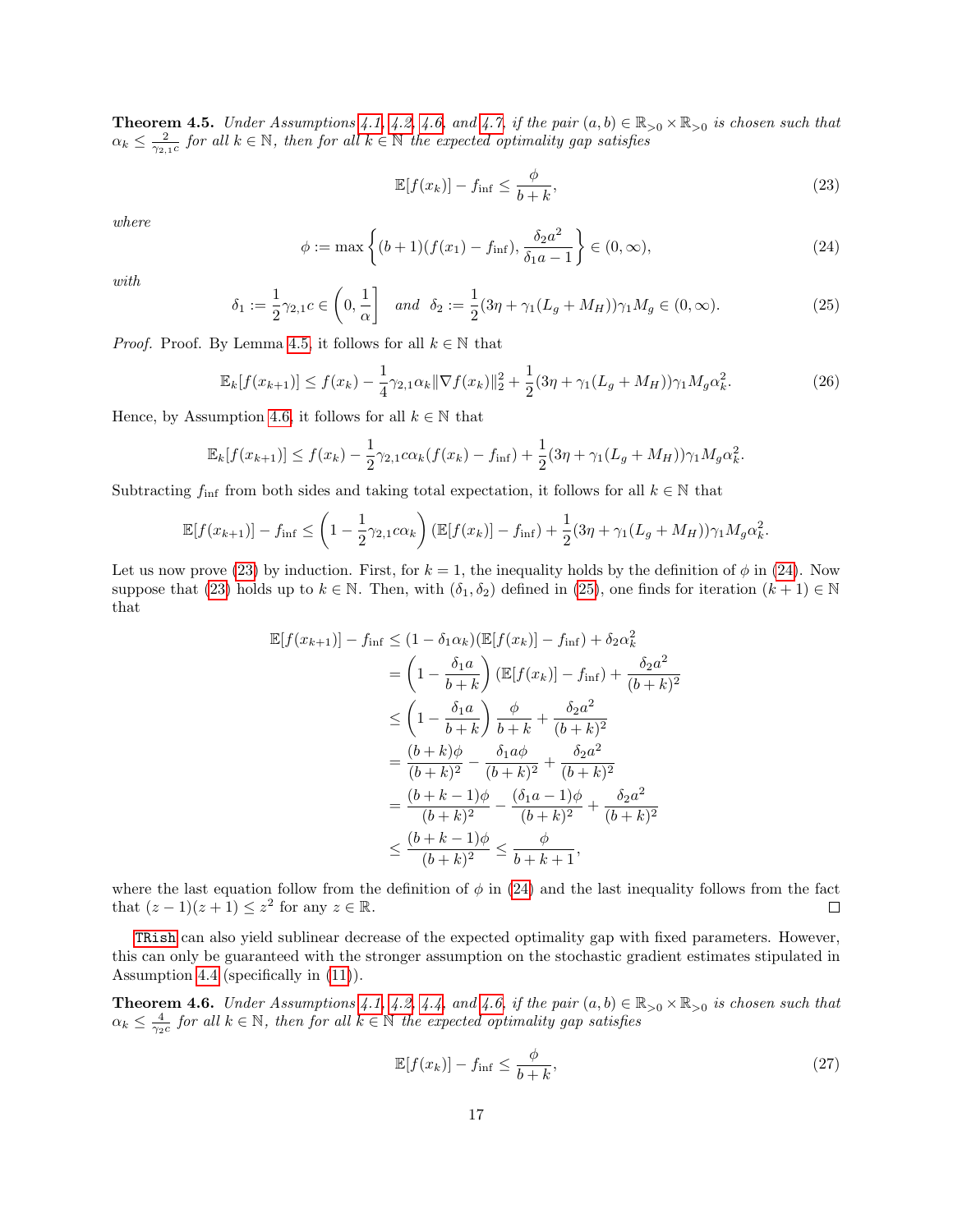where

$$
\phi := \max \left\{ (b+1)(f(x_1) - f_{\inf}), \frac{\delta_2 a^2}{\delta_1 a - 1} \right\} \in (0, \infty),
$$

with

$$
\delta_1 := \frac{1}{4}\gamma_2 c \in \left(0, \frac{1}{\alpha}\right] \quad and \quad \delta_2 = \left(\frac{\gamma_1^2}{\gamma_2^2} - \frac{1}{8}\gamma_2\right) M_g \in (0, \infty).
$$

*Proof.* Proof. As in the proof of Theorem [4.2](#page-12-5) (see [\(14\)](#page-12-4)), it follows for all  $k \in \mathbb{N}$  that

$$
\mathbb{E}_k[f(x_{k+1})] \le f(x_k) - \frac{1}{8}\gamma_2 \alpha_k \|\nabla f(x_k)\|_2^2 + \left(\frac{\gamma_1^2}{\gamma_2} - \frac{1}{8}\gamma_2\right) M_g \alpha_k^2,
$$

Noting that this inequality has the same form as that in [\(26\)](#page-16-3), the remainder of the proof follows in the same manner as that for Theorem [4.5.](#page-15-2)  $\Box$ 

Finally in this section, let us consider the behavior of the algorithm under the following stronger assumption, which requires that the variance of the stochastic gradient estimates vanishes at a geometric rate. Specifically, consider the following assumption.

<span id="page-17-0"></span>Assumption 4.8. The variances of the stochastic gradient estimates decreases at a geometric rate and the sequence of stochastic Hessian estimates is uniformly bounded in the sense that there exist constants  $(M_g, M_H, \zeta) \in \mathbb{R}_{>0} \times \mathbb{R}_{>0} \times (0, 1)$  such that, for all  $k \in \mathbb{N}$ ,

$$
\mathbb{E}_k[\|\nabla f(x_k) - g_k\|_2^2] \le M_g \zeta^{k-1} \quad \text{and} \quad \|H_k\|_2 \le M_H.
$$

In addition,  $(\alpha_k, \gamma_{1,k}, \gamma_{2,k}) = (\alpha, \gamma_1, \gamma_2)$  for all  $k \in \mathbb{N}$ , where  $\gamma_1 \geq \gamma_2 > 0$  and

$$
0 < \alpha \le \frac{\gamma_2}{4\gamma_1^2(L_g + M_H)},
$$

which, in particular, implies that [\(6\)](#page-6-1) holds for all  $k \in \mathbb{N}$ .

This assumption leads to the following theorem.

Theorem 4.7. Under Assumptions [4.1,](#page-5-0) [4.2,](#page-5-1) [4.6,](#page-14-3) and [4.8,](#page-17-0) [TRish](#page-4-0) yields

<span id="page-17-2"></span>
$$
\mathbb{E}[f(x_k)] - f_{\text{inf}} \le \omega \rho^{k-1},\tag{28}
$$

where

<span id="page-17-1"></span>
$$
\kappa_1 := \frac{1}{8}\gamma_2, \quad \kappa_2 := \left(\frac{\gamma_1^2}{\gamma_2} - \frac{1}{8}\gamma_2\right)M_g, \quad \omega := \max\left\{f(x_1) - f_{\inf}, \frac{\kappa_2}{c\kappa_1}\right\},\tag{29}
$$
\n
$$
and \quad \rho := \max\{1 - c\kappa_1\alpha, \zeta\} \in (0, 1).
$$

Proof. Proof. Using the same arguments as in the beginning of the proof of Theorem [4.1](#page-11-3) (specifically leading to [\(10\)](#page-12-6)), one has for all  $k \in \mathbb{N}$  that

$$
\mathbb{E}_k[f(x_{k+1})] \le f(x_k) - \frac{1}{8}\gamma_2 \alpha \|\nabla f(x_k)\|_2^2 + \alpha \left(\frac{\gamma_1^2}{\gamma_2} - \frac{1}{8}\gamma_2\right) M_g \zeta^{k-1}.
$$

Applying the bound in Assumption [4.6,](#page-14-3) subtracting  $f_{\text{inf}}$  from both sides, and taking total expectation, one finds with  $(\kappa_1, \kappa_2)$  defined in [\(29\)](#page-17-1) that, for all  $k \in \mathbb{N}$ , one has

$$
\mathbb{E}[f(x_{k+1})] - f_{\text{inf}} \le (1 - 2c\kappa_1 \alpha) (\mathbb{E}[f(x_k)] - f_{\text{inf}}) + \kappa_2 \alpha \zeta^{k-1}.
$$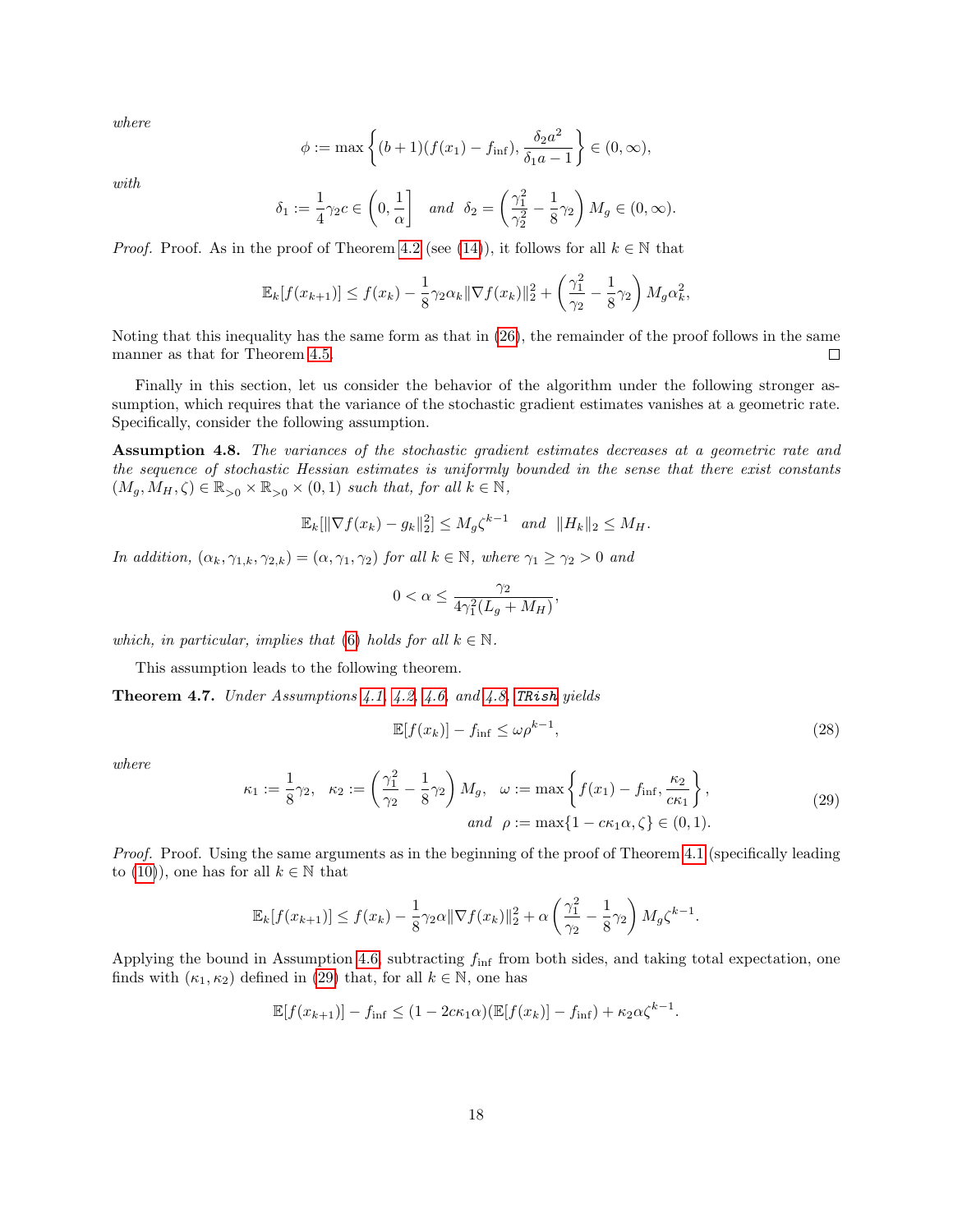Let us now prove [\(28\)](#page-17-2) by induction. First, for  $k = 1$ , the inequality follows by the definition of  $\omega$  in [\(29\)](#page-17-1). Then, assuming the inequality holds true for  $k \in \mathbb{N}$ , one finds from above that

$$
\mathbb{E}[f(x_{k+1})] - f_{\inf} \le (1 - 2c\kappa_1 \alpha)\omega \rho^{k-1} + \kappa_2 \alpha \zeta^{k-1}
$$
  
=  $\omega \rho^{k-1} \left(1 - 2c\kappa_1 \alpha + \frac{\kappa_2 \alpha}{\omega} \left(\frac{\zeta}{\rho}\right)^{k-1}\right)$   
 $\le \omega \rho^{k-1} \left(1 - 2c\kappa_1 \alpha + \frac{\kappa_2 \alpha}{\omega}\right) \le \omega \rho^{k-1} (1 - c\kappa_1 \alpha) \le \omega \rho^k,$ 

which proves that the conclusion holds for  $k + 1$ , as desired.

## 5 Complexity Analysis

In this section, we prove a complexity result for [TRish](#page-4-0). While not representing the behavior of the algorithm in the fully stochastic regime, the result does show that if one computes sufficiently accurate gradient and Hessian estimates, then one obtains—with the same algorithm—a worst-case performance that is reminiscent of results that can be proved for certain deterministic algorithms with optimal complexity properties. To keep our result in the stochastic setting, we assume only that the stochastic gradients and Hessians are sufficiently accurate in expectation. Consequently, our theorem is weaker than those that can be proved in the deterministic setting. (If one were to replace the conditional expectations in [\(30\)](#page-18-0) with computed values, then the same arguments would show that [TRish](#page-4-0) yields first-order  $\epsilon$ -stationarity in at most  $\mathcal{O}(\epsilon^{-3/2})$ iterations.)

<span id="page-18-1"></span>**Assumption 5.1.** The Hessian function  $\nabla^2 f : \mathbb{R}^n \to \mathbb{R}^{n \times n}$  is Lipschitz continuous with constant  $L_H \in \mathbb{R}_{>0}$ . In addition, given  $\epsilon \in \mathbb{R}_{>0}$ , the expected distances of the stochastic gradient and stochastic Hessian estimates from the true gradients and Hessians, respectively, are uniformly bounded with respect to  $(L_H, \epsilon)$  in the sense that there exist constants  $\mu_1 \in (0, \frac{1}{12})$  and  $\mu_2 \in (0, \frac{1}{12})$  such that, for all  $k \in \mathbb{N}$ ,

<span id="page-18-0"></span>
$$
\mathbb{E}_k[\|\nabla f(x_k) - g_k\|_2] \le \frac{\mu_1}{L_H} \epsilon \quad \text{and} \quad \mathbb{E}_k[\|\nabla^2 f(x_k) - H_k\|_2] \le \mu_2 \sqrt{\epsilon}.\tag{30}
$$

Moreover, for all  $k \in \mathbb{N}$ , the subproblem [\(2\)](#page-4-2) is solved to global optimality. Finally, the norms of the stochastic gradients are uniformly bounded above and below in that there exists  $(G_{low}, G_{high}) \in \mathbb{R}_{>0} \times \mathbb{R}_{>0}$  such that  $G_{low} \leq ||g_k||_2 \leq G_{high}$  for all  $k \in \mathbb{N}$ .

Under Assumption [5.1,](#page-18-1) since the subproblem [\(2\)](#page-4-2) is solved to global optimality for all  $k \in \mathbb{N}$ , it follows for all  $k \in \mathbb{N}$  that there exists a scalar  $v_k$  such that

<span id="page-18-2"></span>
$$
g_k + (H_k + v_k I)s_k = 0 \tag{31a}
$$

<span id="page-18-5"></span><span id="page-18-3"></span>
$$
H_k + v_k I \succeq 0 \tag{31b}
$$

$$
\text{and } 0 \le v_k \perp \Delta_k - \|s_k\|_2 \ge 0. \tag{31c}
$$

**Theorem [5.1](#page-18-1).** Suppose Assumptions [4.1,](#page-5-0) [4.2,](#page-5-1) and 5.1 hold. In addition, suppose that  $(\alpha_k, \gamma_{1,k}, \gamma_{2,k})$  =  $(\alpha, \gamma_1, \gamma_2)$  for all  $k \in \mathbb{N}$ , where  $\gamma_1 \geq \gamma_2 > 0$  and for some constants  $(\lambda_1, \lambda_2, \lambda_3) \in (0, 1) \times (0, 1) \times (0, 1)$ satisfying

<span id="page-18-6"></span>
$$
\lambda_1^2 \lambda_2^2 - \frac{\mu_1}{\lambda_3} - \frac{\mu_2}{\lambda_3^2} - \frac{2}{3\lambda_3^3} \ge \frac{1}{6}
$$
 (32)

one has that the parameters employed by [TRish](#page-4-0) satisfy

<span id="page-18-4"></span>
$$
\alpha \in \left[\frac{2\lambda_1\sqrt{\epsilon}}{L_H}, \frac{2\sqrt{\epsilon}}{L_H}\right], \quad \gamma_1 \in \left[\frac{\lambda_2}{G_{low}}, \infty\right), \quad \text{and} \quad \gamma_2 \in \left(0, \frac{1}{\lambda_3 G_{high}}\right].\tag{33}
$$

 $\Box$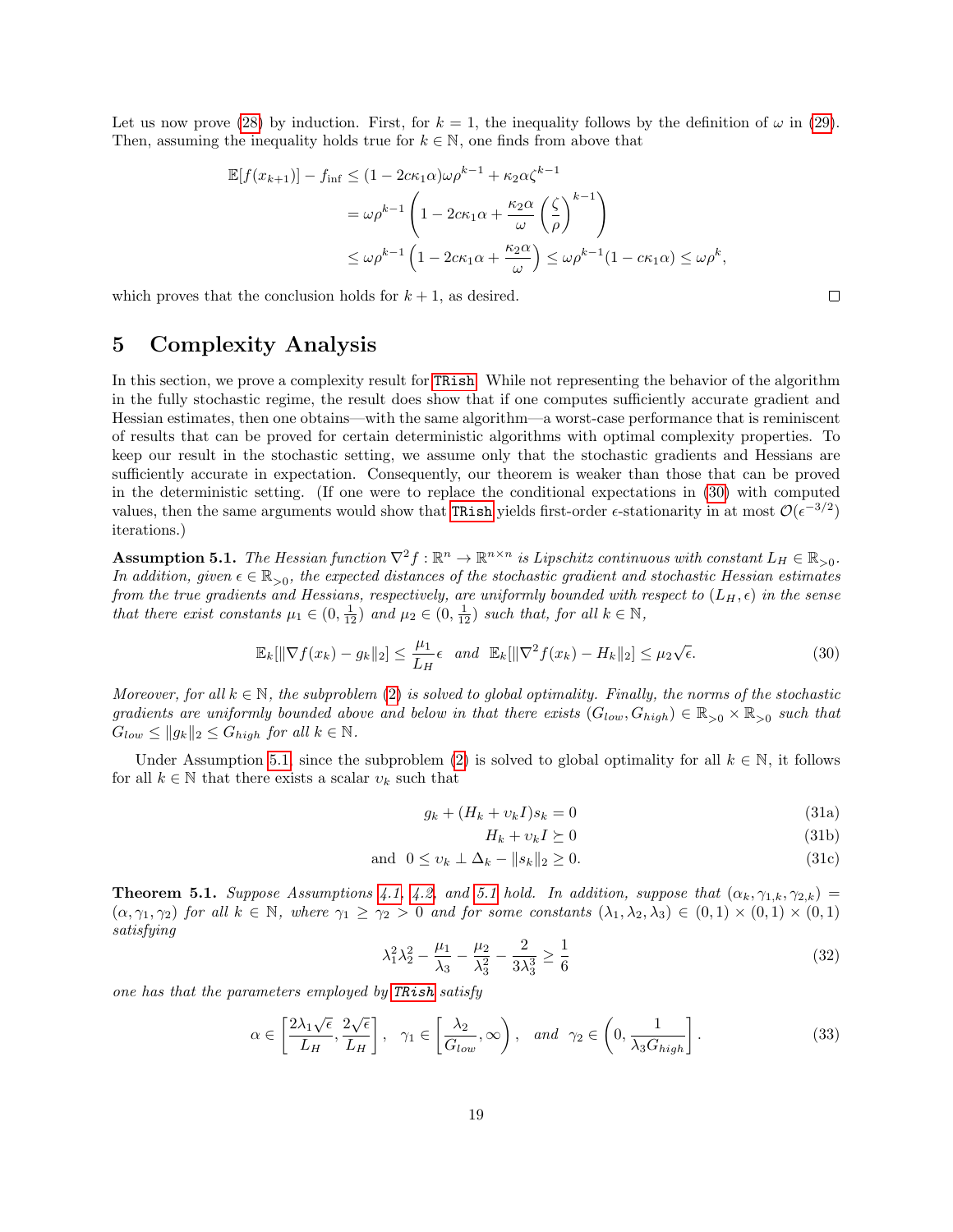Then, either  $v_k > \sqrt{\epsilon}$  for all  $k \in \{1,\ldots,K\}$  where  $K = \mathcal{O}(\epsilon^{-3/2})$  and the (conditionally) expected total decrease in f in these iterations is at least the initial optimality gap, i.e.,

$$
\sum_{k=1}^{K} \mathbb{E}_{k}[f(x_{k}) - f(x_{k+1}) | v_{k} > \sqrt{\epsilon}] \ge f_{0} - f_{\inf}
$$

or for some  $\overline{K} = \mathcal{O}(\epsilon^{-3/2})$  one finds that

<span id="page-19-2"></span><span id="page-19-0"></span>
$$
\mathbb{E}_{\overline{K}}[\|\nabla f(x_{\overline{K}+1})\|_2 | v_{\overline{K}} \le \sqrt{\epsilon}] \le \mathcal{O}(\epsilon).
$$

*Proof.* Proof. Under Assumption [5.1,](#page-18-1) it follows for all  $k \in \mathbb{N}$  that

$$
f(x_k + s_k) - f(x_k) - \nabla f(x_k)^T s_k - \frac{1}{2} s_k^T \nabla^2 f(x_k) s_k \le \frac{L_H}{6} \|s_k\|^3
$$
\n(34a)

<span id="page-19-1"></span>and 
$$
\|\nabla f(x_k + s_k) - \nabla f(x_k) - \nabla^2 f(x_k) s_k\| \le \frac{L_H}{2} \|s_k\|^2
$$
. (34b)

For the next parts of the proof, we consider two cases. In the first case, we show that if the nonnegative scalar  $v_k$  in the optimality conditions [\(31\)](#page-18-2) is sufficiently small for some  $k \in \mathbb{N}$ , then the conditional expectation of the gradient of f at  $x_{k+1}$  is at most proportional to  $\epsilon$ . In the second case, when  $v_k$  is not sufficiently small, we show that the conditional expected decrease in the objective function value is at least proportional to  $\epsilon^{3/2}$ .

First, suppose that  $v_k \leq \sqrt{\epsilon}$ . For all  $k \in \mathbb{N}$ , it follows from the Cauchy-Schwarz inequality, [\(34b\)](#page-19-0), [\(31a\)](#page-18-3), and the trust region constraint in [\(2\)](#page-4-2) that

$$
\|\nabla f(x_{k+1})\|_{2} \leq \|\nabla f(x_{k+1}) - \nabla f(x_{k}) - \nabla^{2} f(x_{k})s_{k}\|_{2} \n+ \|\nabla f(x_{k}) - g_{k}\|_{2} + \|(\nabla^{2} f(x_{k}) - H_{k})s_{k}\|_{2} + \|g_{k} + H_{k}s_{k}\|_{2} \n\leq \frac{L_{H}}{2} \|s_{k}\|_{2}^{2} + \|\nabla f(x_{k}) - g_{k}\|_{2} + \|\nabla^{2} f(x_{k}) - H_{k}\|_{2} \|s_{k}\|_{2} + v_{k} \|s_{k}\|_{2} \n\leq \frac{L_{H}}{2} \Delta_{k}^{2} + \|\nabla f(x_{k}) - g_{k}\|_{2} + \Delta_{k} \|\nabla^{2} f(x_{k}) - H_{k}\|_{2} + \Delta_{k} \sqrt{\epsilon}.
$$
\n(35)

Let us now consider the three cases defined on page [6.](#page-5-3) In [Case 1,](#page-5-3) one has that  $||g_k||_2 \leq 1/\gamma_1$ , meaning  $\Delta_k = \gamma_1 \alpha ||g_k||_2 \leq \alpha$ . In [Case 2,](#page-5-5) one has that  $\Delta_k = \alpha$ . Finally, in [Case 3,](#page-5-6) one has by [\(33\)](#page-18-4) that  $\Delta_k =$  $\gamma_2 \alpha \|g_k\|_2 \leq \gamma_2 \alpha G_{high} \leq \alpha/\lambda_3$ . Thus, it follows by [\(35\)](#page-19-1) that, for all  $k \in \mathbb{N}$ ,

$$
\begin{split} \|\nabla f(x_{k+1})\|_{2} &\leq \frac{L_H}{2} \left(\frac{\alpha}{\lambda_3}\right)^2 + \|\nabla f(x_k) - g_k\|_{2} + \frac{\alpha}{\lambda_3} \|\nabla^2 f(x_k) - H_k\|_{2} + \frac{\alpha}{\lambda_3} \sqrt{\epsilon} \\ &\leq \left(\frac{1}{\lambda_3^2} + \frac{1}{\lambda_3}\right) \frac{2}{L_H} \epsilon + \|\nabla f(x_k) - g_k\|_{2} + \frac{2}{L_H \lambda_3} \|\nabla^2 f(x_k) - H_k\|_{2} \sqrt{\epsilon} .\end{split}
$$

Taking conditional expectation, it follows for all  $k \in \mathbb{N}$  that

$$
\mathbb{E}_{k}[\|\nabla f(x_{k+1})\|_{2}|v_{k} \leq \sqrt{\epsilon}]
$$
\n
$$
\leq \left(\frac{1}{\lambda_{3}^{2}} + \frac{1}{\lambda_{3}}\right) \frac{2}{L_{H}} \epsilon + \mathbb{E}_{k}[\|\nabla f(x_{k}) - g_{k}\|_{2}] + \frac{2}{L_{H}\lambda_{3}} \mathbb{E}_{k}[\|\nabla^{2} f(x_{k}) - H_{k}\|_{2}]\sqrt{\epsilon}
$$
\n
$$
\leq \left(\left(\frac{1}{\lambda_{3}^{2}} + \frac{1}{\lambda_{3}}\right) \frac{2}{L_{H}} + \frac{\mu_{1}}{L_{H}} + \frac{2\mu_{2}}{L_{H}\lambda_{3}}\right) \epsilon.
$$

Second, suppose that  $v_k > \sqrt{\epsilon}$ . For such  $k \in \mathbb{N}$ , it follows by [\(31c\)](#page-18-5) that  $||s_k||_2 = \Delta$ . Therefore, by [\(34a\)](#page-19-2), [\(31\)](#page-18-2), and the Cauchy-Schwarz inequality, it follows for all  $k \in \mathbb{N}$  that

$$
f(x_{k+1}) - f(x_k)
$$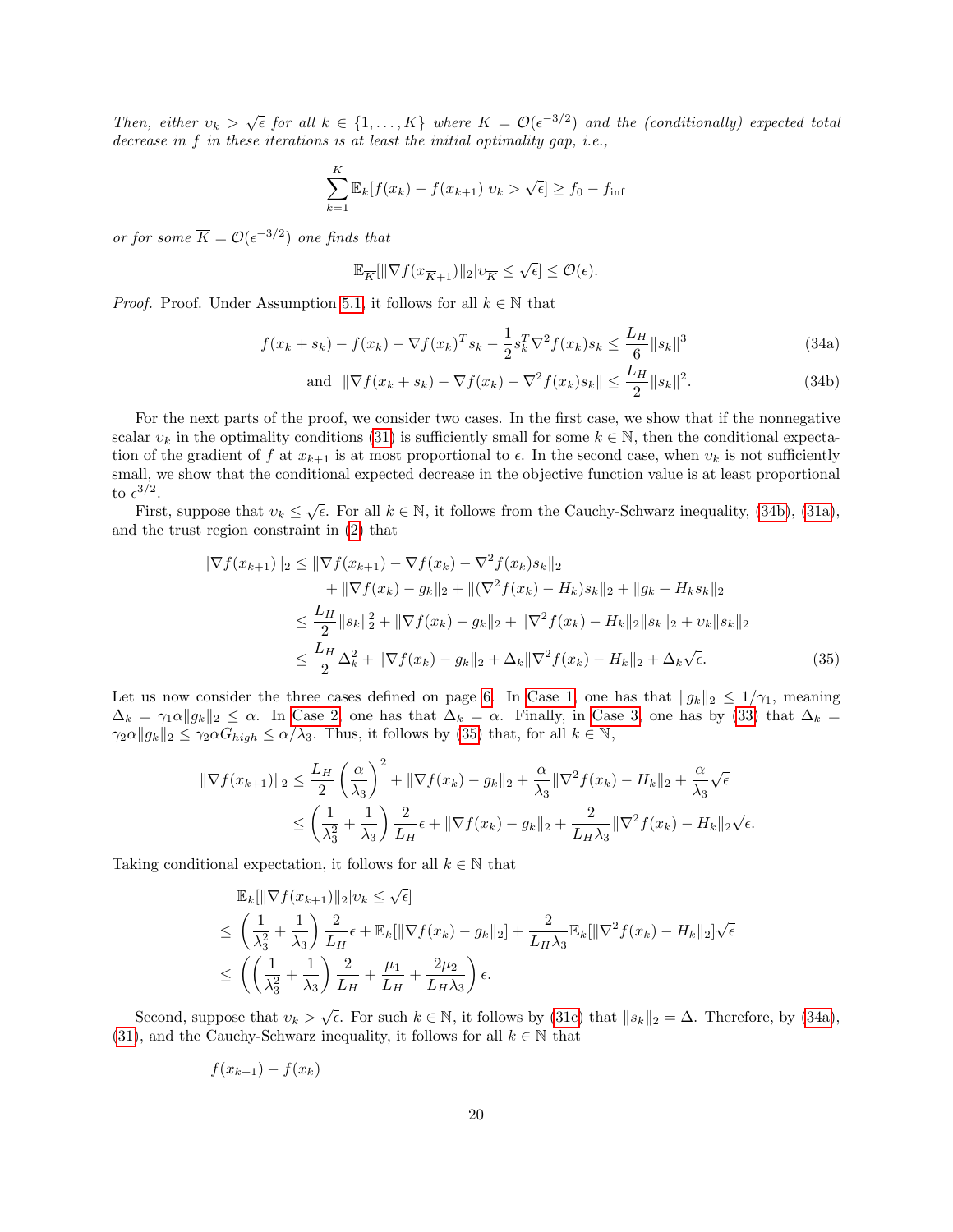$$
\leq \nabla f(x_k)^T s_k + \frac{1}{2} s_k^T \nabla^2 f(x_k) s_k + \frac{L_H}{6} \|s_k\|_2^3
$$
  
\n
$$
\leq g_k^T s_k + \frac{1}{2} s_k^T H_k s_k + (\nabla f(x_k) - g_k)^T s_k + \frac{1}{2} s_k^T (\nabla^2 f(x_k) - H_k) s_k + \frac{L_H}{6} \|s_k\|_2^3
$$
  
\n
$$
\leq g_k^T s_k + \frac{1}{2} s_k^T H_k s_k + \|\nabla f(x_k) - g_k\|_2 \|s_k\|_2 + \frac{1}{2} \|\nabla^2 f(x_k) - H_k\|_2 \|s_k\|_2^2 + \frac{L_H}{6} \|s_k\|_2^3
$$
  
\n
$$
= g_k^T s_k + \frac{1}{2} s_k^T H_k s_k + \Delta_k \|\nabla f(x_k) - g_k\|_2 + \frac{1}{2} \Delta_k^2 \|\nabla^2 f(x_k) - H_k\|_2 + \frac{L_H}{6} \Delta_k^3
$$
  
\n
$$
\leq -\frac{1}{2} v_k \Delta_k^2 + \Delta_k \|\nabla f(x_k) - g_k\|_2 + \frac{1}{2} \Delta_k^2 \|\nabla^2 f(x_k) - H_k\|_2 + \frac{L_H}{6} \Delta_k^3
$$
  
\n
$$
\leq -\frac{1}{2} \sqrt{\epsilon} \Delta_k^2 + \Delta_k \|\nabla f(x_k) - g_k\|_2 + \frac{1}{2} \Delta_k^2 \|\nabla^2 f(x_k) - H_k\|_2 + \frac{L_H}{6} \Delta_k^3.
$$
 (36)

Let us consider the three cases defined on page [6.](#page-5-3) In [Case 1,](#page-5-3) it follows under Assumption [5.1](#page-18-1) and by [\(33\)](#page-18-4) and the fact that  $||g_k||_2 \leq 1/\gamma$  that  $\Delta_k = \gamma_1 \alpha ||g_k||_2 \geq \gamma_1 \alpha G_{low} \geq \frac{2\lambda_1 \lambda_2}{L_H}$  $\sqrt{\epsilon}$  and  $\Delta_k \le \alpha \le \frac{2}{L_H}$ . I and by (55).<br> $\sqrt{\epsilon}$ . In [Case 2,](#page-5-5) one finds that  $\Delta_k = \alpha \in \left[\frac{2\lambda_1}{L_H}\right]$  $\sqrt{\epsilon}, \frac{2}{L_H}$  $\sqrt{\epsilon}$ . Finally, in [Case 3,](#page-5-6) one finds as before that  $\Delta_k \leq \alpha/\lambda_3$ , meaning that  $\Delta_k \leq \frac{2}{L_H \lambda_3}$  $\sqrt{\epsilon}$ . Moreover, one finds by the fact that  $||g_k||_2 \geq 1/\gamma_2$  in this case that  $\Delta_k \geq \alpha \geq \frac{2\lambda_1}{L_H}$  $\sqrt{\epsilon}$ . Hence, for all  $k \in \mathbb{N}$ , one finds

<span id="page-20-0"></span>
$$
\Delta_k \in \left[\frac{2\lambda_1\lambda_2}{L_H}\sqrt{\epsilon}, \frac{2}{L_H\lambda_3}\sqrt{\epsilon}\right].
$$

Combining this inclusion with [\(36\)](#page-20-0) and [\(32\)](#page-18-6), one finds for all  $k \in \mathbb{N}$  that

$$
\mathbb{E}_{k}[f(x_{k+1})|v_{k} > \sqrt{\epsilon}] - f(x_{k}) \leq -\frac{2\lambda_{1}^{2}\lambda_{2}^{2}}{L_{H}^{2}}\epsilon^{3/2} + \frac{2\mu_{1}}{L_{H}^{2}\lambda_{3}}\epsilon^{3/2} + \frac{2\mu_{2}}{L_{H}^{2}\lambda_{3}^{2}}\epsilon^{3/2} + \frac{4}{3L_{H}^{2}\lambda_{3}^{3}}\epsilon^{3/2}
$$
  

$$
\leq -\frac{2}{L_{H}^{2}}\left(\lambda_{1}^{2}\lambda_{2}^{2} - \frac{\mu_{1}}{\lambda_{3}} - \frac{\mu_{2}}{\lambda_{3}^{2}} - \frac{2}{3\lambda_{3}^{3}}\right)\epsilon^{3/2}
$$
  

$$
\leq -\frac{1}{3L_{H}^{2}}\epsilon^{3/2}.
$$

Combining the results of these two cases leads to our desired conclusion. In particular, suppose that  $v_k > \sqrt{\epsilon}$  for all  $k \in \{1, ..., \hat{k}\}$  for some  $\hat{k} \in \mathbb{N}$ . It follows from above that

$$
\sum_{k=1}^{\hat{k}} \mathbb{E}_k[f(x_k) - f(x_{k+1}) | v_k > \sqrt{\epsilon}] \ge \hat{k} \left( \frac{1}{3L_H^2} \right) \epsilon^{3/2}.
$$

The left-hand side of this inequality is greater than  $f_1 - f_{\text{inf}}$  as long as

$$
\hat{k}\left(\frac{1}{3L_H^2}\right)\epsilon^{3/2} \ge f_1 - f_{\text{inf}} \iff \hat{k} \ge 3L_H^2(f_1 - f_{\text{inf}})\epsilon^{-3/2},
$$

which shows that the desired inequality is true for some  $K = \mathcal{O}(\epsilon^{-3/2})$ .

## 6 Numerical Experiments

The goal of our numerical experiments is to show that TRish, with stochastic second-order derivative information incorporated, can outperform SG and first-order TRish (i.e., TRish with  $H_k = 0$  for all  $k \in \mathbb{N}$ ). In particular, our goal is to show with a few interesting test problems that TRish can offer a better final solution, and offer better stability throughout the optimization process, in the sense that the quality of the solution estimates does not vary as wildly from one iteration to the next as it might for SG.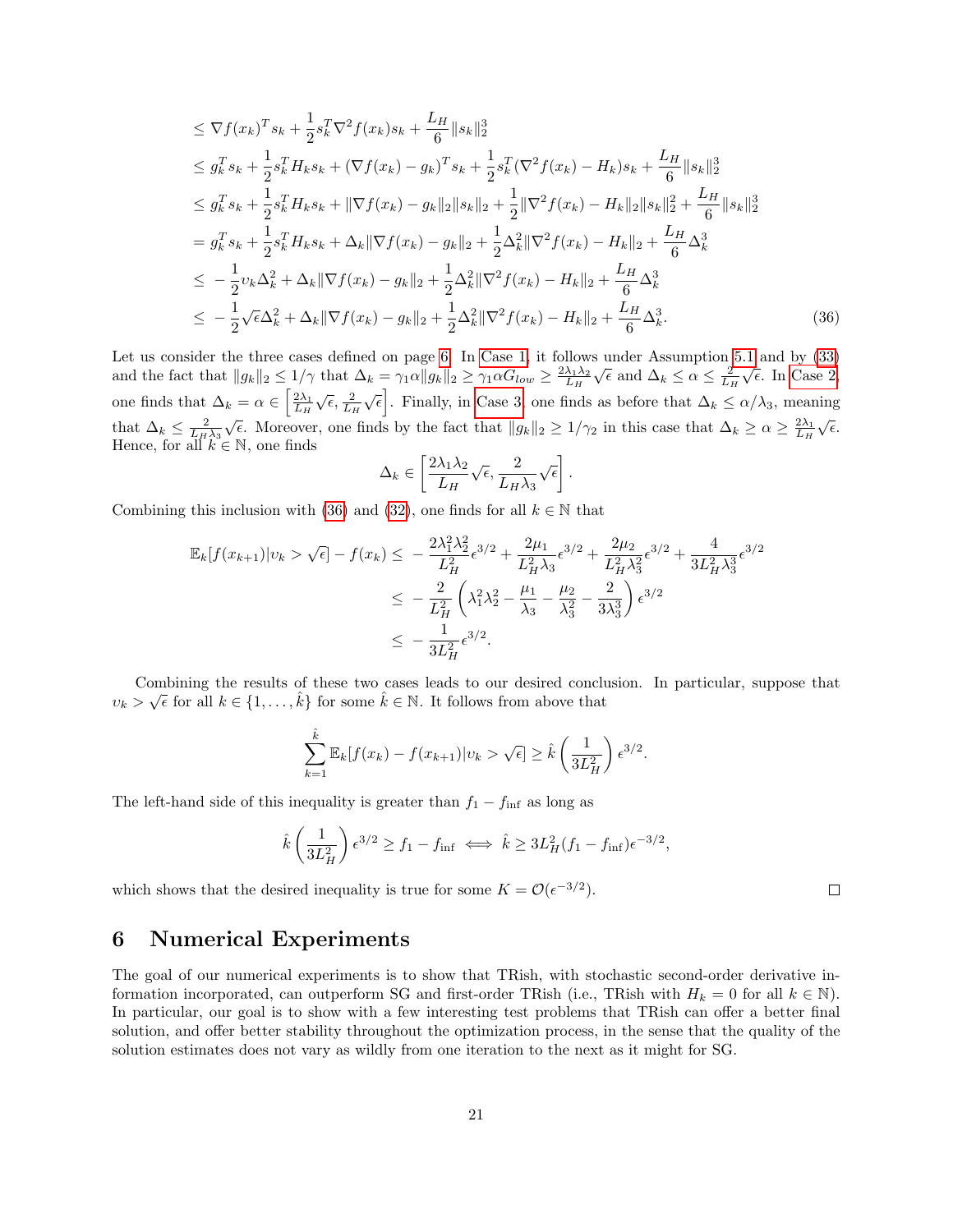#### 6.1 Implementation Details

We implemented TRish and SG in Python. All of our test problems involve training neural networks. The problems were implemented using PyTorch, which allows one to use back propagation to compute stochastic gradient estimates and perform matrix-vector products with stochastic Hessian estimates. For TRish, we implemented a Steihaug-CG routine (see [\[34\]](#page-26-2)) for approximately solving the trust region subproblems, where for each subproblem the same batch of data samples used to define the stochastic gradient estimate is used to define the stochastic Hessian estimate. To ensure that TRish did not expend too much effort solving any single subproblem, we imposed a limit of 3 on the number of CG iterations performed when solving each subproblem. In our comparisons, we equate the cost of one stochastic gradient estimate with the cost of computing one stochastic-Hessian-vector product. This allows SG and first-order TRish to perform more optimization iterations per epoch than TRish is able to perform.

#### 6.2 Hyperparameters Tuning

The hyperparameters for all algorithms were tuned using a similar approach to that used in [\[13\]](#page-25-0). In particular, for each test problem, we proceeded as follows. First, to establish a baseline for the hyperparameter values, we ran SG with a fixed stepsize of  $\alpha = 0.1$  and computed G as the average norm of the stochastic gradient estimates computed throughout the run. We then established sets of possible hyperparameter values with the formulas  $\alpha = 10^{\lambda}$ ,  $\gamma_1 = \frac{2^a}{G}$  $\frac{2^a}{G}$ , and  $\gamma_2 = \frac{1}{2^b G}$ , where  $\lambda$ , a, and b were evenly distributed in some interval. (Different intervals were used for each test problem so that, e.g., the best stepsize for SG was never at the extreme of the allowed range. Details are given in the following subsections for each test problem.) For simplicity, we only consider the behavior of the algorithms with fixed hyperparameter values. To ensure that all algorithms were tuned with the same amount of effort, we fixed the total number of hyperparameter settings to be the same for all algorithms. For example, if (first-order) TRish considers 4 values of  $\alpha$ , 3 values of  $\gamma_1$ , and 3 values of  $\gamma_2$ , then we allowed SG to consider  $4 \times 3 \times 3 = 36$  stepsizes.

To choose the best hyperparameter values for each algorithm for each test problem, we used a standard type of cross validation procedure. Each dataset came equipped with a training set and a testing set of data. We began by randomly selecting points from the training set to form a validation set. For each hyperparameter setting, we ran each algorithm and observed its performance in terms of final validation accuracy (in the case of image classification) or final validation loss (in terms of time series forecasting). Once the best hyperparameter setting was found in this manner, we ran the algorithm using this setting on all of the original training data. In the subsections below, we provide plots of the accuracy and/or loss during this final run for the training and testing data.

#### 6.3 FashionMNIST

The first dataset that we considered was FashionMNIST ([\[37\]](#page-26-8)). This consists of images of 10 different types of clothing. Each image is a color image of size  $28 \times 28$ . There are 60000 training images and 10000 testing images. We randomly chose 10000 images out of the training set as our validation set, and chose the best set of hyperparameters for each algorithm as the one yielding highest classification accuracy on the validation set.

The neural network that we considered for performing classification for this dataset was composed of two convolutional layers (involving 10 and 20 output channels, respectively, with kernal size 5) followed by a dropout layer and three fully connected layers. ReLU activation was used at each hidden layer and the objective is defined using the logistic loss (cross entropy) function. It is known that one can achieve better classification accuracy on FashionMNIST using a more sophisticated neural network, but this network offers sufficiently good results in order for us to demonstrate the behavior of TRish.

We ran each algorithm for 5 epochs with a mini-batch size of 128. During tuning, we obtained  $G = 1.5644$ . For TRish and first-order TRish, we considered 8 stepsize values over [0.1, 1], namely,  $\alpha = 10^{-1+i/7}$  for  $i \in \{0, 1, \ldots, 7\}$ , along with  $\gamma_1 \in \{\frac{4}{G}, \frac{16}{G}\} = \{2.5568, 10.2274\}$  and  $\gamma_2 \in \{\frac{1}{2G}, \frac{1}{8G}\} = \{0.3196, 0.07990\}$ . For a fair comparison (see [\[13\]](#page-25-0)), this means that it was appropriate to allow SG to consider 32 stepsize choices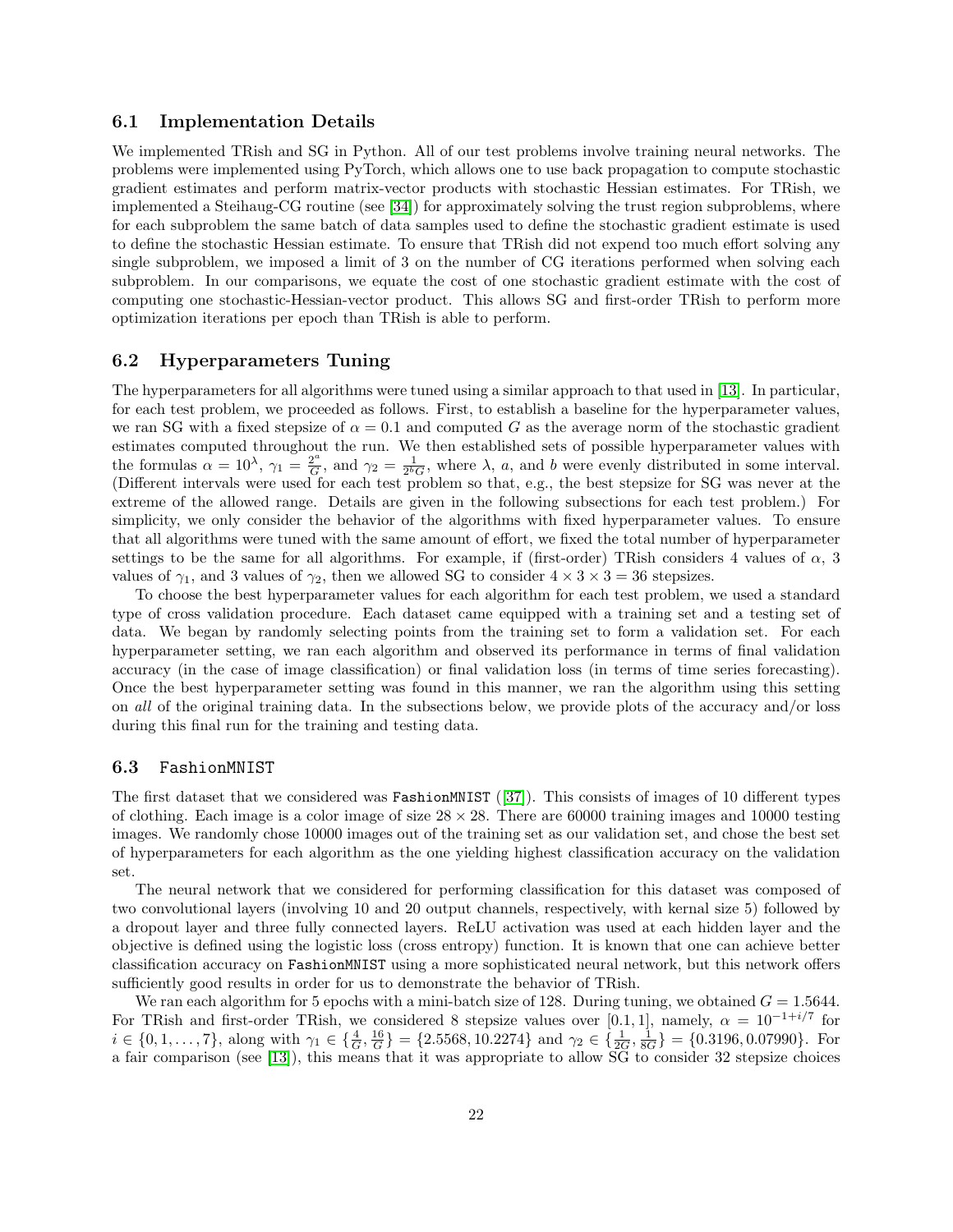in the range  $\left[\frac{1}{8G} \times 10^{-1}, \frac{16}{G} \times 10^{0}\right] = \left[10^{-2.0974}, 10^{1.0097}\right] = \left[0.00799, 10.2275\right]$ . TRish ended up with the values  $(\alpha, \gamma_1, \gamma_2) = (0.1930, 10.2274, 0.07990) = (10^{-5/7}, \frac{16}{1.5644}, \frac{1}{8(1.5644)})$ , first-order TRish ended up with the values  $(\alpha, \gamma_1, \gamma_2) = (0.3727, 2.5568, 0.3196) = (10^{-3/7}, \frac{4}{1.5644}, \frac{1}{2(1.5644)}),$  and SG ended up with the value  $\alpha = 0.4192 = 10^{-0.3775}.$ 

Once the hyperparameter values were determined, we ran the algorithms on the training data 5 times each. In Figure [1,](#page-22-0) we plot the training loss and testing accuracy over the 5 epochs. The line for each algorithm for each plot shows the mean values over the 5 runs with the shaded region showing one standard deviation above and below the mean. One finds that while the first-order algorithms have an edge in the early parts of the runs, eventually TRish overtakes both of the other algorithms in terms of final training loss (for which lower is better) and final testing accuracy (for which higher is better).

<span id="page-22-0"></span>

Figure 1: Training loss and testing accuracy during the first five epochs when [TRish](#page-4-0), first-order TRish, and SG are employed to train a convolutional neural network over the FashionMNIST dataset.

#### 6.4 CIFAR-10.

The second dataset that we considered was CIFAR-10 ([\[22\]](#page-25-18)). This dataset consists of 10 classes of color images of different objects. Each image has size  $32 \times 32$ . There are 50000 training images and 10000 testing images. We randomly chose 5000 of the training images to compose the validation set. As in the previously subsection, the best set of hyperparameters for each algorithm was chosen as the one yielding highest classification accuracy on the validation set.

The neural network that we considered for this dataset was composed of two convolutional layers (involving 6 and 16 output channels, respectively, with kernal size 5) followed by a max pooling layer, a dropout layer, and three fully connected layers. ReLU activation was used at each hidden layer and the objective was again the logistic loss function. Again, one can achieve better testing accuracy using a more sophisticated neural network, but this network gave sufficiently good results to demonstrate the behavior of our algorithm.

We ran 5 epochs with a mini-batch size of 128. We obtained  $G = 2.7819$  and considered  $\alpha = 10^{-1+i/7}$ for  $i \in \{0, 1, ..., 7\}$ ,  $\gamma_1 \in \{\frac{4}{G}, \frac{16}{G}\} = \{1.4378, 5.7515\}$ , and  $\gamma_2 \in \{\frac{1}{4G}, \frac{1}{80G}\} = \{0.08986, 0.004493\}$ . This means that SG was tuned with 32 choices of  $\alpha$  in the range  $\left[\frac{1}{80G} \times 10^{-1}, \frac{16}{G} \times 10^{0}\right] = \left[10^{-3.3474}, 10^{0.7598}\right] =$  $[0.0004493, 5.7515]$ . TRish chose  $(\alpha, \gamma_1, \gamma_2) = (0.1389, 5.7515, 0.004493) = (10^{-6/7}, \frac{16}{2.7819}, \frac{1}{80(2.7819)})$ , firstorder TRish chose  $(\alpha, \gamma_1, \gamma_2) = (0.3727, 5.7515, 0.08986) = (10^{-3/7}, \frac{16}{2.7819}, \frac{1}{4(2.7819)})$ , and SG chose  $\alpha =$  $0.2316 = 10^{-0.6352}$ .

Figure [2](#page-23-0) shows the result of this experiment over 5 runs. Interestingly, for this problem, TRish does not outperform the others in terms of training loss; indeed, first-order TRish appears to give the best results in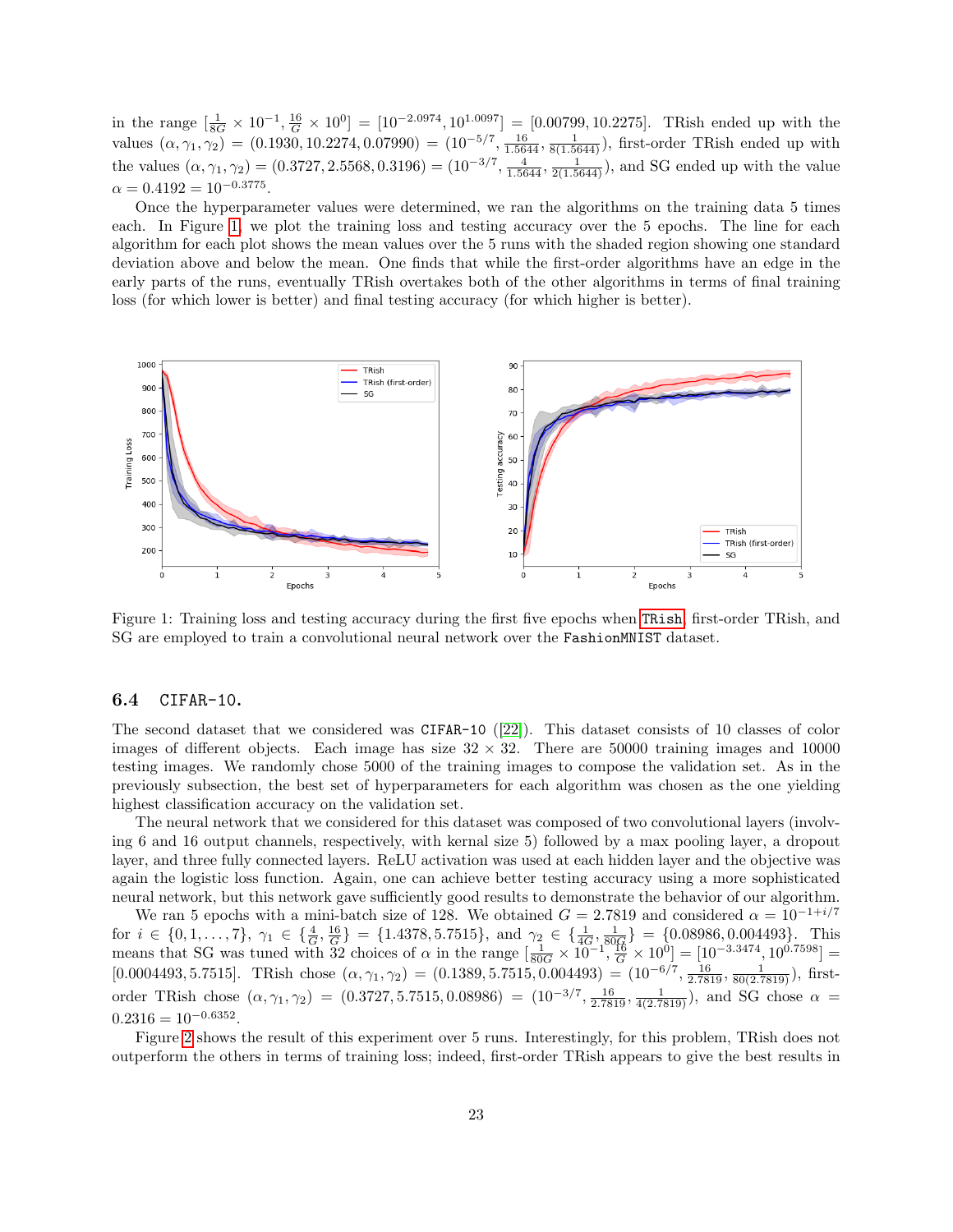terms of training loss. However, TRish eventually offers better testing accuracy. While one cannot guarantee that such would be the behavior in general, one does see benefits of TRish-based methods compared to SG.

<span id="page-23-0"></span>

Figure 2: Training loss and testing accuracy during the first five epochs when [TRish](#page-4-0), first-order TRish and SG are employed to train a convolutional neural network over the CIFAR10 dataset.

#### 6.5 NSW2016

As a final test problem, we considered one of time series forecasting. For this, we used historical data posted online by the Australian Energy Market Operator (AEMO) on demand for electricity in New South Wales in 2016.[1](#page-23-1) This gives a univariate time series of length 17423. We used the first 17000 values for our experiments. We used the first 12000 as the training set, the following 2000 as the validation set, and the remaining 3000 as the testing set. We chose the set of hyperparameters that yielded the lowest validation loss.

The recurrent neural network that we considered for this dataset was composed of a single long shortterm memory (LSTM) layer with hidden size 32 followed by a fully connected layer. A time step of 10 was used with ReLU activation after the LSTM layer. The objective function used was the mean squared error.

We ran the experiment for 20 epochs using a mini-batch size of 100. We obtained  $G = 720.1389$  and considered  $\alpha = 10^{-1+i/3}$  for  $i = \{0, 1, ..., 6\}$  along with  $\gamma_1 \in \{\frac{4}{G}, \frac{16}{G}\} = \{0.005555, 0.02222\}$  and  $\gamma_2 \in$  $\{\frac{1}{2G}, \frac{1}{20G}\}\$  = {0.0006944, 0.00006944}. SG was tuned with 16 choices of  $\alpha$  in the range  $\left[\frac{1}{20G} \times 10^{-1}, \frac{16}{G} \times \right]$  $10^{1}$  = [0.000006944, 0.2222] = [10<sup>-5.1586</sup>, 10<sup>-0.6532</sup>]. As a result of hyperparameter tuning, TRish chose  $(\alpha, \gamma_1, \gamma_2) = (2.1544, 0.2222, 0.00006944) = (10^{1/3}, \frac{16}{720.1389}, \frac{1}{20(720.1389)})$ , first-order TRish chose  $(\alpha, \gamma_1, \gamma_2) =$  $(0.4641, 0.005555, 0.0006944) = (10^{-1/3}, \frac{4}{720.1389}, \frac{1}{2(720.1389)})$ , and SG chose  $\alpha = 0.0002204 = 10^{-3.6567}$ .

Figure [3](#page-24-10) shows the result of this experiment over 50 runs. The losses are plotted on a logarithmic scale for better viewing of the differences. From the plots, it is clear that while all algorithms reach solutions of comparable quality, TRish is able to achieve low losses earlier than the other two methods, and first-order TRish similarly outperforms SG.

### 7 Conclusion

A stochastic second-order trust region algorithm has been proposed, analyzed, and tested. It can be viewed as a second-order extension of the algorithm proposed in [\[13\]](#page-25-0). We proved theoretical guarantees for the method that are on par with those proved for the first-order algorithm in [\[13\]](#page-25-0), and in turn comparable to those possessed by SG and many of its variants. That said, our numerical experiments demonstrate that

<span id="page-23-1"></span><sup>1</sup><https://www.aemo.com.au/Electricity/National-Electricity-Market-NEM/Data-dashboard>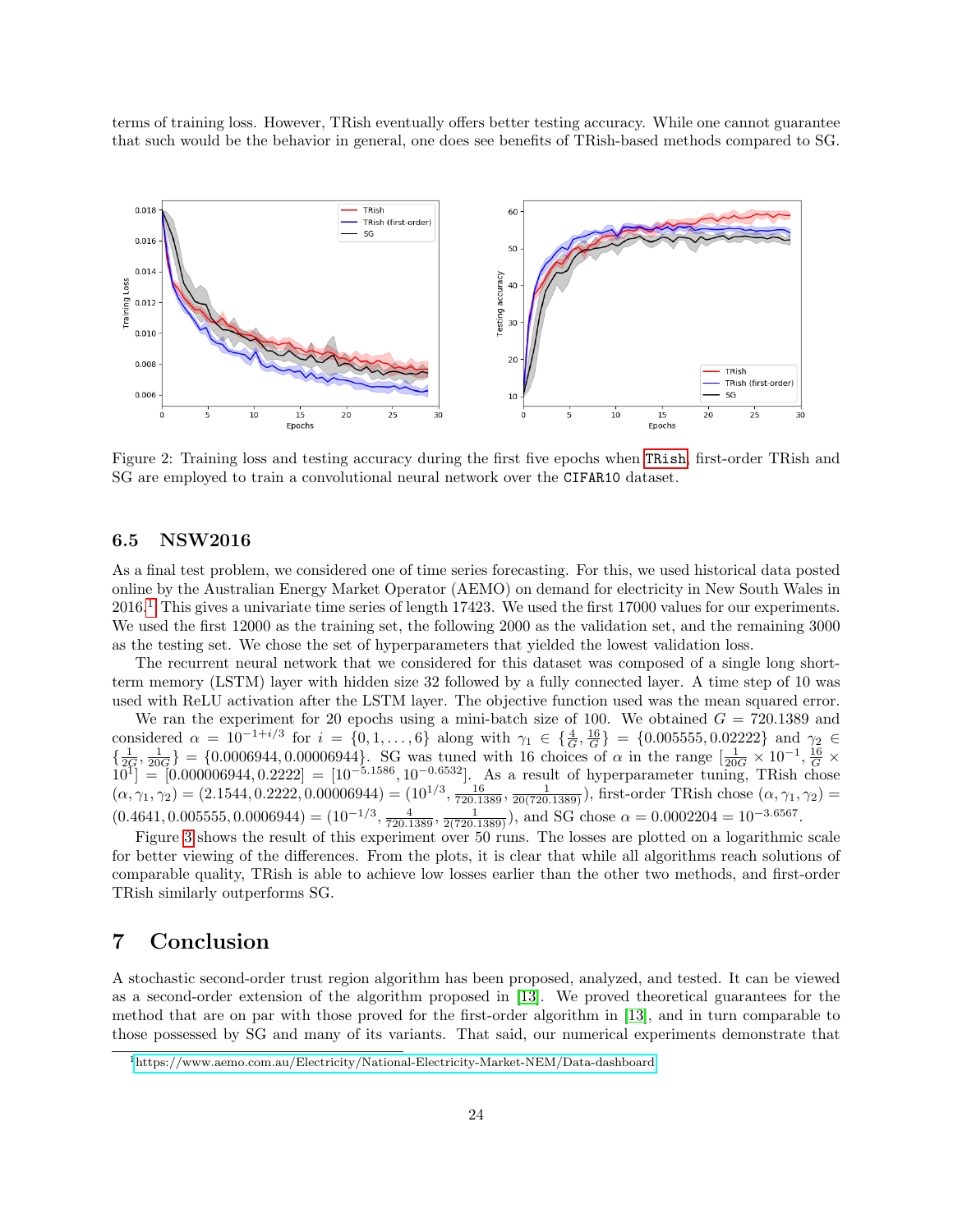<span id="page-24-10"></span>

Figure 3: Training loss and testing loss during the first twenty epochs when [TRish](#page-4-0), first-order TRish, and SG are employed to train a recurrent neural network over the NSW2016 dataset.

the algorithm can perform better in practice, in terms of reaching better solutions and with more stable behavior. We attribute this better behavior to the algorithm's use of carefully chosen trust region radii and stochastic second-order information.

## References

- <span id="page-24-1"></span>[1] A. Agarwal and L. Bottou. A lower bound for the optimization of finite sums. In Proceedings of the International Conference on Machine Learning, volume 37, pages 78–86. PMLR, 2015.
- <span id="page-24-4"></span>[2] Dan Anbar. A stochastic Newton-Raphson method. Journal of Statistical Planning and Inference, 2(2):153–163, 1978.
- <span id="page-24-6"></span>[3] Raghu Bollapragada, Richard H Byrd, and Jorge Nocedal. Exact and inexact subsampled Newton methods for optimization. IMA Journal of Numerical Analysis, 39(2):545–578, 2018.
- <span id="page-24-0"></span>[4] L. Bottou, F. E. Curtis, and J. Nocedal. Optimization Methods for Large-Scale Machine Learning. SIAM Review, 60(2):223–311, 2018.
- <span id="page-24-2"></span>[5] R. H. Byrd, G. M. Chin, J. Nocedal, and Y. Wu. Sample Size Selection in Optimization Methods for Machine Learning. Mathematical Programming, Series B, 134(1):127–155, 2012.
- <span id="page-24-5"></span>[6] Richard H Byrd, Samantha L Hansen, Jorge Nocedal, and Yoram Singer. A stochastic quasi-Newton method for large-scale optimization. SIAM Journal on Optimization, 26(2):1008–1031, 2016.
- <span id="page-24-8"></span>[7] Coralia Cartis and Katya Scheinberg. Global convergence rate analysis of unconstrained optimization methods based on probabilistic models. Mathematical Programming, 169:1–39, 2018.
- <span id="page-24-7"></span>[8] Ruobing Chen, Matt Menickelly, and Katya Scheinberg. Stochastic optimization using a trust-region method and random models. Mathematical Programming, 169(2):447–487, 2018.
- <span id="page-24-3"></span>[9] K. L. Chung. On a stochastic approximation method. Annals of Mathematical Statistics, 25(3):463–483, 1954.
- <span id="page-24-9"></span>[10] A. R. Conn, N. I. M. Gould, and Ph. L. Toint. Trust Region Methods. Society for Industrial and Applied Mathematics, 2000.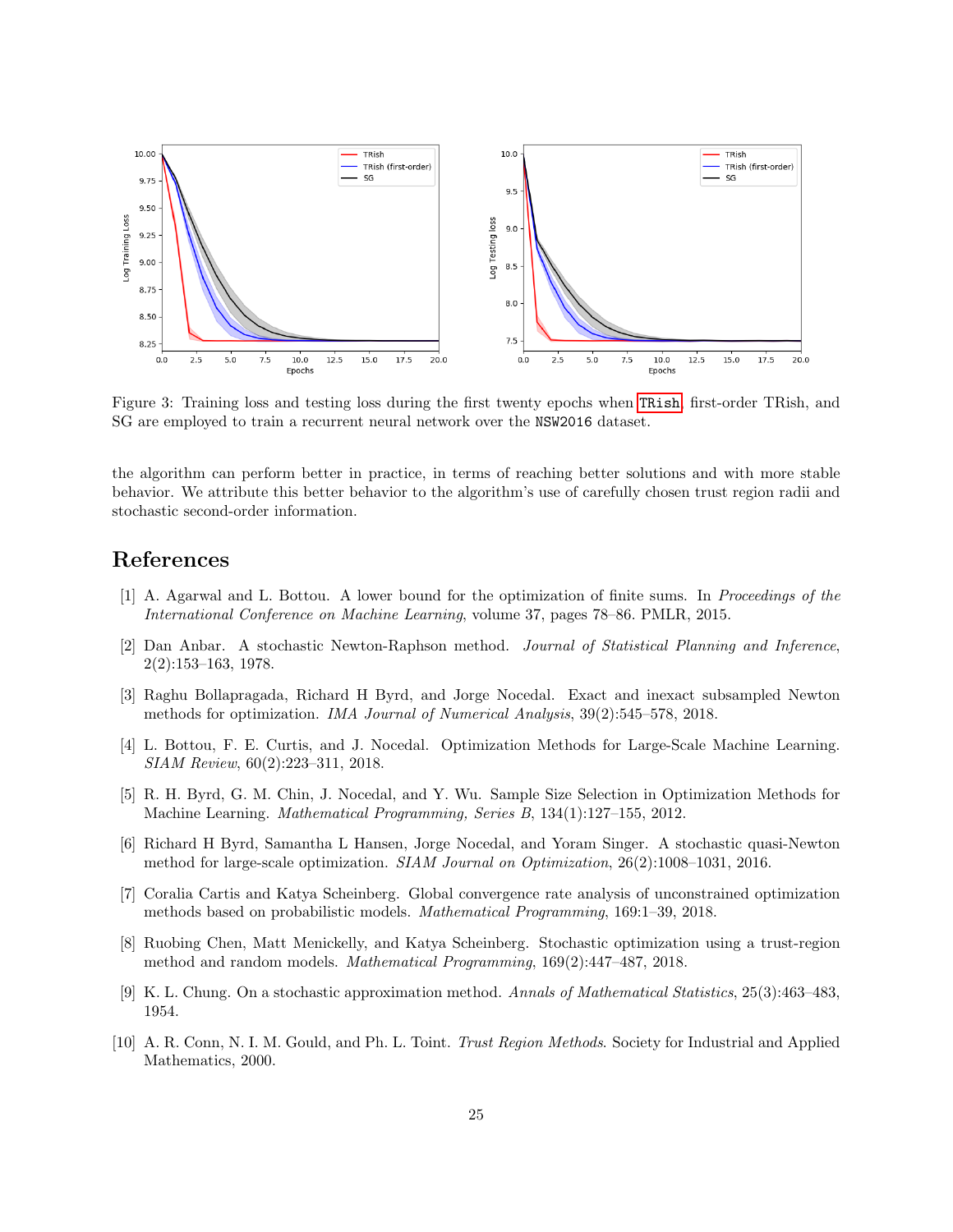- <span id="page-25-7"></span>[11] F. E. Curtis. A Self-Correcting Variable-Metric Algorithm for Stochastic Optimization. In Proceedings of the 33rd International Conference on Machine Learning, New York, NY, USA, 2016. JMLR.
- <span id="page-25-6"></span>[12] F. E. Curtis and D. P. Robinson. Exploiting Negative Curvature in Deterministic and Stochastic Optimization. Mathematical Programming, Series B, 176(1):69–94, 2019.
- <span id="page-25-0"></span>[13] F. E. Curtis, K. Scheinberg, and R. Shi. A Stochastic Trust Region Algorithm Based on Careful Step Normalization. INFORMS Journal on Optimization, https://doi.org/10.1287/ijoo.2018.0010, 2019.
- <span id="page-25-2"></span>[14] C. Dang and G. Lan. Stochastic block mirror descent methods for nonsmooth and stochastic optimization. SIAM Journal on Optimization, 25(2):856–881, 2015.
- <span id="page-25-9"></span>[15] Guillaume Desjardins, Karen Simonyan, Razvan Pascanu, et al. Natural neural networks. In Advances in Neural Information Processing Systems, pages 2071–2079, 2015.
- <span id="page-25-11"></span>[16] J. Duchi, E. Hazan, and Y. Singer. Adaptive subgradient methods for online learning and stochastic optimization. Journal of Machine Learning Research, 12:2121–2159, 2011.
- <span id="page-25-17"></span>[17] R. Durrett. Probability: Theory and Examples. Cambridge Series in Statistical and Probabilistic Mathematics. Cambridge University Press, Fifth edition, 2019.
- <span id="page-25-3"></span>[18] M. P. Friedlander and M. Schmidt. Hybrid deterministic-stochastic methods for data-fitting. SIAM Journal on Scientific Computing, 34:A1380–A1405, 2012.
- <span id="page-25-5"></span>[19] Saeed Ghadimi and Guanghui Lan. Stochastic first- and zeroth-order methods for nonconvex stochastic programming. SIAM Journal on Optimization, 23(4):2341–2368, 2013.
- <span id="page-25-10"></span>[20] Roger Grosse and James Martens. A Kronecker-Factored approximate fisher matrix for convolution layers. In International Conference on Machine Learning, pages 573–582, 2016.
- <span id="page-25-12"></span>[21] Diederik P Kingma and Jimmy Ba. Adam: A method for stochastic optimization. arXiv preprint arXiv:1412.6980, 2014.
- <span id="page-25-18"></span>[22] A. Krizhevsky. Learning multiple layers of features from tiny images. Technical Report, University of Toronto, 2009.
- <span id="page-25-14"></span>[23] Thanard Kurutach, Ignasi Clavera, Yan Duan, Aviv Tamar, and Pieter Abbeel. Model-ensemble trustregion policy optimization. arXiv preprint arXiv:1802.10592, 2018.
- <span id="page-25-8"></span>[24] James Martens. New insights and perspectives on the natural gradient method. arXiv preprint arXiv:1412.1193, 2014.
- <span id="page-25-4"></span>[25] A. Nemirovski, A. Juditsky, G. Lan, and A. Shapiro. Robust Stochastic Approximation Approach to Stochastic Programming. SIAM Journal on Optimization, 19(4):1574–1609, 2009.
- <span id="page-25-16"></span>[26] Yu. Nesterov. Introductory Lectures on Convex Optimization: A Basic Course. Applied Optimization. Springer Science+Business Media, LLC, First edition, 2004.
- <span id="page-25-15"></span>[27] J. Nocedal and S. J. Wright. Numerical Optimization. Springer Series in Operations Research and Financial Engineering. Springer, second edition, 2006.
- <span id="page-25-1"></span>[28] Alexander Rakhlin, Ohad Shamir, and Karthik Sridharan. Making gradient descent optimal for strongly convex stochastic optimization. In Proceedings of the 29th International Coference on International Conference on Machine Learning, pages 1571–1578. Omnipress, 2012.
- <span id="page-25-13"></span>[29] Sashank J. Reddi, Satyen Kale, and Sanjiv Kumar. On the convergence of adam and beyond. In International Conference on Learning Representations, 2018.